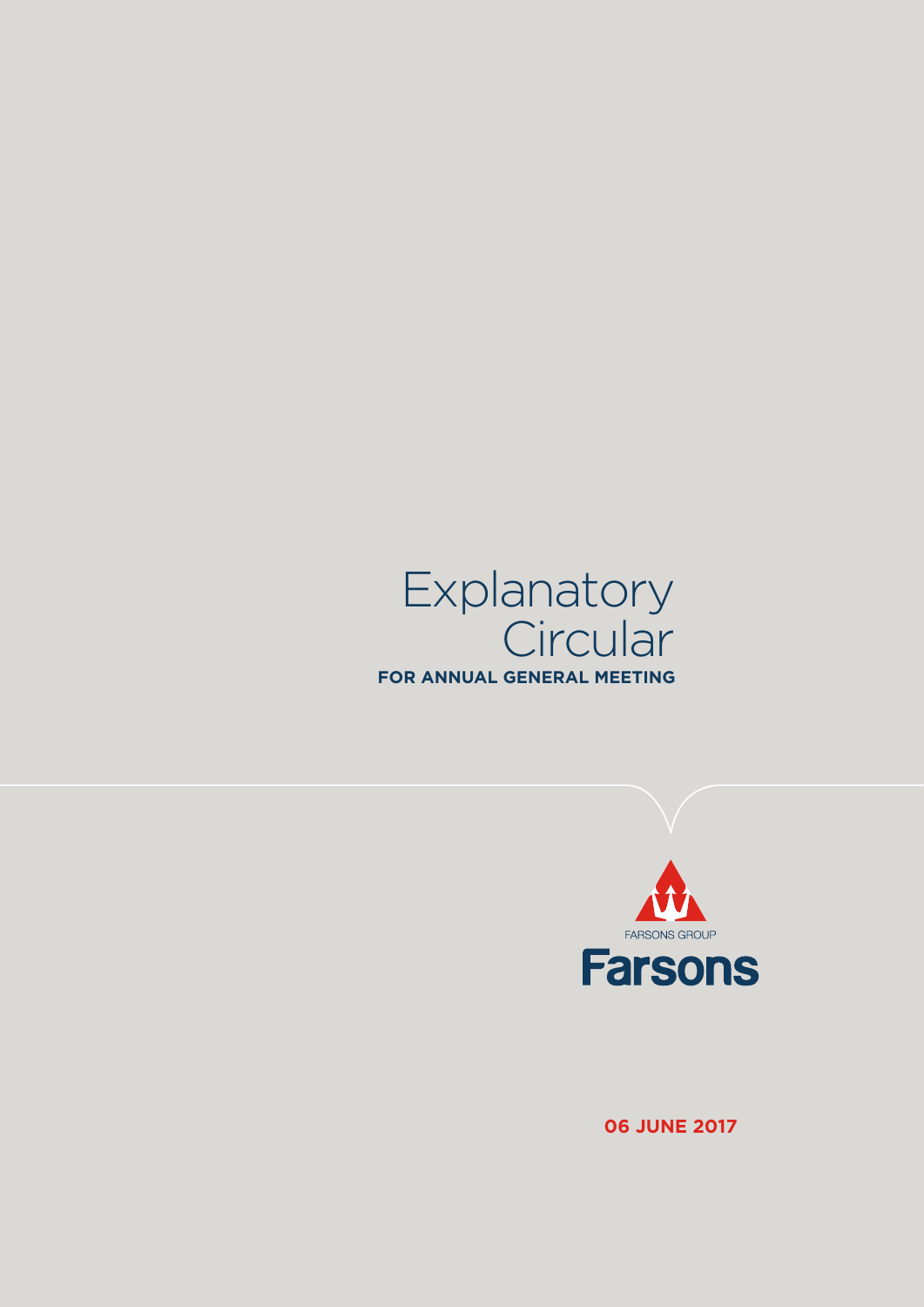## **Simonds Farsons Cisk plc (C 113) The Brewery, Mdina Road, MrieĦel, Birkirkara BKR 3000 Malta**

Circular to Shareholders relating to the ordinary Resolution being proposed at the Annual General Meeting of Simonds Farsons Cisk plc

# This Circular is important and requires your immediate attention.

All members on the Register at the Central Securities Depositary of the Malta Stock Exchange on the Record Date are entitled to receive notice, participate and vote at the Annual General Meeting of Simonds Farsons Cisk plc. If you have sold or transferred any or all of your Shares in Simonds Farsons Cisk plc, you should at once hand this Circular together with the notice of the Annual General Meeting to the Company. A copy of the Circular and notice of the Annual General Meeting will be made available to the transferee by the Company.

Shareholders are advised that they should consider seeking the advice of an appropriate independent adviser before taking any decision in connection with the proposed resolution.

**THIS CIRCULAR IS BEING ISSUED TO THE SHAREHOLDERS OF SIMONDS FARSONS CISK PLC PURSUANT TO THE LEGISLATION AND RULES CURRENTLY APPLICABLE IN MALTA.**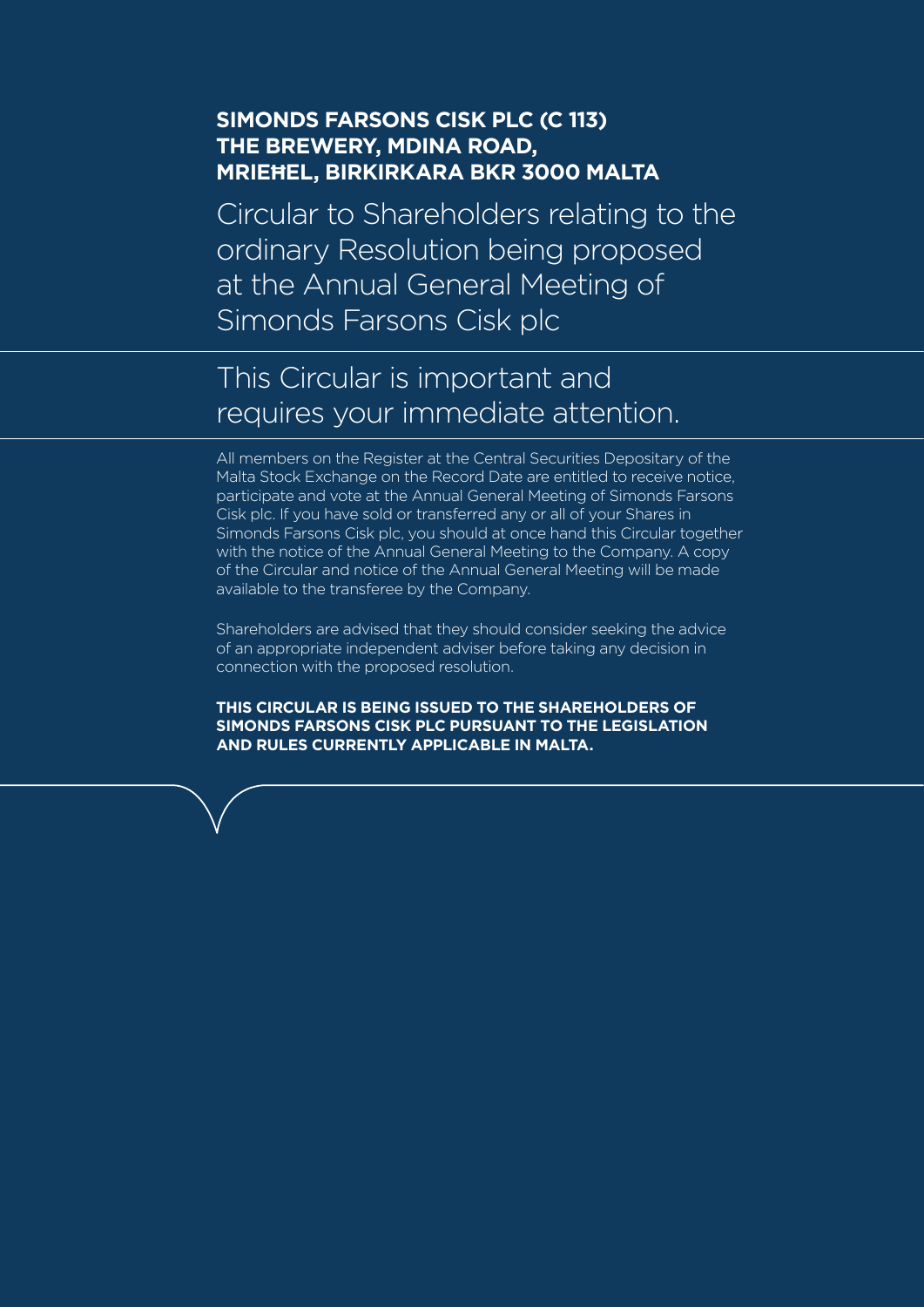# Table of contents

|     | Interpretation                |                                                                                 | $\overline{2}$ |
|-----|-------------------------------|---------------------------------------------------------------------------------|----------------|
|     |                               | 01. Declaration of Responsibility                                               | 5              |
|     | 02. Introduction              |                                                                                 | 5              |
|     | 03. Background                |                                                                                 | 5              |
|     | 04. The Spin-Off              |                                                                                 | 11             |
|     |                               | 05. Financial Implications of the Spin-Off                                      | 14             |
|     |                               | 06. Reasons for, benefits of, and risks associated with the Spin-Off            | 18             |
|     | 07. Declarations              |                                                                                 | 19             |
|     | 08. Property Valuation Report |                                                                                 | 19             |
|     |                               | 09. Accountants' report on pro forma financial information                      | 20             |
|     |                               | 10. Conditions precedent to the Spin-Off                                        | 20             |
| 11. | The Resolution                |                                                                                 | 20             |
|     | 12. List of Current Directors |                                                                                 | 21             |
|     |                               | 13. Majority shareholders of Trident                                            | 21             |
|     | 14. Interest of Directors     |                                                                                 | 21             |
|     |                               | 15. Documents available for inspection                                          | 22             |
|     | 16. Recommendation            |                                                                                 | 22             |
|     | Appendices                    |                                                                                 |                |
|     |                               | Appendix A: Pro forma Financial Information for the Trident Group               | 24             |
|     | Appendix B:                   | Pro forma Financial Information for the SFC Group                               | 27             |
|     | Appendix C:                   | Accountants' Report on Pro forma Financial<br>Information for the Trident Group | 30             |
|     | Appendix D:                   | Accountants' Report on Pro forma Financial<br>Information for the SFC Group     | 32             |
|     | Appendix E:                   | <b>Valuation Report</b>                                                         | 34             |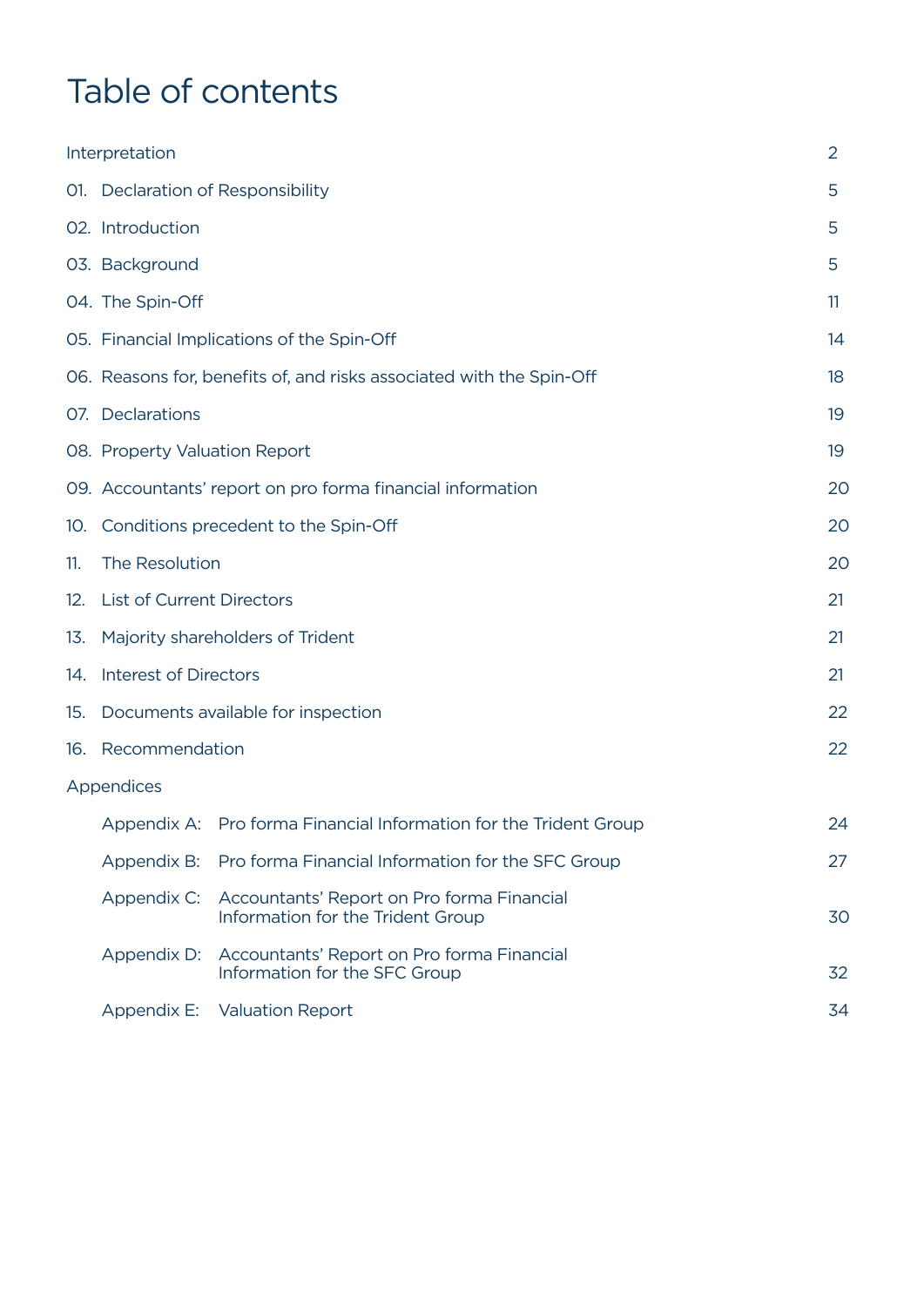# **Interpretation**

| "AGM"                      | the Annual General Meeting of the Company to be held on 27 June 2017                                                                                                                                                                                                               |
|----------------------------|------------------------------------------------------------------------------------------------------------------------------------------------------------------------------------------------------------------------------------------------------------------------------------|
| "Board"                    | the board of Directors of the Company                                                                                                                                                                                                                                              |
| "Circular"                 | this document in its entirety                                                                                                                                                                                                                                                      |
| "Companies Act"            | the Companies Act 1995 (Cap. 386 of the laws of Malta)                                                                                                                                                                                                                             |
| "Company" or "SFC"         | Simonds Farsons Cisk plc, a public limited liability company registered under the<br>laws of Malta with company registration number C 113 and with registered office<br>situated at The Brewery, Mdina Road, Mriehel, Birkirkara BKR 3000 Malta                                    |
| "Director(s)"              | the director(s) of the Company as identified in Section 1 of this Circular                                                                                                                                                                                                         |
| "Distribution"             | the payment of a dividend in kind by the Company to its Shareholders by way of<br>a distribution of Trident Shares to the Shareholders, to be distributed pro-rata to<br>the Shares held by the Shareholders as at the close of business on the Distribution<br><b>Record Date</b> |
| "Distribution Record Date" | the date will be determined by the Board, being the record date for ascertaining<br>entitlements to the Distribution                                                                                                                                                               |
| "Group"                    | means SFC and its subsidiaries, including Trident Group                                                                                                                                                                                                                            |
| "Listing"                  | the admission to listing on the Official List of the MSE of the Trident Shares after<br>the Distribution                                                                                                                                                                           |
| "Listing Rules"            | the Listing Rules made by the Listing Authority under article 13 of the Financial<br>Markets Act (Cap. 345 of the laws of Malta) as amended, supplemented or<br>otherwise modified from time to time                                                                               |
| "Memorandum & Articles"    | the memorandum and articles of association of the Company                                                                                                                                                                                                                          |
| "MSE"                      | the Malta Stock Exchange plc, as originally constituted in terms of the Financial<br>Markets Act (Cap. 345 of the laws of Malta) having its registered office at Garrison<br>Chapel, Castille Place, Valletta, VLT 1063, Malta and registration number C 42525                     |
| "Net Asset Value"          | the total assets less total liabilities, which is referred to as total equity in the<br>financial statements of the Company and its individual subsidiaries                                                                                                                        |
| "Notice"                   | notice of the AGM to the Shareholders of the Company                                                                                                                                                                                                                               |
| "PA"                       | the Planning Authority                                                                                                                                                                                                                                                             |
| "Properties"               | Trident Group's immovable property portfolio comprising of the sites listed in<br>Section 3.3 of this Circular                                                                                                                                                                     |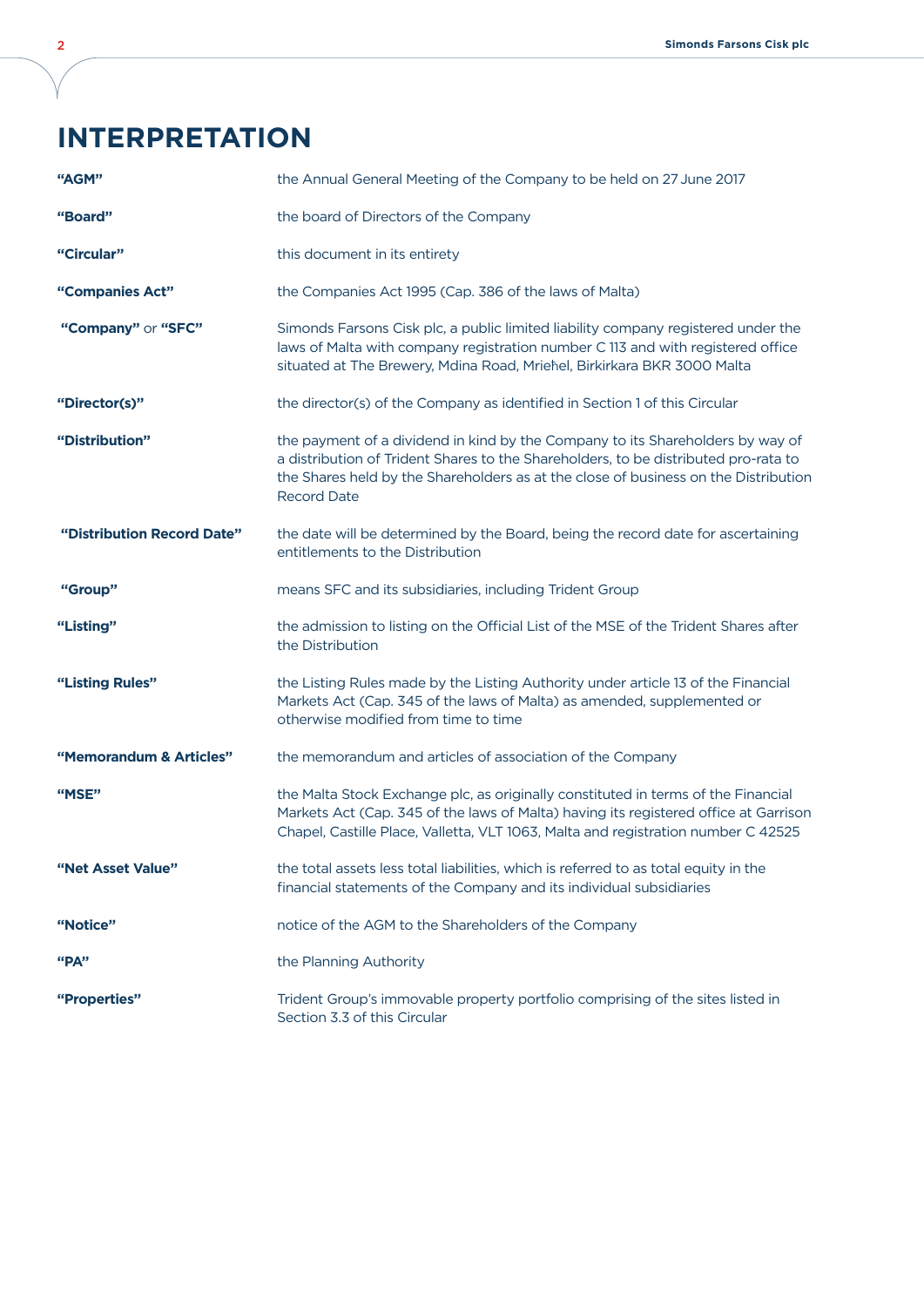|                      | "Property Holding Companies" Each of, and collectively, if and as applicable:                                                                                |
|----------------------|--------------------------------------------------------------------------------------------------------------------------------------------------------------|
|                      | • Trident Estates Limited (previously known as Trident Developments Limited)<br>registered under the laws of Malta with company registration number C 27157; |
|                      | . Mensija Catering Company Limited registered under the laws of Malta with<br>company registration number C 5391;                                            |
|                      | • Sliema Fort Company Limited registered under the laws of Malta with company<br>registration number C 22415;                                                |
|                      | • Trident Park Limited registered under the laws of Malta with company<br>registration number C 79212; and                                                   |
|                      | • Neptune Properties Limited registered under the laws of Malta with company<br>registration number C 79214                                                  |
| "Record Date"        | 28 May 2017, being the record date for ascertaining those Shareholders entitled to<br>attend the AGM                                                         |
| "Registered Address" | The Brewery, Mdina Road, Mriehel, Birkirkara BKR 3000 Malta                                                                                                  |
| "Resolution"         | the ordinary resolution being proposed to the Shareholders at the AGM                                                                                        |
| "SFC Group"          | means the new SFC group after the restructuring takes place, and will comprise<br>Simonds Farsons Cisk plc together with the following subsidiaries:         |
|                      | • Farsons Beverage Imports Company Limited registered under the laws of Malta<br>with company registration number C 476;                                     |
|                      | . Quintano Foods Limited registered under the laws of Malta with company<br>registration number C 33660;                                                     |
|                      | • Food Chain Limited registered under the laws of Malta with company<br>registration number C 753;                                                           |
|                      | • Ecopure Limited registered under the laws of Malta with company registration<br>number C 19492;                                                            |
|                      | • Farsons Distribution Services Limited registered under the laws of Malta with<br>company registration number C 34575;                                      |
|                      | . Galleria Management Limited registered under the laws of Malta with company<br>registration number C 19528;                                                |
|                      | • Portanier Warehouses Limited registered under the laws of Malta with company<br>registration number C 29563; and                                           |
|                      | • FSG Company Limited (50% shareholding), currently in dissolution and<br>registered under the laws of Malta with company registration number C 27784        |

V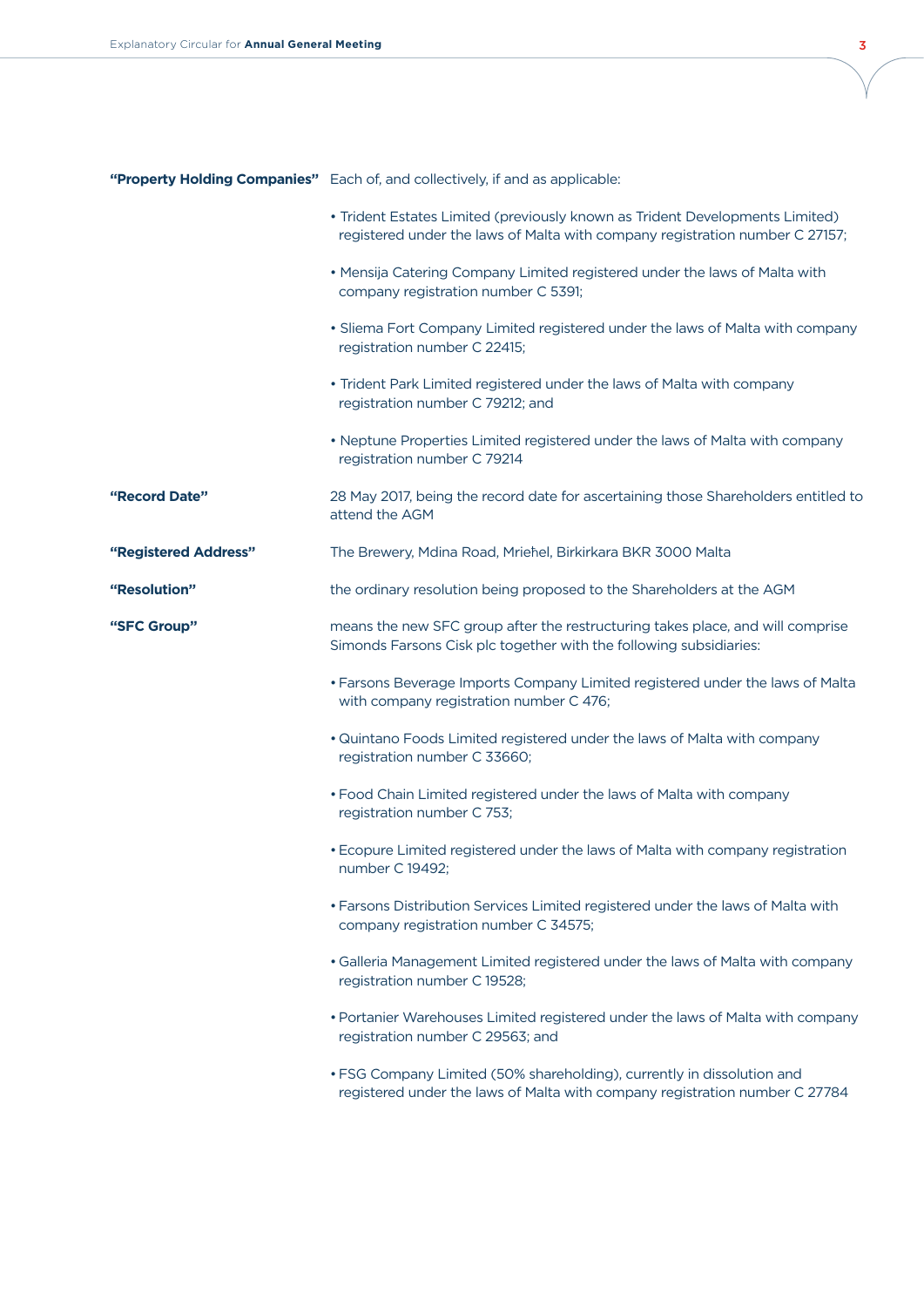| "Shareholders"     | holders of the Shares                                                                                                                                                                                                                                                                            |
|--------------------|--------------------------------------------------------------------------------------------------------------------------------------------------------------------------------------------------------------------------------------------------------------------------------------------------|
| "Share/s"          | ordinary share/s having a nominal value of thirty euro cents (€0.30), which<br>collectively make up the share capital of the Company                                                                                                                                                             |
| "Spin-Off"         | the distribution of a dividend in kind of the Company's entire shareholding in<br>Trident as described in this Circular                                                                                                                                                                          |
| "Trident"          | Trident Estates Limited (previously known as Trident Developments Limited),<br>a limited liability company, registered under the laws of Malta with company<br>registration number C 27157 and with registered office situated at The Brewery,<br>Mdina Road, Mriehel, Birkirkara BKR 3000 Malta |
| "Trident Group"    | Trident and its subsidiaries after the restructuring takes place, namely:                                                                                                                                                                                                                        |
|                    | . Mensija Catering Company Limited registered under the laws of Malta with<br>company registration number C 5391;                                                                                                                                                                                |
|                    | . Sliema Fort Company Limited registered under the laws of Malta with company<br>registration number C 22415;                                                                                                                                                                                    |
|                    | • Trident Park Limited registered under the laws of Malta with company<br>registration number C 79212; and                                                                                                                                                                                       |
|                    | • Neptune Properties Limited registered under the laws of Malta with company<br>registration number C 79214                                                                                                                                                                                      |
| "Trident Shares"   | the ordinary shares of Trident at the time of the Distribution                                                                                                                                                                                                                                   |
| "Valuation Report" | a property valuation report prepared by the Valuers appended to this Circular as<br>Appendix E                                                                                                                                                                                                   |
| "Valuers"          | Architecture Project, a duly warranted partnership of Architects and Civil<br>Engineers in terms of the Periti Act (Cap. 390 of the laws of Malta)                                                                                                                                               |

This document contains forward-looking statements, including, without limitation, statements containing the words "believes", "expects", "intends", "may", "will" or, in each case, their negative or other variations or similar expressions. Such forward-looking statements involve unknown risks, uncertainties and other factors which may cause the actual achievements to be different from achievements expressed or implied by such forward-looking statements.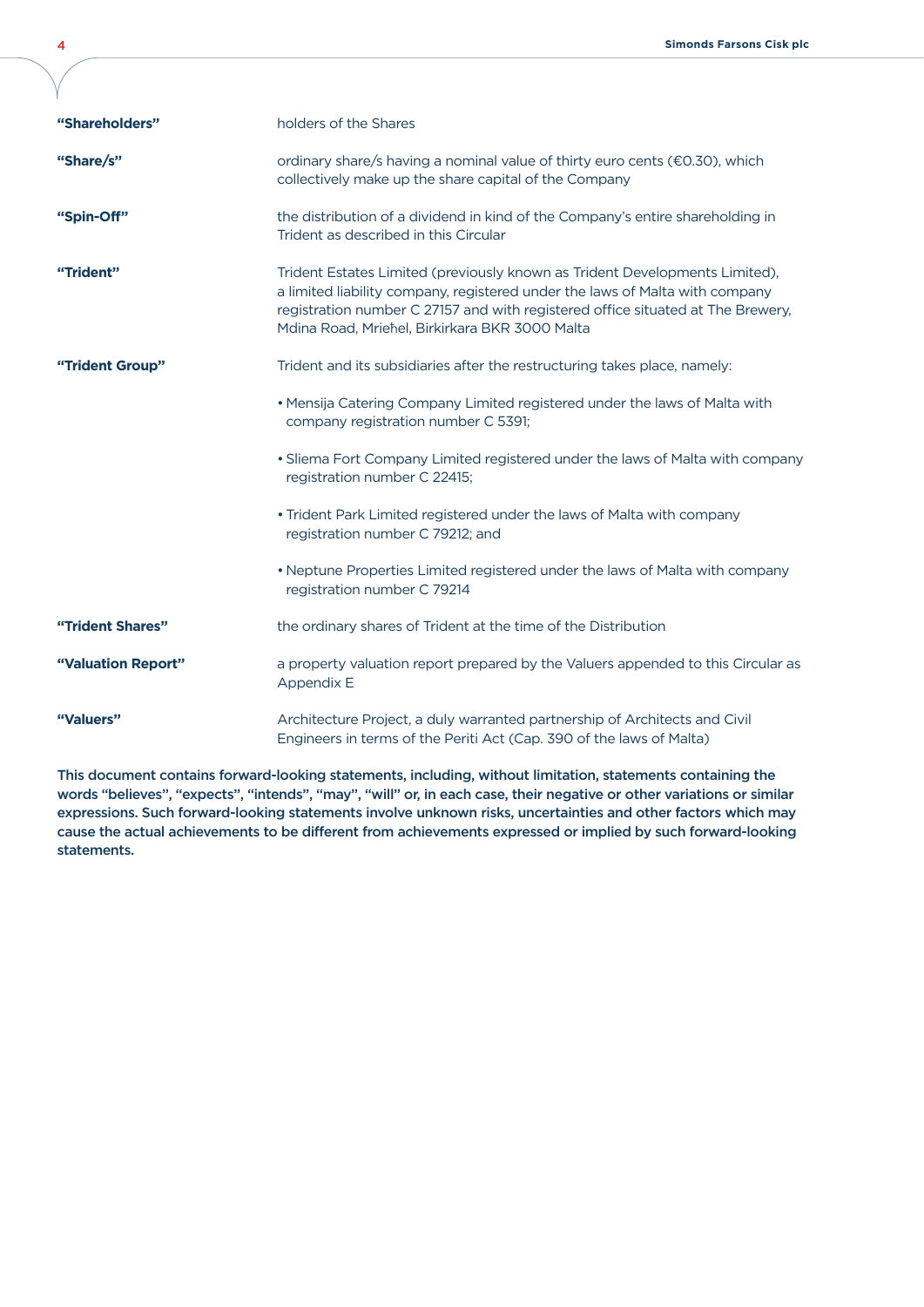## **1. DECLARATION OF RESPONSIBILITY**

All the Directors listed hereunder, accept responsibility for the information contained in this document. To the best of the knowledge and belief of the Directors, who have taken all reasonable care to ensure that such is the case, the information contained in this Circular is in accordance with the facts and does not omit anything likely to affect the import of such information.

The Directors of the Company as at the date of this Circular are:

| Louis A Farrugia                   | <b>Executive Chairman</b>   |
|------------------------------------|-----------------------------|
| Marcantonio Stagno d'Alcontres     | Non-Executive Vice-Chairman |
| Michael Farrugia                   | <b>Executive Director</b>   |
| <b>Roderick Chalmers</b>           | Non-Executive Director      |
| Dr Max Ganado                      | Non-Executive Director      |
| Marina Hogg                        | Non-Executive Director      |
| Marquis Marcus J Scicluna          | Non-Executive Director      |
| Baroness Christiane Ramsay Pergola | Non-Executive Director      |

# **2. INTRODUCTION**

An AGM of the Company has been convened for the 27 June 2017 at 1730 hrs at Radisson Blu Resort, St Julian's.

The Resolution will be put before the Shareholders at the AGM. This document accompanies the notice of the AGM.

The purpose of this Circular is to: (i) provide the Shareholders with information on the reasons for, and the benefits of, the Spin-Off; (ii) provide the Shareholders with an explanation on the financial implications of the restructuring of the Group and the Spin-Off; and (iii) set out the recommendation of the Board to the Shareholders regarding the Spin-Off.

As a result of the Spin-Off, the Trident Group will no longer form part of the Group.

It is intended that the Spin-Off and eventual Listing be implemented by not later than 31 December 2017.

## **3. BACKGROUND**

### 3.1 Maximising the value of the Group's Property Portfolio

SFC has, over the years, acquired a significant base of real estate. The statement of financial position as at 31 January 2017 reports a total property holding of  $E104.8$  million, which consists of  $E73.6$  million classified as property, plant & equipment and €31.2 million as investment property held for sale. Although most of this real estate portfolio is utilised within the Group's core beverage and food operations, the portfolio also includes properties that offer scope for redevelopment given that they are currently under-utilised.

Over the past two decades, members of the Board and executive management of the Company have been heavily involved in developing and implementing a long-term capital expenditure programme that has been directed at transforming the Group in line with market and strategic exigencies. The continued investment in new production facilities and the resultant relocation of the operational facilities to the south of the Farsons' brewery, have gradually freed up a substantial area at the front of the brewery site in Mrieħel (referred to hereinafter as the "Brewery Façade"). Over the past few years, the Directors have been actively evaluating the viability of redeveloping the area occupied by the Brewery Façade into an office business complex with an accompanying car park and other amenities (hereinafter referred to as the "Trident Park Project").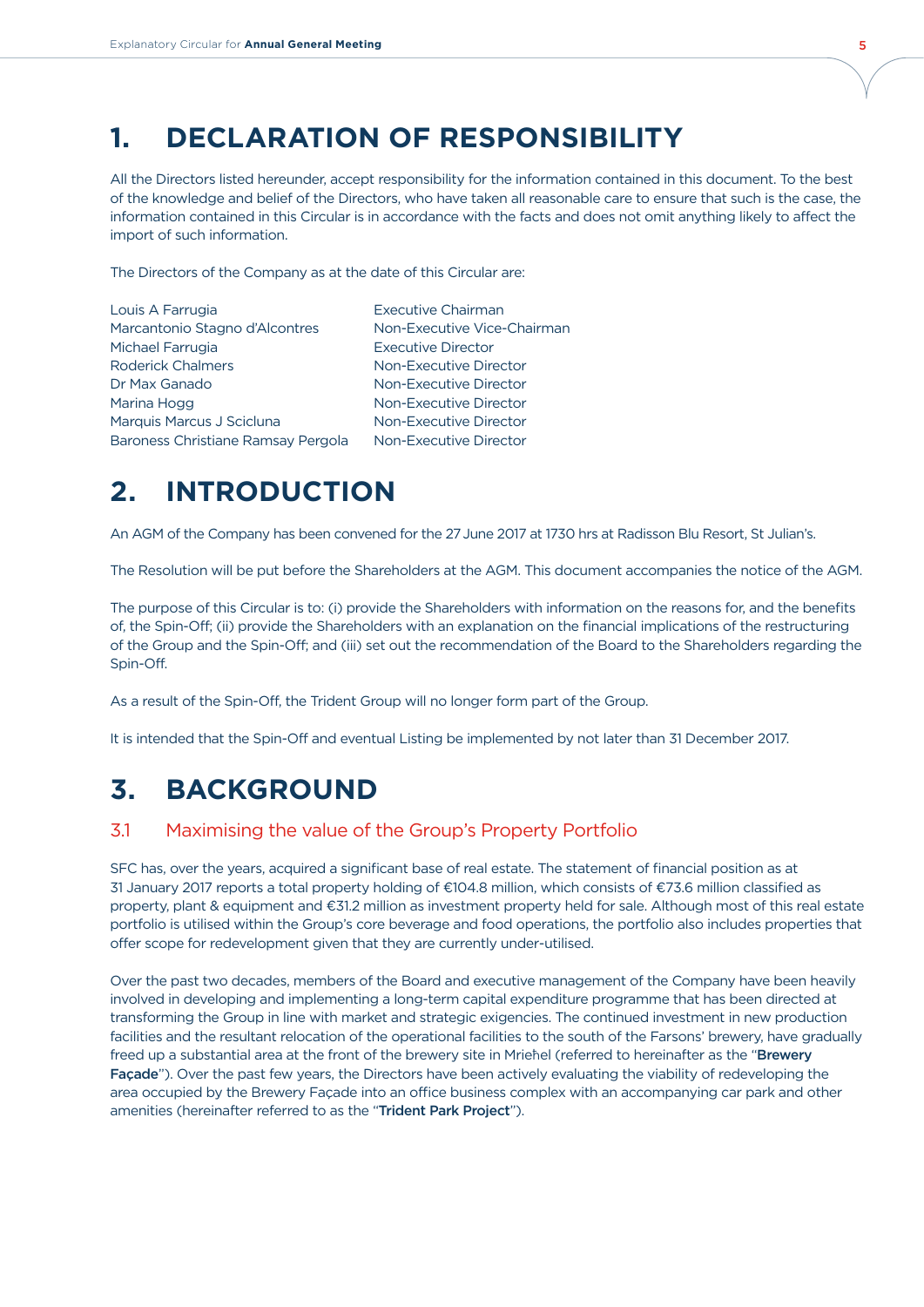Trident House, situated at 303, Qormi Road, Marsa, is another property that the Board believes offers significant development potential. The Group's food importation arm and the head office of the franchised foods business currently occupies approximately half of the footprint of this site, with the remaining part of the footprint currently vacant. Although a detailed study on the potential development of this site has yet to be undertaken, it is evident that redeveloping this site would significantly enhance the value that could be extracted from this asset.

The Directors believe that the development of under-utilised real estate, particularly the Brewery Façade and Trident House, is essential to unlock the full value of these sites and continue to extract maximum value for the Shareholders from the extensive property portfolio owned by the Group.

### 3.2 Platform for implementing the property strategy

The development of properties such as the Brewery Façade and Trident House constitute major real estate projects, and the implementation of such projects requires appropriate expertise and undivided and effective management focus. Furthermore, the potential scale of these projects means that they will require significant capital investment. The financing of such projects could therefore impinge on the Group's debt service capacity and hence potentially affect its ability to finance continuing investment in its core beverage and food operations.

For these reasons, the Directors are recommending that a portion of the Group's property portfolio is separated from its core operations into a new group of companies. Thereafter, the implementation of the property strategy will be governed by a focused board of directors and managed by a dedicated executive team with the right skills, qualifications and time to manage this complex operation. The separation would also ensure that the property operation will have its own capital and funding structures, which will allow it to pursue its development strategy independently of SFC's core operations. Furthermore, this process shall separate the trading performances and respective intrinsic values of the fast-moving consumer food and beverage businesses and distinguish them from those of the property business.

As outlined in Sections 4 and 5, the Directors are proposing to separate the fast-moving consumer food and beverage business from the property interests of the Group by way of a spin-off transaction. This transaction will involve the distribution in kind to the Shareholders of the designated property assets on a pro rata basis to their shareholding in SFC as of the Distribution Record Date. Accordingly, immediately upon Spin-Off, shareholders in SFC will receive the equivalent proportion of shares in the spun-off property entity.

The Board is advised that on the basis of the satisfaction of the applicable conditions, no income tax or stamp duty should be payable on the transfer of property within the Group prior to the transaction. Furthermore, confirmation has been received that subject to the satisfaction of the applicable conditions, the pro rata distribution in kind of the Trident Shares to the existing Shareholders of the Company, should not, of itself, result in any additional Maltese income tax or stamp duty at the level of the Group or in the hands of the Shareholders.

Further explanations in relation to the proposed restructuring necessary for implementing this separation are set out in Section 5.

### 3.3 Identification of properties to be included within the scope of the proposed restructuring

The Group has carried out a detailed analysis of its real estate portfolio to identify the specific properties that will be included within the scope of the proposed restructuring.

| <b>Properties for</b><br>redevelopment | <b>Properties used by the Group's</b><br>franchised food operations | <b>Properties rented</b><br>to third parties                     |
|----------------------------------------|---------------------------------------------------------------------|------------------------------------------------------------------|
| Brewery Facade, Mdina Road,<br>Mriehel | Pizza Hut, Bisazza Street,<br>Sliema                                | Scotsman Pub, St George's Road,<br>St Julian's                   |
| Trident House, Qormi Road, Marsa       | Pizza Hut, South Street, Valletta                                   | Fresco's, Tower Road, Sliema                                     |
|                                        | Burger King, Wilga Street, Paceville                                | Sardinella, St George's Road, St Julian's                        |
|                                        | KFC. Msida Road.<br>Gzira                                           | Sliema Point Battery (Il-Fortizza),<br><b>Tower Road, Sliema</b> |
|                                        | Pizza Hut, St George's Road,<br>St Julian's                         |                                                                  |

The Properties included within the scope of the proposed Spin-Off are set out below: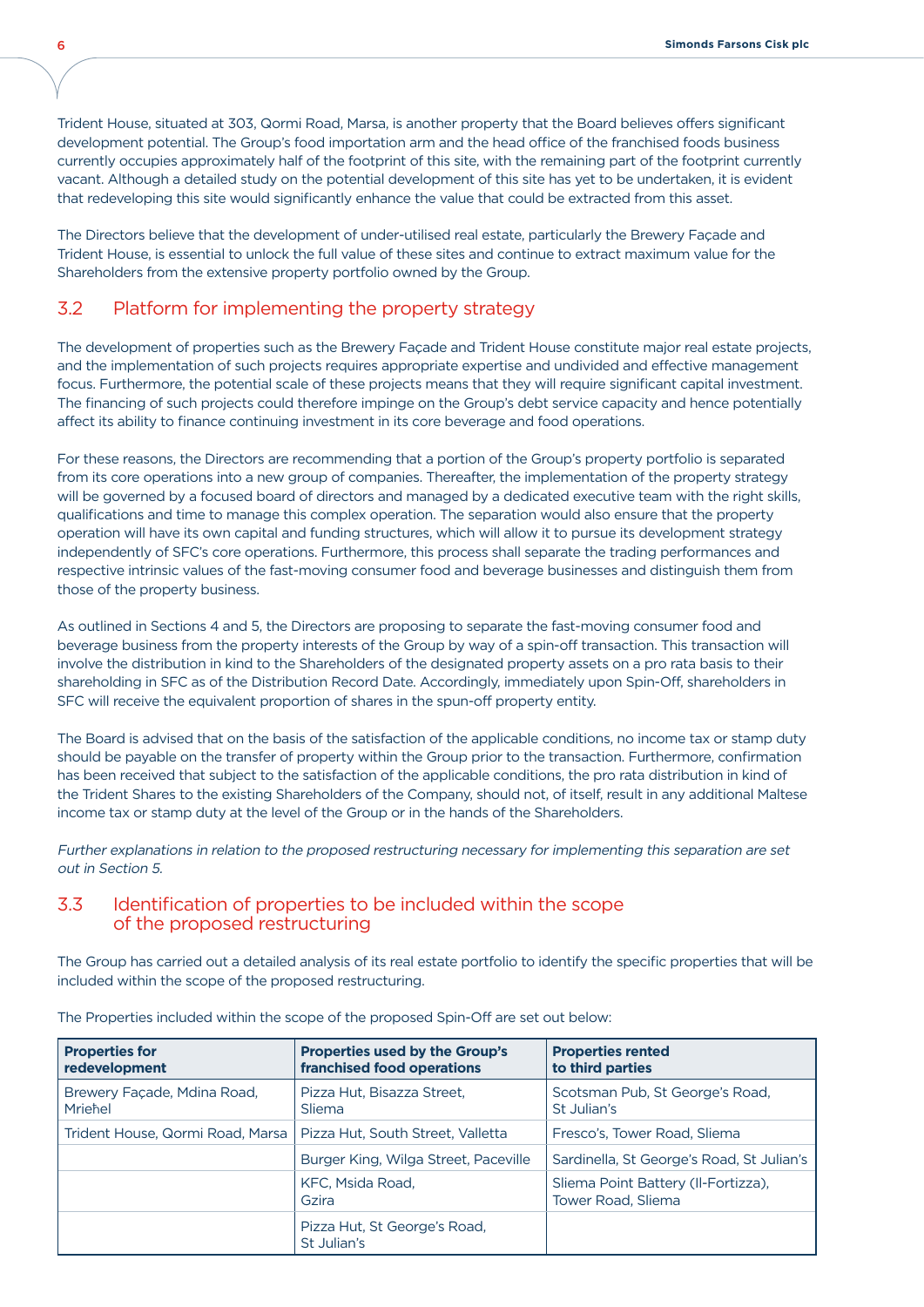The Properties above include those identified for redevelopment, such as the Brewery Façade, as well as other properties that are either used by the Group's franchised food operation or that are being rented out to third parties. The aggregate valuation of the Properties as at 31 January 2017 is of  $\epsilon$ 31.2 million.

The Properties will provide the new real estate operation with a mix of development properties that are expected to yield long-term capital growth opportunities, and mature properties that will secure an immediate and on-going rental income stream for Trident Group. The initial rental income stream will be essential to cover operating costs and support the servicing of the financing that needs to be raised for the planned developments. The Directors believe that this mix will provide the property operation with an appropriate platform for implementing the property strategy.

The proposal envisages that the ownership of other properties that currently support (or which may in the future be required to support) the Group's manufacturing and importation operations, is retained by SFC Group. This will ensure that the SFC Group preserves a substantial asset base that will support the operations and provide adequate cover on existing liabilities, as well as a platform for raising finance as and when required.

SFC will also retain ownership of the listed Grade 2' Farsons' old brewhouse situated in Mdina Road, Mrieħel and will therefore undertake the conversion, rehabilitation and re-utilisation of this property, which development is expected to commence later this year. The project will include the conversion of approximately 7,000 square meters (sqm) of industrial space, including a visitor centre experience with supporting food and other retail outlets, flexible workspace and additional amenities with all components remaining mostly unaltered and the special interest interiors professionally restored. This development will also include offices that will be leased out to Trident and which will be an important milestone in the continued development of SFC's brand identity and the protection of the Group's industrial heritage. For these reasons, the Directors believe that ownership and control of the project should be retained by SFC.

### 3.4 The vehicle to implement the proposed restructuring

The Directors are proposing that Trident Estates Limited, which, together with its subsidiaries, already owns a substantial portion of the Properties, is used as the vehicle for implementing the proposed separation. To this effect, in the past few months, the Group commenced the restructuring process through which individual properties and shareholdings in subsidiaries will be transferred to/from Trident in order to reflect the proposed allocation of properties as outlined in Section 3.3.

As at the date of this Circular, the ownership of Portanier Warehouses Limited and Galleria Management Limited was transferred out of Trident and are now subsidiaries of SFC, whereas, upon Spin-Off, it is anticipated that Trident would have acquired the remaining 50% shareholding (not already held by Trident) in Sliema Fort Company Limited from Food Chain Limited. Two new companies, Trident Park Limited and Neptune Properties Limited, were incorporated as wholly-owned subsidiaries of Trident.

The process of transferring titles to individual properties to/from Trident is expected to be completed prior to the Spin-Off. The diagram below illustrates how Trident's corporate structure is expected to change as a result of the restructuring:

#### Trident Group structure prior to the restructuring



<sup>1</sup> In May 2012, the old brewhouse was scheduled as Grade 2 in terms of the Environment and Development Planning Act 2010, which means that the building is considered as having architectural or historical interest or which contribute to the visual image of an urban conservation area and as such the building cannot be demolished but can be altered sensitively in a manner that causes the least detriment to the character and homogeneity of the building.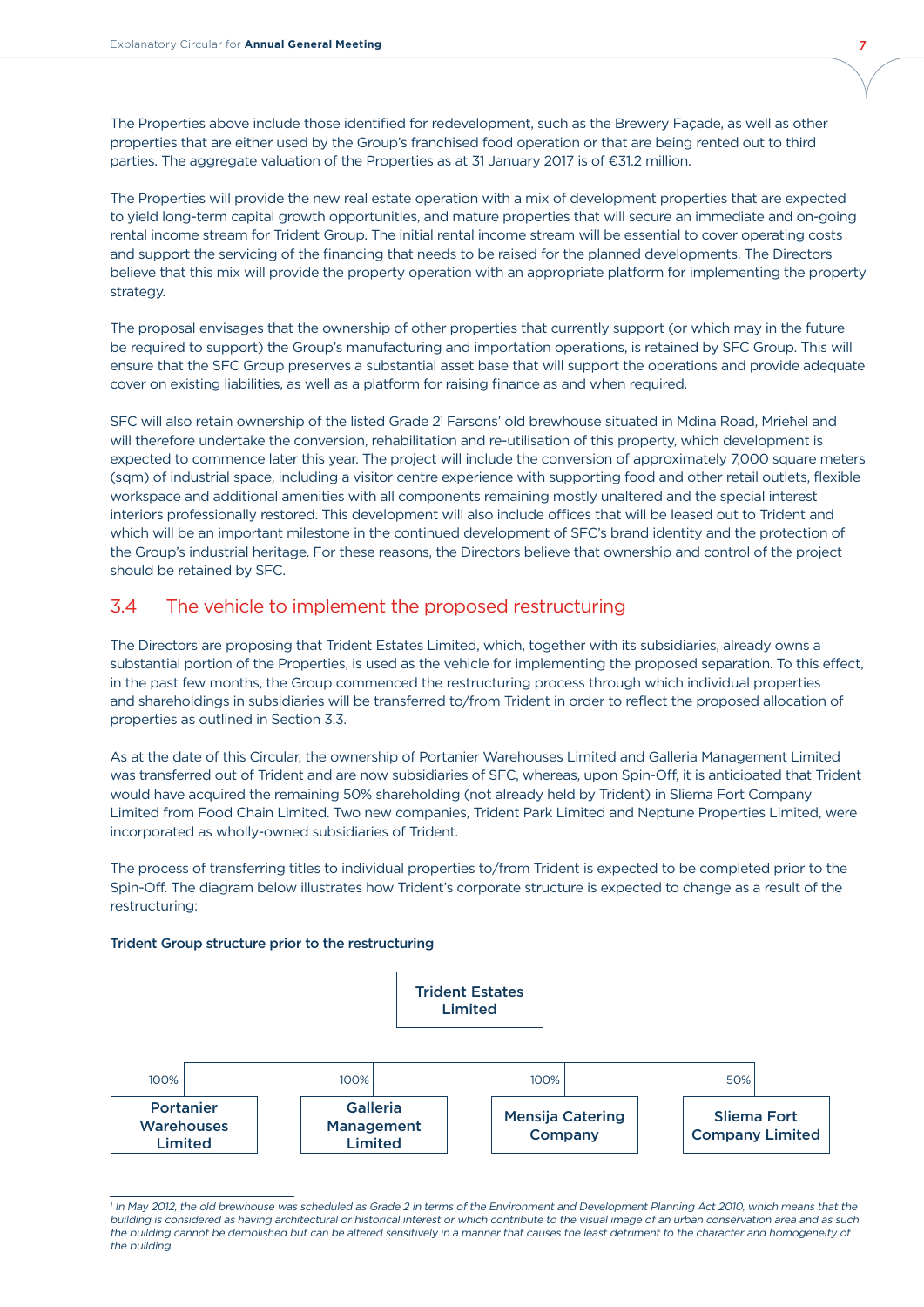#### The Property Holding Companies after the restructuring is completed



As part of the restructuring, Trident will be converted to a public limited liability company and renamed as Trident Estates plc. The latter will be the property holding company and, as outlined further in Section 4, will act as the company whose shares will eventually be listed on the Official List of the MSE. This company will directly own the majority of the properties of the Trident Group, whereas it is envisaged that its subsidiaries will each own specific properties as follows:



## 3.5 Selected Financial Information for the Trident Group

This section of the Circular sets out extracts from the consolidated financial statements of Trident and its subsidiaries prior to the restructuring for the three financial years ended 31 January 2015 (FY15), 31 January 2016 (FY16) and 31 January 2017 (FY17).

The analysis also includes the pro forma consolidated results and financial position for Trident Group adjusted to reflect the corporate restructuring and other transactions that will be in place prior to the execution of the Spin-Off. The pro forma financials illustrate the effect on the reported results and financial position of Trident Group for FY17 in the hypothetical situation that the restructuring would have been completed on 1 February 2016 (i.e. at the beginning of FY17).

The basis for the preparation of the pro forma financials is set out in Appendix A to the Circular. The pro forma financial information has been prepared for illustrative purposes only. It addresses a hypothetical situation and, therefore, does not represent Trident Group's actual financial position or results. The principal adjustments assumed in the preparation of the pro forma financials include:

• Adjustments related to the corporate restructuring: these adjustments reflect the effect of those transfers of individual properties and shareholdings in subsidiaries to/from Trident that had not yet been carried out as at 31 January 2017.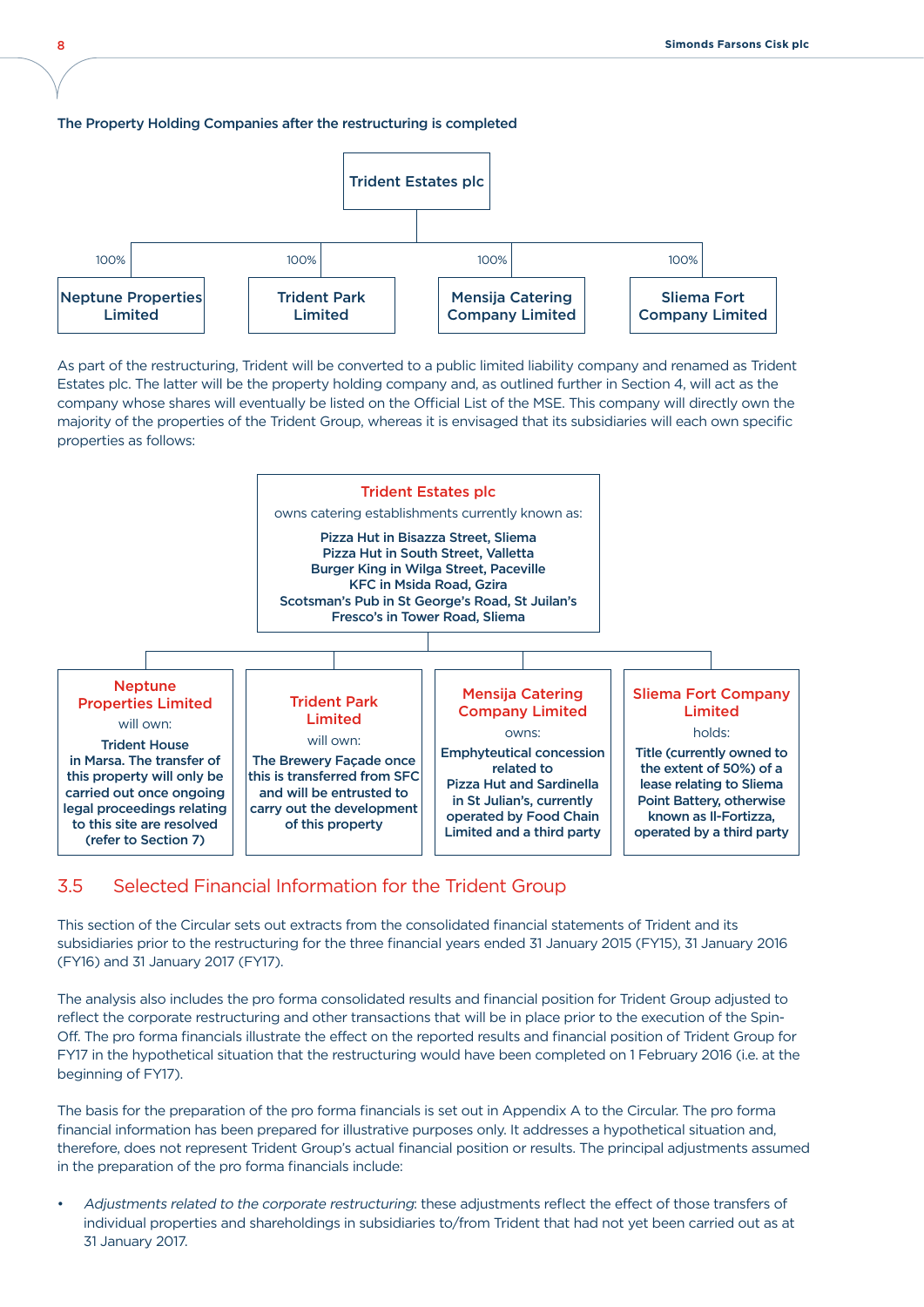- Capitalisation of amounts due to SFC Group: prior to the Spin-Off, the SFC Group will capitalise any amounts due by the Trident Group to the SFC Group pursuant to the corporate restructuring. Based on the balances as at 31 January 2017 and the expected effect of transactions that will be carried up to the date of the restructuring, the required capitalisation would be of  $E$ 3.9 million.
- Cash contribution by SFC: prior to the Spin-Off, the SFC Group will be injecting a cash contribution of  $\epsilon$ 6.5 million by way of an increase in share capital, which contribution is earmarked to part finance the development costs in relation to the Trident Park Project.
- Revised lease agreements for properties rented to the SFC Group: in anticipation of the Spin-Off, the lease agreements relating to the Trident Group properties that are rented to the SFC Group have been reviewed and revised (by reference to market values) effective 1 February 2017.

### 3.5.1. Summary of Statement of Financial Position

The table below sets out extracts from the consolidated Statements of Financial Position of Trident Group as at 31 January 2015, 2016 and 2017. It also sets out a pro forma Statement of Financial Position for Trident Group as at 31 January 2017 including the effect of the transactions that will have been implemented by the Group as at the date of the Spin-Off:

#### Trident Estates Limited (formerly Trident Developments Limited) Extract from the Consolidated Statement of Financial Position as at 31 January

|                                            | 2015                     | 2016                     | 2017                     | Pro forma<br>2017 |
|--------------------------------------------|--------------------------|--------------------------|--------------------------|-------------------|
|                                            | €'000                    | €'000                    | €'000                    | €'000             |
| <b>ASSETS</b>                              |                          |                          |                          |                   |
| Property, plant & equipment                | 23                       | 18                       | 13                       | 13                |
| <b>Investment Property</b>                 | 20,380                   | 20.047                   | 23,559                   | 31,169            |
| Investment in jointly-controlled entity    | 946                      | 965                      | 942                      |                   |
| Net amounts due from SFC Group Companies   | $\overline{\phantom{0}}$ | $\overline{\phantom{a}}$ | 364                      |                   |
| Amounts due from jointly-controlled entity | 819                      | 841                      | 743                      |                   |
| Trade and other receivables                | 412                      | 30                       | 10                       | 41                |
| Current tax assets                         | $\overline{\phantom{0}}$ |                          | 15                       | 15                |
| Cash balances                              | -                        |                          | 20                       | 6,520             |
| <b>Total assets</b>                        | 22,580                   | 21,901                   | 25,666                   | 37,758            |
| <b>EQUITY</b>                              |                          |                          |                          |                   |
| Share capital                              | 4,805                    | 4,805                    | 4,805                    | 16,165            |
| Reserves                                   | 13,929                   | 14,376                   | 18,733                   | 19,460            |
| <b>Total equity</b>                        | 18,734                   | 19,181                   | 23,538                   | 35,625            |
| <b>LIABILITIES</b>                         |                          |                          |                          |                   |
| Deferred tax liability                     | 1.696                    | 1.466                    | 2.073                    | 1,819             |
| Trade and other payables                   | 393                      | 205                      | 55                       | 286               |
| Net amounts due to SFC Group Companies     | 1.578                    | 961                      |                          |                   |
| <b>Current tax liabilities</b>             | 179                      | 88                       | $\overline{\phantom{0}}$ | 28                |
| <b>Total liabilities</b>                   | 3,846                    | 2,720                    | 2,128                    | 2,133             |
|                                            |                          |                          |                          |                   |
| <b>Total equity and liabilities</b>        | 22,580                   | 21,901                   | 25,666                   | 37,758            |

The Trident Group's Net Asset Value amounted to €23.5 million as at 31 January 2017 represented by share capital of ¤4.8 million and reserves of ¤18.7 million. The Group's Net Asset Value would increase to ¤35.6 million on a pro forma basis once the corporate restructuring is completed and the planned cash injection of  $\epsilon$ 6.5 million is carried out.

The property portfolio held by the Trident Group as at 31 January 2017 is carried at a value of €23.6 million, which as set out in the pro forma statement of financial position, will increase to €31.2 million once the transfer of properties and subsidiaries to/from Trident Group is completed. These values represent the Directors' assessment of the fair value of the properties, which is supported by valuations carried out by the Valuers who are considered to have the appropriate recognised professional qualifications and experience in both location and category of the property being valued. The valuations were made on the basis of open market value taking cognisance of the specific location of the properties, the size of the sites together with their development potential, the availability of similar properties in the area, and whenever possible, having regard to recent market transactions for similar properties in the same location.

The Valuation Report of the Properties is appended to this Circular as Appendix E.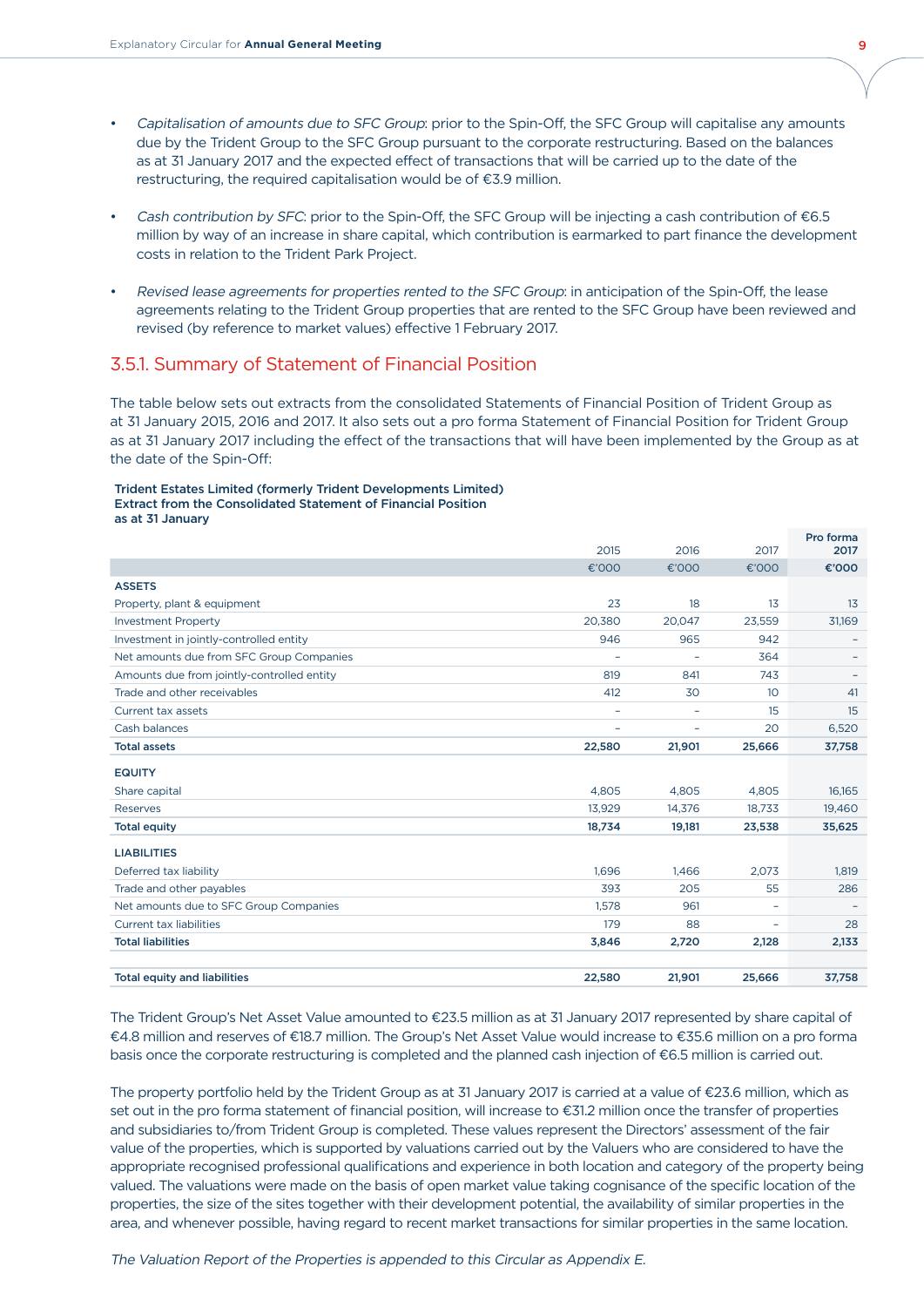The major liability included in the Trident Group's Statement of Financial Position as at 31 January 2017 relates to the deferred tax liability arising in connection with the revaluation of investment property, which amounted to €2.1 million. This liability is expected to reduce slightly to €1.8 million once the transfer of the Properties and subsidiaries to/from Trident is completed.

The Statement of Financial Position for the Trident Group as at 31 January 2017 included balances relating to its investment in jointly controlled entity (the 50% shareholding in Sliema Fort Company Limited). In the pro forma Statement of Financial Position, following the restructuring whereby Trident is assumed to have acquired the remaining 50% in Sliema Fort Company Limited, the assets and liabilities of this subsidiary are consolidated within Trident Group. Similarly, the amounts due to/from other SFC Group companies will be cleared as part of the restructuring process prior to the Spin-Off and are therefore not reflected in the pro forma Statement of Financial Position of Trident Group.

### 3.5.2 Summary of Income Statements

The table below sets out extracts from the consolidated Income Statements of the Trident Group for FY15, FY16 and FY17 together with the pro forma results for FY17:

#### Trident Estates Limited (formerly Trident Developments Limited) Extract from the Consolidated Income Statements for the year ended 31 January

|                                                            |                          |                 |       | Pro forma |
|------------------------------------------------------------|--------------------------|-----------------|-------|-----------|
|                                                            | 2015                     | 2016            | 2017  | 2017      |
|                                                            | €'000                    | €'000           | €'000 | €'000     |
| Revenue                                                    | 678                      | 720             | 727   | 962       |
| Ground rents payable                                       | (88)                     | (82)            | (82)  | (203)     |
| Operating expenses                                         | (104)                    | (99)            | (75)  | (81)      |
| Operating profit before disposals and fair value movements | 486                      | 539             | 570   | 678       |
|                                                            |                          |                 |       |           |
| Change in fair value of investment property                |                          | (84)            | 4,667 | 4,846     |
| Share of results of associate                              | 21                       | 19              | (23)  |           |
| Loss on disposal of subsidiary                             | $\overline{\phantom{0}}$ | $\qquad \qquad$ | (61)  |           |
| Operating profit                                           | 507                      | 474             | 5,153 | 5,524     |
|                                                            |                          |                 |       |           |
| Net interest paid on amounts due to SFC Group Companies    | (79)                     | (81)            | (72)  | (82)      |
| Profit before tax                                          | 428                      | 393             | 5,081 | 5,442     |
| Tax income/(expense)                                       | (149)                    | 54              | (724) | (853)     |
| Profit for the year                                        | 279                      | 447             | 4,357 | 4,589     |

The Trident Group reported a net profit of  $\epsilon$ 4.4 million for the financial year ended 31 January 2017 (FY16:  $\epsilon$ 0.45 million). The effect on net profit had the corporate restructuring and revised lease agreements hypothetically been in place at the beginning of FY17 would have been a marginal increase to  $\epsilon$ 4.6 million.

The Trident Group generated rental income of €0.73 million in FY17, of which €0.59 million (80%) was received from SFC Group companies with the remaining €0.14 million (20%) received from third parties. As illustrated in the table below, further to the transfer of properties and subsidiaries to/from Trident and the revision of existing lease agreements with SFC Group companies, Trident Group's rental income is expected to increase to €0.96 million, of which €0.67 million (69%), relates to rent received from SFC Group companies. This amount will effectively represent the Trident Group's expected rental income streams in the initial years pursuant to the Spin-Off.

|                                        |       |       | As reported | Pro forma |
|----------------------------------------|-------|-------|-------------|-----------|
| For the year ended 31 January          | 2015  | 2016  | 2017        | 2017      |
|                                        | €'000 | €'000 | €'000       | €'000     |
| Rental income from SFC Group Companies | 587   | 587   | 588         | 667       |
| Rental income from third parties       | 91    | 132   | 140         | 295       |
| <b>Total Rental Income</b>             | 678   | 719   | 728         | 962       |

The Trident Group's principal operating costs include ground rent payable on properties owned by the Group. These amounted to  $E$ 82,000 in FY17 (FY16:  $E$ 82,000), which will increase to  $E$ 0.2 million once the restructuring is completed. Other operating expenses of €75,000 incurred by the Trident Group in FY17, include recharges from SFC Group Companies of  $\epsilon$ 28,000. These costs exclude any additional costs that will be incurred by Trident Group operating as a standalone operation further to the Spin-Off.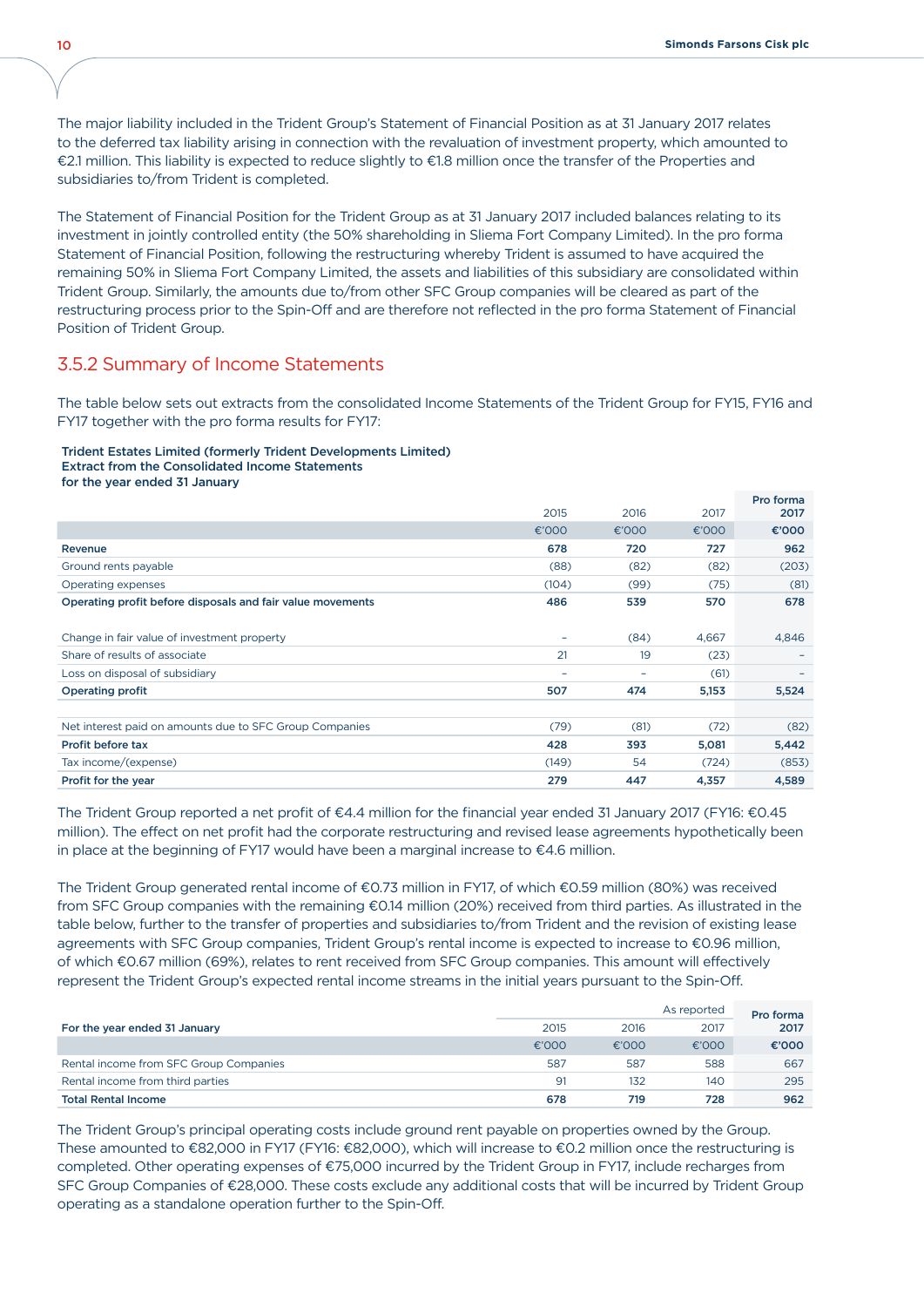The results for FY17 also reflect fair value gains of  $€4.7$  million arising from the revaluation of properties as at 31 January 2017. This would increase to €4.8 million when calculated on the change in fair value of those properties that will be owned by the Trident Group further to the restructuring.

### 3.6 The vision for the Trident Group

The vision is for the Trident Group to leverage its extensive property portfolio and gradually establish itself as a leading developer and provider of commercial space.

In the initial years, most of the Trident Group's revenue will continue to be generated from properties rented out to the SFC Group. The dependence on the SFC Group is expected to diminish gradually as new sources of revenue are generated through new development projects.

The Trident Park Project has been identified as the Trident Group's initial development project, with works on this project expected to commence shortly after the Spin-Off is implemented. The Group has submitted its planning application for the development of this site and the related development permits are expected to be issued later this year.

The planned development is envisaged to be an exemplary transformation of a magnificent listed industrial building that will provide outstanding contemporary work spaces. The project will involve the development of over 15,000 sqm of premium functional office space located within a site offering open and landscaped areas, which will be the Trident Park Project's unique proposition.

The current design envisages that the office space will be split across a number of low-rise blocks, separated by landscaped gardens, which will be connected through walkways. One of the blocks will be built around the existing main entrance to the Brewery and the listed boardroom located therein and will provide office tenants with ancillary meeting and conferencing facilities. The design also provides for a separate 'above-ground' car parking block that will be connected to the offices via the walkways.

The tendering process related to the principal works contracts for this project is currently underway and is expected to be completed in the next few months.

The development will be funded through an appropriate mix of debt and equity financing. The debt financing will be in the form of bank loans and, in this respect, the Trident Group has submitted preliminary applications for finance and obtained draft term sheets from a number of local commercial banks. The term sheets are primarily subject to the attainment of the necessary development permits.

Prior to the implementation of the Spin-Off, the SFC Group will be injecting an amount of €6.5 million into Trident, which will be applied towards the financing of the initial development costs of the Trident Park Project. The intention is for the remaining equity financing to be raised through a rights issue, which is planned for 2019. In this respect, the Trident Group's principal shareholders (who, upon listing, will together own 79.3% of the Trident Shares) are being requested to provide a letter of undertaking to take up their proportionate share of the eventual rights issue in 2019. Such an undertaking is likely to be a condition for the obtaining of bank finance for the project.

## **4. THE Spin-Off**

## 4.1 Company Announcement

On 18 June 2014, the Company announced that the Board felt it appropriate to seek to commence the implementation of the re-organisation of the corporate structure of the Group, and to 'Spin-Off' (pro-rata to existing shareholders) the Group's property interests (other than those properties which will continue to be used in the core business) from the other business activities into a separate and distinct public limited company. On 29 May 2015, the Company further announced that the Board had firmed up its intent to review the internal structures within the Group in order to facilitate and, subject to Shareholder approval, proceed with the Spin-Off. Copies of the relative Company Announcements are available on the Company's website (www.farsons.com).

In connection with, and prior to, proceeding with the Spin-Off, the Company is now seeking the approval of the Shareholders at the upcoming AGM.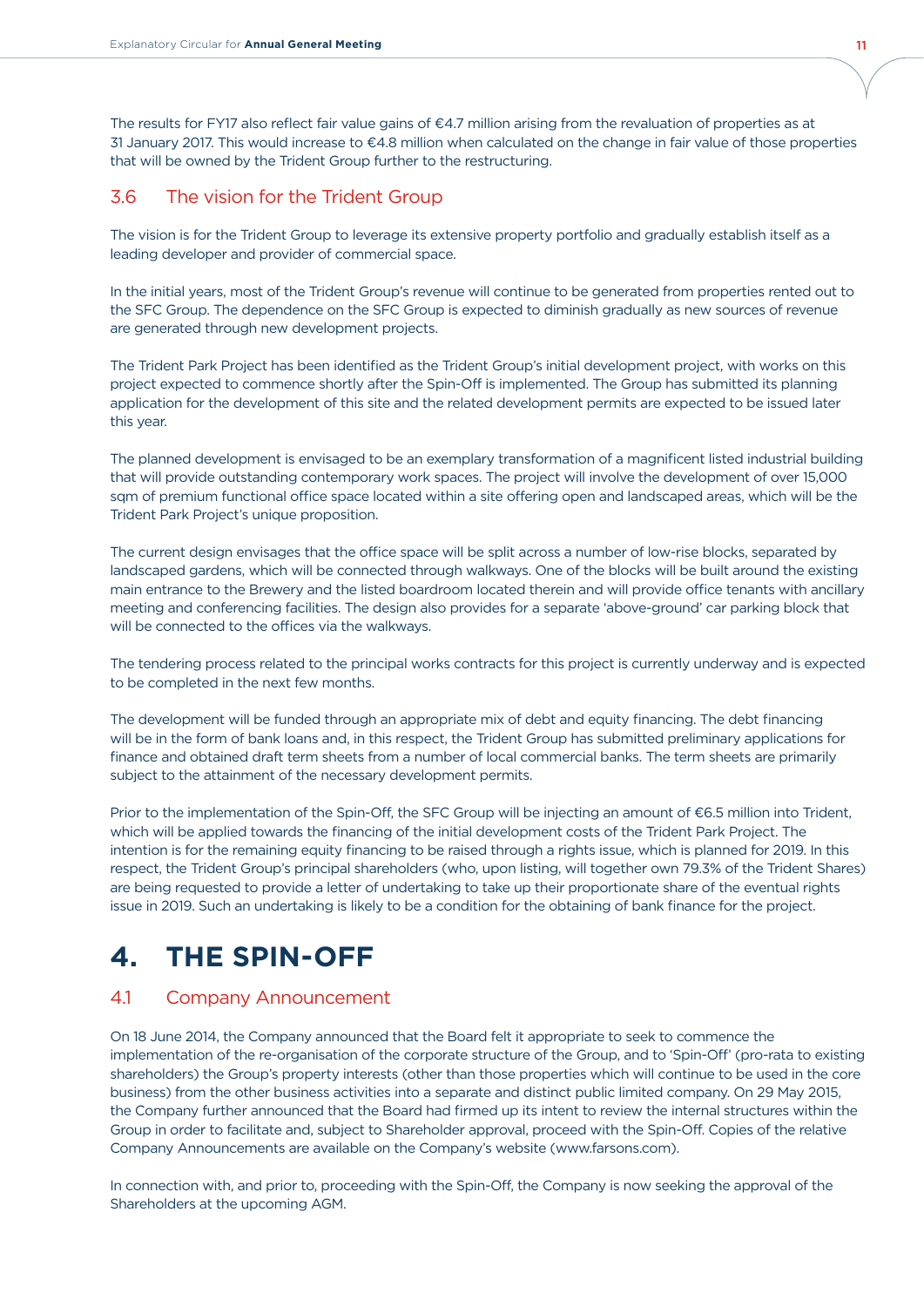### 4.2 The Proposal

The proposed Spin-Off is intended to be effected by way of a Distribution of the Trident Shares to the Shareholders and, as such, the Trident Shares will not be offered to the public as part of the Spin-Off transaction. In anticipation of the Spin-Off, the amounts due by Trident to the Company will be capitalised. Subject to the approval of the Resolution at the AGM, the Board proposes to proceed with the payment, in kind, of the dividend on the Distribution Record Date. The Distribution will be in the form of a transfer to the Shareholders of Trident Shares pro-rata to the Shares held by the Shareholders in the Company as at the Distribution Record Date. Trident intends to file an application with the Listing Authority for admission to listing of its shares on the MSE. The current shareholding structure of Trident is set out below:

#### Current Structure



Upon completion of the Spin-Off the Company will no longer hold any shares in Trident and the shareholding structure shall be as set out below:

#### Upon Completion of the Spin-Off

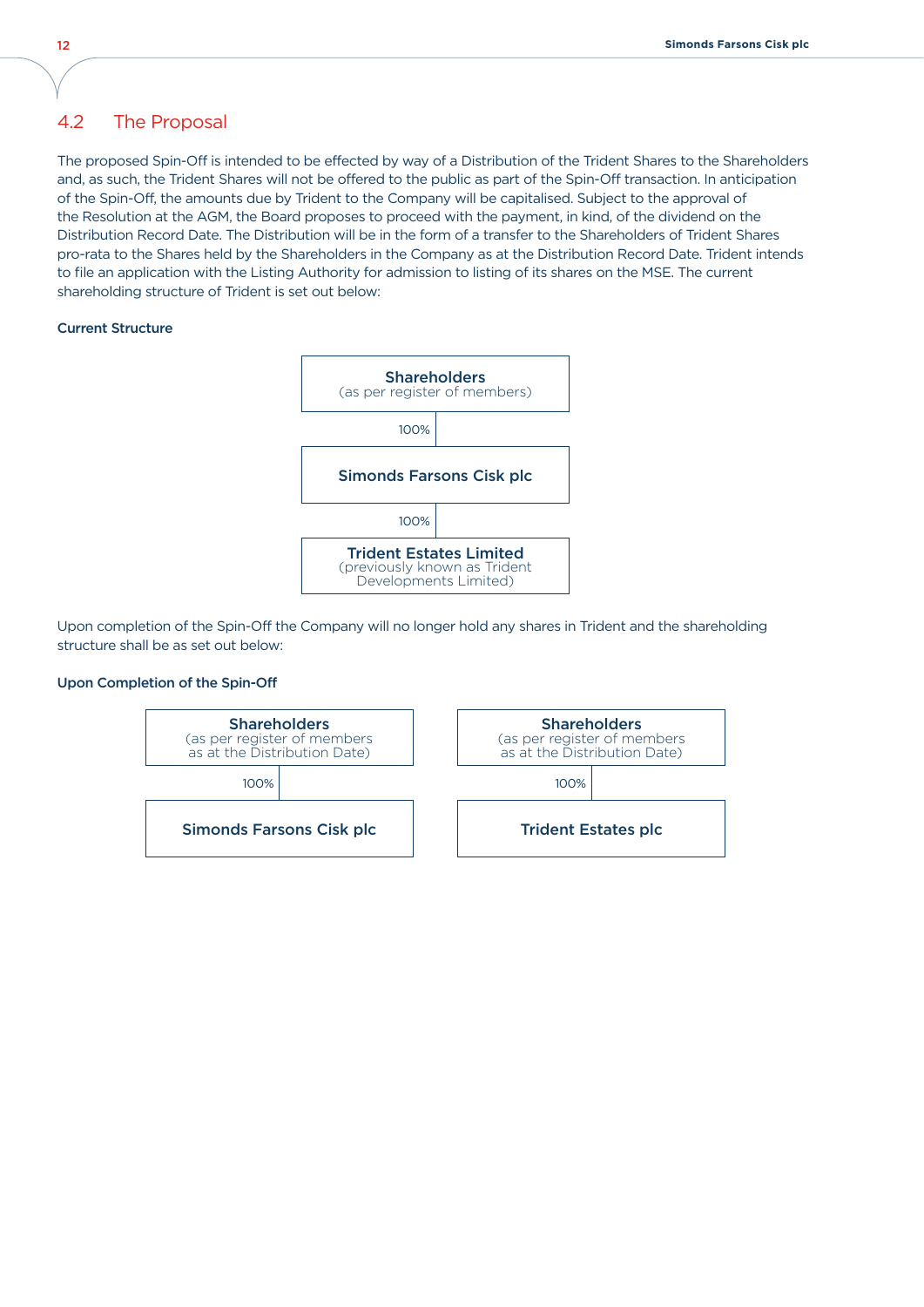## 4.3 Basis for determining the value of the Distribution

The value of the Distribution will be determined by reference to the Net Asset Value of the Trident Group as at the Distribution Record Date. This will be extracted from the consolidated financial statements of the Trident Group, prepared as at that date.

## 4.3.1 Pro forma Net Asset Value of the Trident Group as at 31 January 2017

As outlined in Section 3.5.1, the consolidated financial statements of the Trident Group as at 31 January 2017 indicate a Net Asset Value of €23.6 million. This amount will, however, change to reflect the effect of certain transactions that will have been implemented by the Group by the date of the Spin-Off. The pro forma statement of financial position set out in Section 3.5.1 indicates that the expected Net Asset Value of Trident Group as at the date of the Spin-Off will be of €35.6 million.

## 4.3.2 Changes in the fair value of the Trident Group's property portfolio

In addition to the changes resulting from the matters captured in the pro forma statement of financial position set out in Section 3.5.1, the other parameter that may result in a change in the value of the Distribution relates to the valuation of the Trident Group's property portfolio.

As outlined in Section 3.5.1, the pro forma carrying amount of the Trident Group's property portfolio as at 31 January 2017 is of €31.2 million. This amount is based on valuations for each individual property that were prepared by the Valuers. The valuation assessment for each property will be re-established, or re-confirmed, as applicable, to reflect fair value closer to the date when Trident issues a prospectus in connection with its application for Listing.

Any eventual changes in the valuation of the Properties would be reflective, inter alia, of any changes in overall market conditions since the date of the previous valuation, as well as developments in terms of specific circumstances of any particular property including, in particular, the status of any pending planning permits or planning regulations pertinent to the property being valued, in addition to the value of any works incurred between 1 February 2017 and the date of the Spin-Off. Any such changes in the fair value of individual properties may result in a related adjustment to the deferred taxation liability recognised in relation to that property.

## 4.3.3 Pro forma value per share

Trident's current share capital is designated in the form of 20,630 ordinary shares of €232.937339 each. In order to simplify the mechanics of the Spin-Off, Trident's share capital will be increased and re-designated to match the number of shares issued by SFC. On this basis, the share capital of Trident as at the Distribution Record Date will consist of 30,000,000 shares. The table below illustrates that the Net Asset Value of Trident's shares based on the pro forma statement of financial position of the Trident Group as at 31 January 2017 would result in a value per share of €1.19, when applied to the increased share capital base of 30,000,000 shares:

| Pro forma Net Asset Value of Trident Group as at 31 January 2017 in €'000              | 35.625     |
|----------------------------------------------------------------------------------------|------------|
| Redesignated share capital as at Distribution Record Date in number of ordinary shares | 30.000.000 |
| Pro forma Value per Share of Trident as at 31 January 2017 in €/share                  | 1.19       |

The indicated Net Asset Value per Trident Share of  $E1.19$  may change due to the factors outlined above, particularly in section 4.3.2 although any changes are not expected to be material.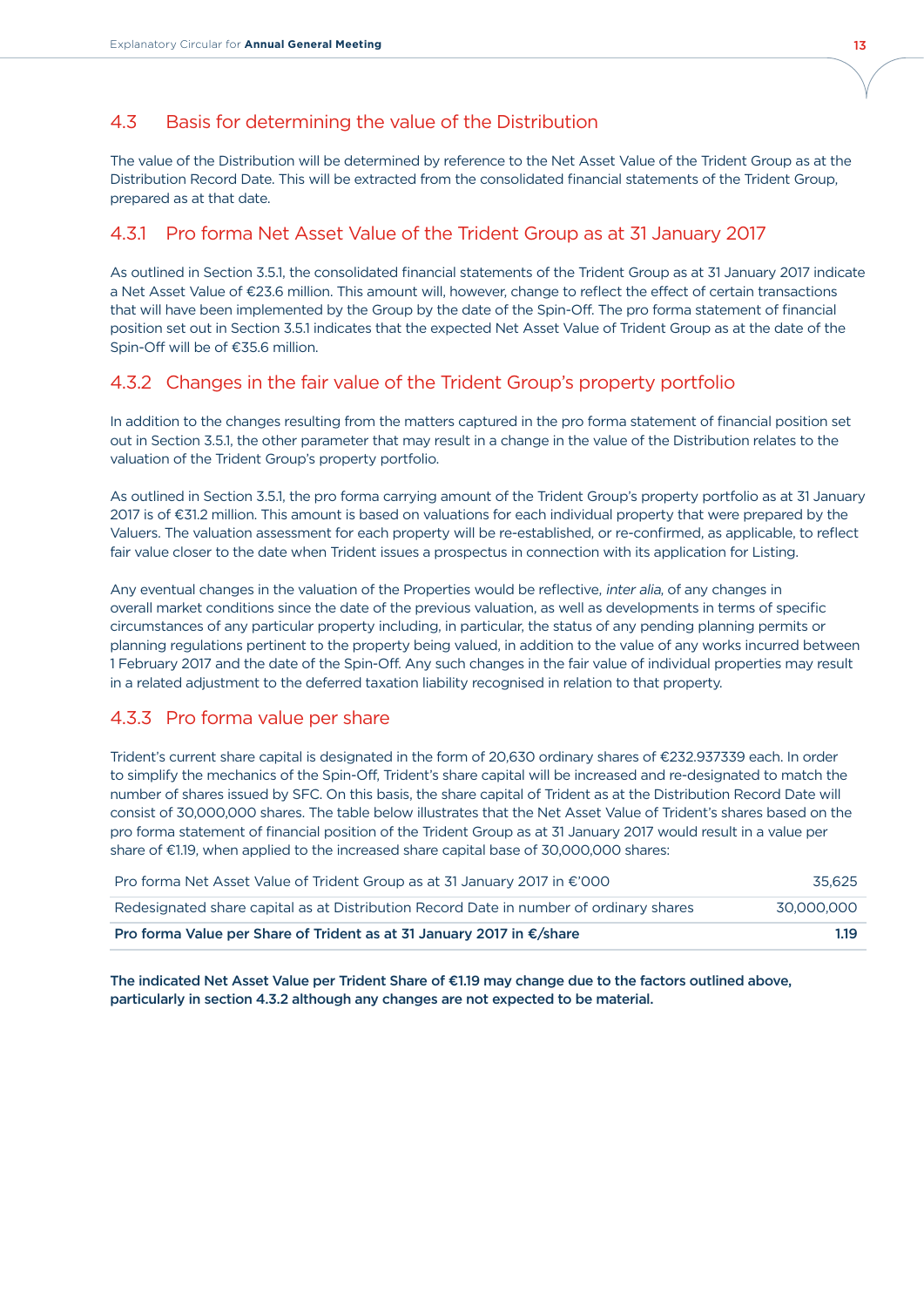# **5. FINANCIAL IMPLICATIONS OF THE Spin-Off**

This Section of the Circular sets out an illustration of the financial implications of the restructuring and eventual Spin-Off on the consolidated results and financial position of the SFC Group. The illustration is based on extracts from the pro forma consolidated Income Statement and consolidated Statement of Financial Position of the SFC Group for the financial year ended 31 January 2017, which are set out in Appendix B to the Circular. The pro forma financial information assumes that the Spin-Off is hypothetically implemented on 1 February 2016.

There has not been any significant change in the financial or trading position of the Group in relation to that set out in its consolidated financial statements as at 31 January 2017.

### 5.1 Illustrating the effect of the Spin-Off on the SFC Group's operating results

The table below sets out a comparison between the Group's consolidated results for the year ended 31 January 2017 and the pro forma results that would have resulted assuming the Spin-Off had been implemented on 1 February 2016.

| Statement illustrating the effect of the Spin-Off on the<br>Consolidated Statement of Comprehensive Income of the SFC Group |           |           |                   |
|-----------------------------------------------------------------------------------------------------------------------------|-----------|-----------|-------------------|
| for the year ended 31 January 2017                                                                                          | Actual    | Pro forma | Change<br>$(+/-)$ |
|                                                                                                                             | €'000     | €'000     | €'000             |
| Revenue                                                                                                                     | 88,414    | 88,119    | (295)             |
| Cost of sales                                                                                                               | (53,890)  | (54,350)  | (460)             |
| <b>Gross Profit</b>                                                                                                         | 34,524    | 33,769    | (755)             |
|                                                                                                                             |           |           |                   |
| Selling & distribution costs                                                                                                | (10, 712) | (10, 712) |                   |
| Administrative expenses                                                                                                     | (10, 916) | (10, 851) | 65                |
| Other operating expenses                                                                                                    | (21)      | (21)      |                   |
| <b>Operating Profit</b>                                                                                                     | 12,875    | 12,185    | (690)             |
|                                                                                                                             |           |           |                   |
| Gain on re-measurement of investment property                                                                               | 928       | 154       | (774)             |
| Finance income                                                                                                              | 16        | 5         | (11)              |
| Finance costs                                                                                                               | (1,470)   | (1,470)   |                   |
| Profit before tax                                                                                                           | 12,349    | 10,874    | (1, 475)          |
|                                                                                                                             |           |           |                   |
| Tax                                                                                                                         | (217)     | 240       | 457               |
| Profit for the year                                                                                                         | 12,132    | 11,114    | (1,018)           |
| Other comprehensive income                                                                                                  | 4,880     | 1,308     | (3,572)           |
| Total comprehensive income for the year                                                                                     | 17,012    | 12,422    | (4,590)           |

Note: The 31 January 2017 actuals in the table above include the results of both continued and discontinued operations as extracted from the audited financial statements of SFC. This is illustrated further in Appendix B to this Circular.

The pro forma comparison indicates that the Spin-Off would have resulted in a reduction of  $\epsilon$ 4.6 million in the Group's consolidated comprehensive income for the year from the reported result of ¤17 million. The pro forma reduction in comprehensive income, however, includes the effect of a gain of  $\epsilon$ 4.1 million arising from changes in the fair value of those properties that are being transferred to Trident Group as part of the scope of the Spin-off (net of the related deferred tax effect). Excluding this adjustment, the pro forma effect of the Spin-off on the Group's reported results in FY17 is of  $E$ 0.5 million as follows:

#### Analysis of pro forma reduction in comprehensive income

|                                                                                    | €'000 | €'000   |
|------------------------------------------------------------------------------------|-------|---------|
| Pro forma reduction in comprehensive income                                        |       | 4,591   |
| Increase in fair value of properties included as part of the scope of the Spin-Off | 4.846 |         |
| Deferred tax effect of movements in fair value                                     | (711) |         |
| Net effect of movement in fair value of properties                                 |       | (4,135) |
| Pro forma reduction in the Group's profits arising from other adjustments          |       | 456     |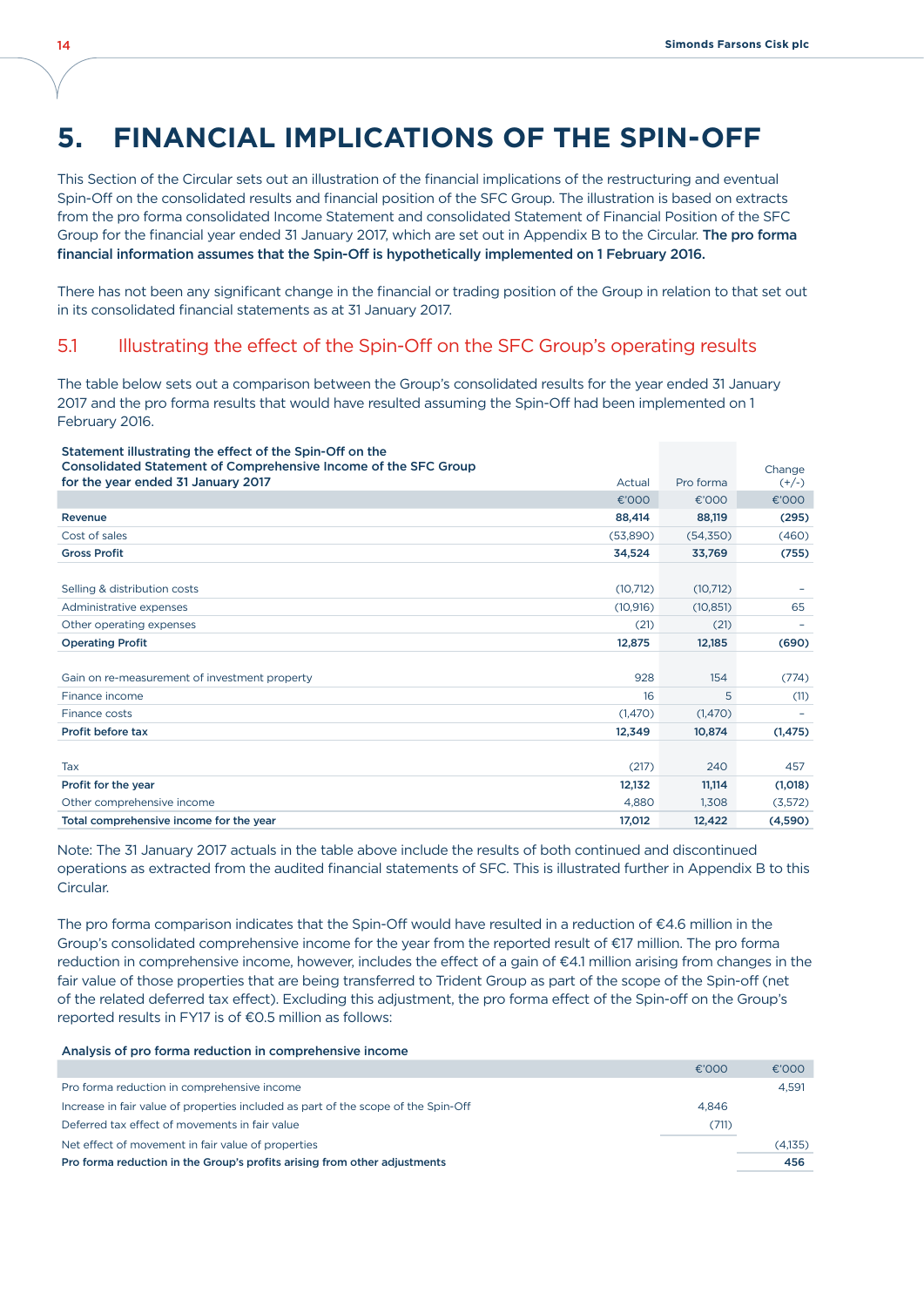The pro forma reduction in the profits of  $\epsilon$ 0.5 million is a more appropriate illustration of the impact of the Spin-Off on the SFC Group's profitability. The pro forma reduction in profits can be explained by the following broad movements:

- i. The rental charge paid by the SFC Group on the Properties owned by the Trident Group. This charge, which will amount to €0.7 million as per revised lease agreements effective 1 February 2017, will no longer be eliminated upon the consolidation of the results of the SFC Group;
- ii. The loss of rental income received from third parties on the Properties owned by the Trident Group, which amounted to  $€0.3$  million in FY17;
- iii. The reduction in Group's operating costs on account of ground rent currently incurred on properties owned by the Trident Group (€0.2 million in FY17) and operating expenses relating to the Trident Group (€0.1 million in FY16); and
- iv. The related tax effect of items i, ii and iii above, calculated at the standard corporate tax rate of 35% and resulting in a pro forma reduction of €0.2 million in the Group's corporate tax expense.

### 5.2 Illustrating the effect of the Spin-Off on the SFC Group's financial position

The table below sets out a comparison between the Group's consolidated Statement of Financial Position as at 31 January 2017 and the pro forma position that would have resulted assuming the Spin-Off had been implemented on 1 February 2016.

| Statement illustrating the effect of the Spin-Off on the<br><b>Consolidated Statement of Financial Position of the Group</b> |         |                          | Change    |
|------------------------------------------------------------------------------------------------------------------------------|---------|--------------------------|-----------|
| as at 31 January 2017                                                                                                        | Actual  | Pro forma                | $(+/-)$   |
|                                                                                                                              | €'000   | €'000                    | €'000     |
| <b>ASSETS</b>                                                                                                                |         |                          |           |
| Property, plant & equipment                                                                                                  | 110,902 | 110,889                  | (13)      |
| Investment property                                                                                                          | 31,169  |                          | (31,169)  |
| Deferred tax asset                                                                                                           | 3,486   | 3,486                    |           |
| Other non-current assets                                                                                                     | 3,630   | 3,630                    |           |
| <b>Total non-current assets</b>                                                                                              | 149,187 | 118,005                  | (31,182)  |
|                                                                                                                              |         |                          |           |
| Cash & cash equivalents                                                                                                      | 788     | 768                      | (20)      |
| Other current assets                                                                                                         | 32,966  | 32,906                   | (60)      |
| <b>Total current assets</b>                                                                                                  | 33,754  | 33,674                   | (80)      |
|                                                                                                                              |         |                          |           |
| <b>Total Assets</b>                                                                                                          | 182,941 | 151,679                  | (31, 262) |
| <b>EQUITY &amp; LIABILITIES</b>                                                                                              |         |                          |           |
| <b>Share Capital</b>                                                                                                         | 9,000   | 9,000                    |           |
| <b>Reserves</b>                                                                                                              | 114,271 | 78,190                   | (36,081)  |
| <b>Total Equity</b>                                                                                                          | 123,271 | 87,190                   | (36,081)  |
| Deferred tax liability                                                                                                       | 1,825   | $\overline{\phantom{a}}$ | (1,825)   |
| <b>Borrowings</b>                                                                                                            | 31,581  | 31,581                   |           |
| Other non-current liabilities                                                                                                | 1,939   | 1,655                    | (284)     |
| <b>Total non-current liabilities</b>                                                                                         | 35,345  | 33,236                   | (2,109)   |
|                                                                                                                              |         |                          |           |
| <b>Current tax liabilities</b>                                                                                               | 598     | 570                      | (28)      |
| <b>Borrowings</b>                                                                                                            | 4,382   | 11,338                   | 6,956     |
| Other current liabilities                                                                                                    | 19,345  | 19,345                   |           |
| <b>Total current liabilities</b>                                                                                             | 24,325  | 31,253                   | 6,928     |
| <b>Total Liabilities</b>                                                                                                     | 59,670  | 64,489                   | 4,819     |
| <b>Total Equity &amp; Liabilities</b>                                                                                        | 182,941 | 151,679                  | (31, 262) |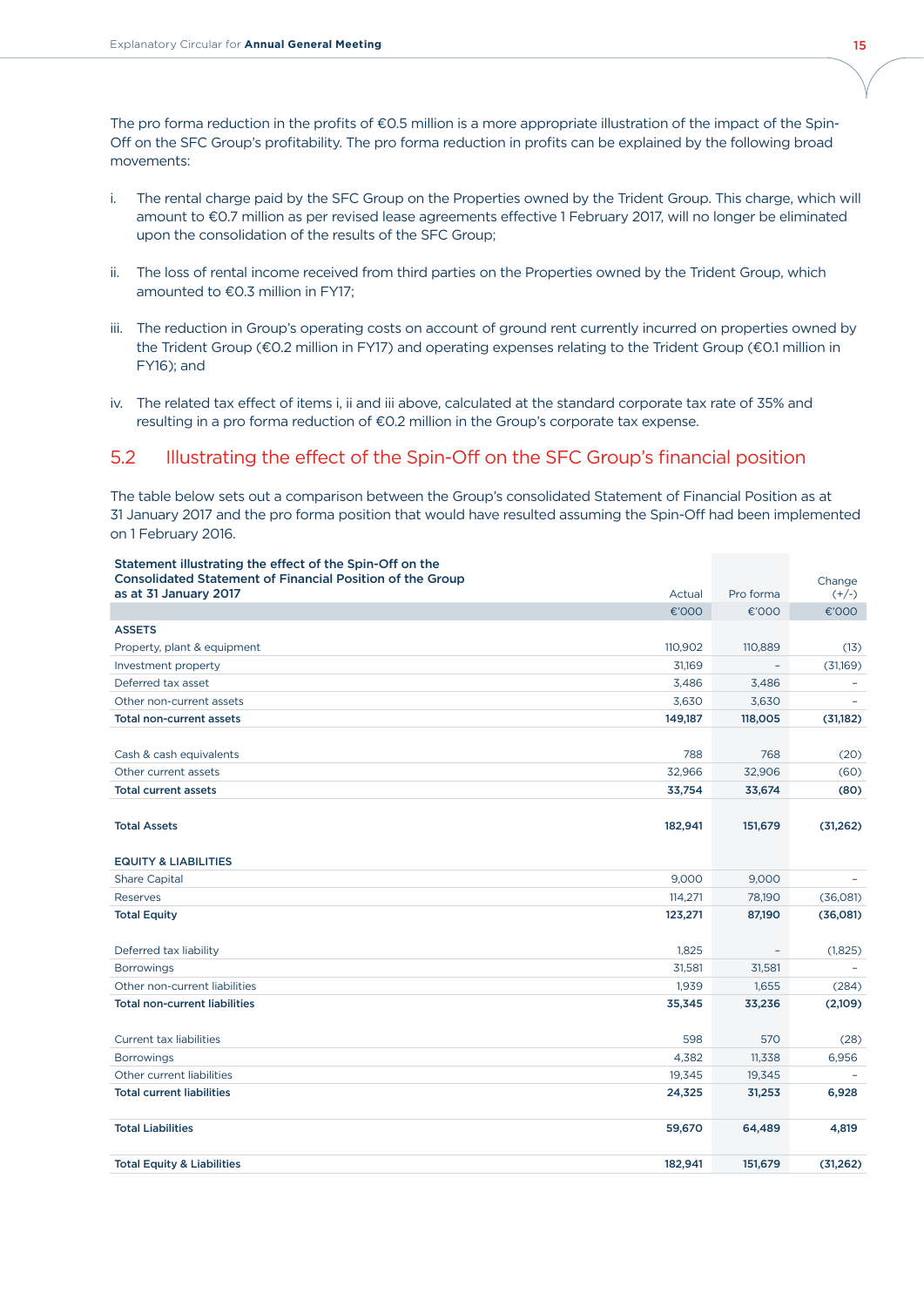The comparison indicates that the Spin-Off would have reduced the SFC Group's total assets by  $\epsilon$ 31.3 million, from ¤182.9 million to ¤151.7 million. The principal movement underlying this reduction relates to the decrease in the carrying amount of the Group's investment property (€31.2 million) on account of the properties owned by the Trident Group that will no longer be reflected in the SFC Group's consolidated statement of financial position, once the Spin-Off is implemented.

The comparison also indicates a net increase of  $\epsilon$ 4.8 million in SFC Group's total liabilities, from  $\epsilon$ 59.7 million to €64.5 million. This net movement reflects an increase of €7.0 million in the Group's total borrowings, which is primarily the result of additional borrowings required for the cash contribution of  $\epsilon$ 6.5 million into the Trident Group, which the SFC Group will be injecting prior to the Spin-Off to part-finance the works on the Trident Park Project.

The other principal movement relates to a reduction of  $E1.8$  million in the deferred taxation liability on account of the liability that is recognised in relation to the properties owned by the Trident Group. This provision will no longer be reflected in the SFC Group's consolidated Statement of Financial Position.

In terms of the SFC Group's total shareholders' equity, the comparison indicates a reduction of  $\epsilon$ 36.1 million from €123.3 million to €87.2 million.

As illustrated in the table below, the pro forma reduction of €36.1 million in the SFC Group's total shareholders' equity as at 31 January 2017 comprises:

- i. the pro forma net asset value of Trident Group as at 1 February 2016 (€31.5 million), which is the date of the Spin-Off assumed for the purposes of the pro forma financial information; and
- ii. the effect of a reduction of  $E4.6$  million in the Group's comprehensive income during the financial year ended 31 January 2017 (refer to section 5.1).

|                                                                                             | €'000  |
|---------------------------------------------------------------------------------------------|--------|
| Effect of distribution of dividend (in the form of shares in Trident) as at 1 February 2016 | 31.490 |
| Pro forma reduction in comprehensive income for the financial year ended 31 January 2017    | 4.591  |
| Pro forma reduction in the Group's Total Equity as at 31 January 2017                       | 36,081 |

The difference between the pro forma value of the Distribution as at 1 February 2016 ( $€31.5$  million as set out in the table above) and the pro forma value of the Distribution as at 31 January 2017 (€35.6 million as set out in section 4.3.1), relates to the increase in fair value of properties (net of related deferred tax effect) of  $\epsilon$ 4.1 million recognised in the current financial year:

|                                                                                                 | €'000  |
|-------------------------------------------------------------------------------------------------|--------|
| Pro forma value of dividend (in the form of shares in Trident as at 1 February 2016             | 31.490 |
| Increase in fair value of properties recognised in FY17 (net of deferred tax effect)            | 4.135  |
| Pro forma value of dividend (in the form of shares in Trident as at 31 January 2017 (Sec 4.3.1) | 35,625 |

The difference between the pro forma reduction in SFC Group's total equity as at 31 January 2017 ( $\epsilon$ 36.08 million) and the pro forma value of the Distribution (€35.6 million as set out in Section 4.3.1) therefore reflects the effect of the pro forma adjustments on SFC Group's reported profits in the financial year ended 31 January 2017 (refer to section 5.1).

|                                                                                                                                            | €'000  |
|--------------------------------------------------------------------------------------------------------------------------------------------|--------|
| Pro forma value of dividend (in the form of shares in Trident as at 31 January 2017 (Section 4.3.1)                                        | 35.625 |
| Add back effect of the pro forma adjustments on SFC Group's reported profits<br>for the financial year ended 31 January 2017 (Section 5.1) | 456    |
| Pro forma reduction in the Group's Total Equity as at 31 January 2017                                                                      | 36,081 |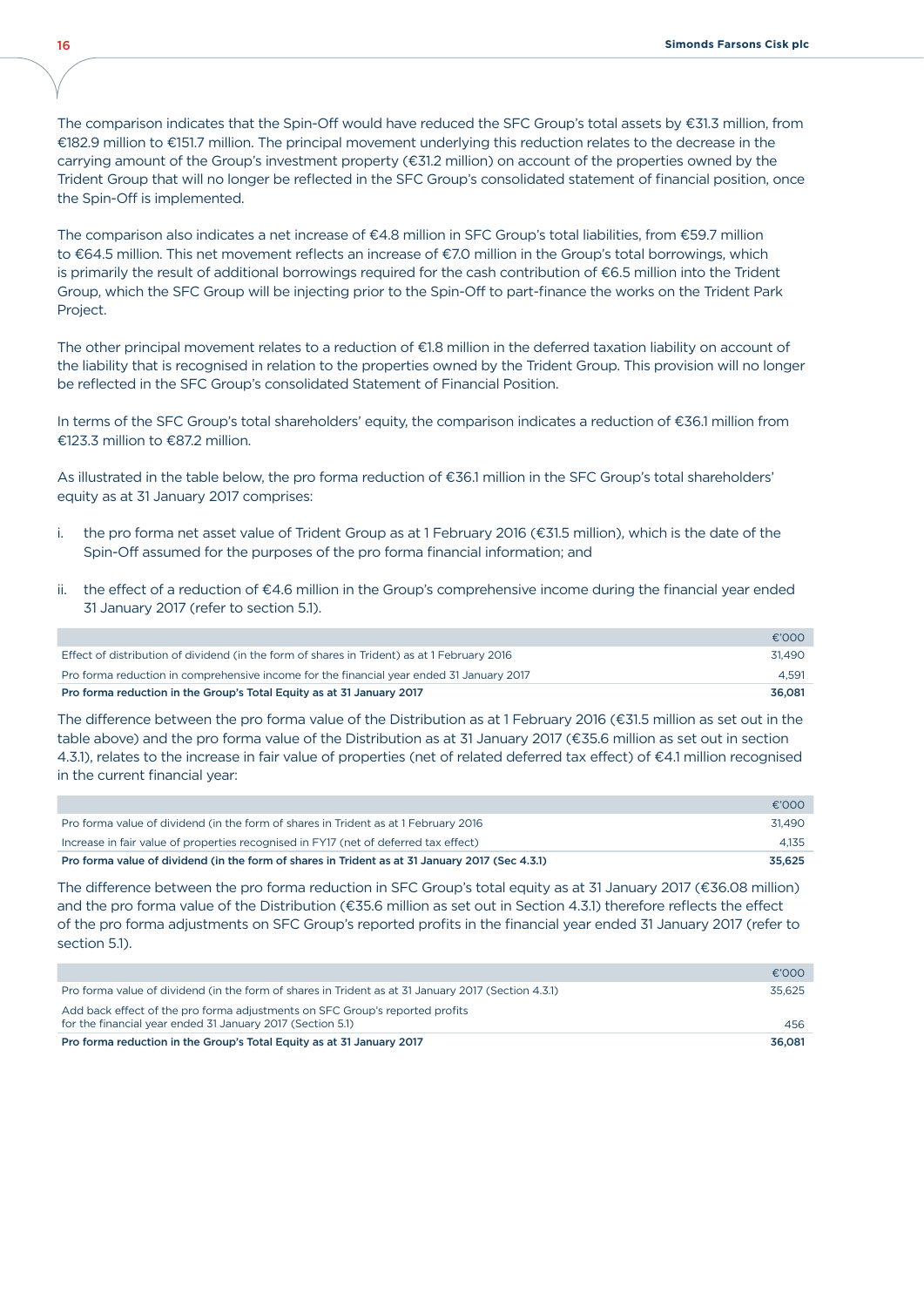## 5.3 Illustrating the effect of the Spin-Off on the SFC Group's Key Financial Indicators

The table below sets out the effect of the Spin-Off on some of the Group's key financial indicators in terms of profitability, return on investment, debt service and capital structure:

#### Statement illustrating the effect of the Spin-Off on Key Financial Indicators for the Group

| as at 31 January 2017<br>Actual                                                       | Pro forma |
|---------------------------------------------------------------------------------------|-----------|
|                                                                                       |           |
| <b>Profit Margins</b>                                                                 |           |
| Gross Profit Margin (gross profit as a % of revenue)<br>39.0%                         | 38.3%     |
| Operating Profit Margin (operating profit as a % of revenue)<br>14.6%                 | 13.8%     |
| Net Profit Margin (profit for the year as a % of revenue)<br>13.7%                    | 12.6%     |
|                                                                                       |           |
| <b>Return on Investment</b>                                                           |           |
| Return on Assets (operating profit as a % of total assets)<br>7.0%                    | 8.0%      |
| Return on Equity (profit for the year as a % of total equity)<br>9.8%                 | 12.7%     |
|                                                                                       |           |
| Debt Service and Capital Structure                                                    |           |
| Total Liabilities as a % of Total Assets<br>32.6%                                     | 42.5%     |
| Borrowings as a % of Total Equity and Borrowings<br>22.6%                             | 33.0%     |
| Borrowings (net of Cash) as a % of Total Equity and Borrowings (net of cash)<br>22.2% | 32.6%     |
|                                                                                       |           |
| 8.8x<br>Interest Cover (operating profit: finance costs)                              | 8.3x      |
| 2.8x<br>Borrowings: operating profit                                                  | 3.5x      |
| Borrowings (net of cash): operating profit<br>2.7x                                    | 3.5x      |

The comparison illustrates that the Spin-Off would result in a reduction in the SFC Group's operating profits (with operating profit margin contracting from 14.6% to 13.8%) but an improvement in the overall return on investment.

The pro forma workings highlight that the Group's return on assets would increase from 7.0% to 8.0% whilst return on equity would step up from 9.8% to 12.7%. These improvements are a reflection of the fact that the pro forma reduction in total assets is arising on assets (the Trident Group's property portfolio) that are generating a lower rate of return than the other operating assets employed in the Group's core operations.

The comparison also illustrates that the reduction in equity resulting from the Spin-Off would result in an increase in the Group's financial gearing, with borrowings (net of cash) expressed as a percentage of total equity and borrowings (net of cash) increasing from 22.2% to 32.6%. Furthermore, the Spin-Off would result in a reduction in the level of debt service cover, with the Group's interest cover decreasing from 8.8 times to 8.3 times. The above analysis, however, also highlights that had the Spin-Off been implemented during the past financial year, the Group would have still reported healthy levels of profitability margins, return on investment and financial gearing and a comfortable level of interest cover.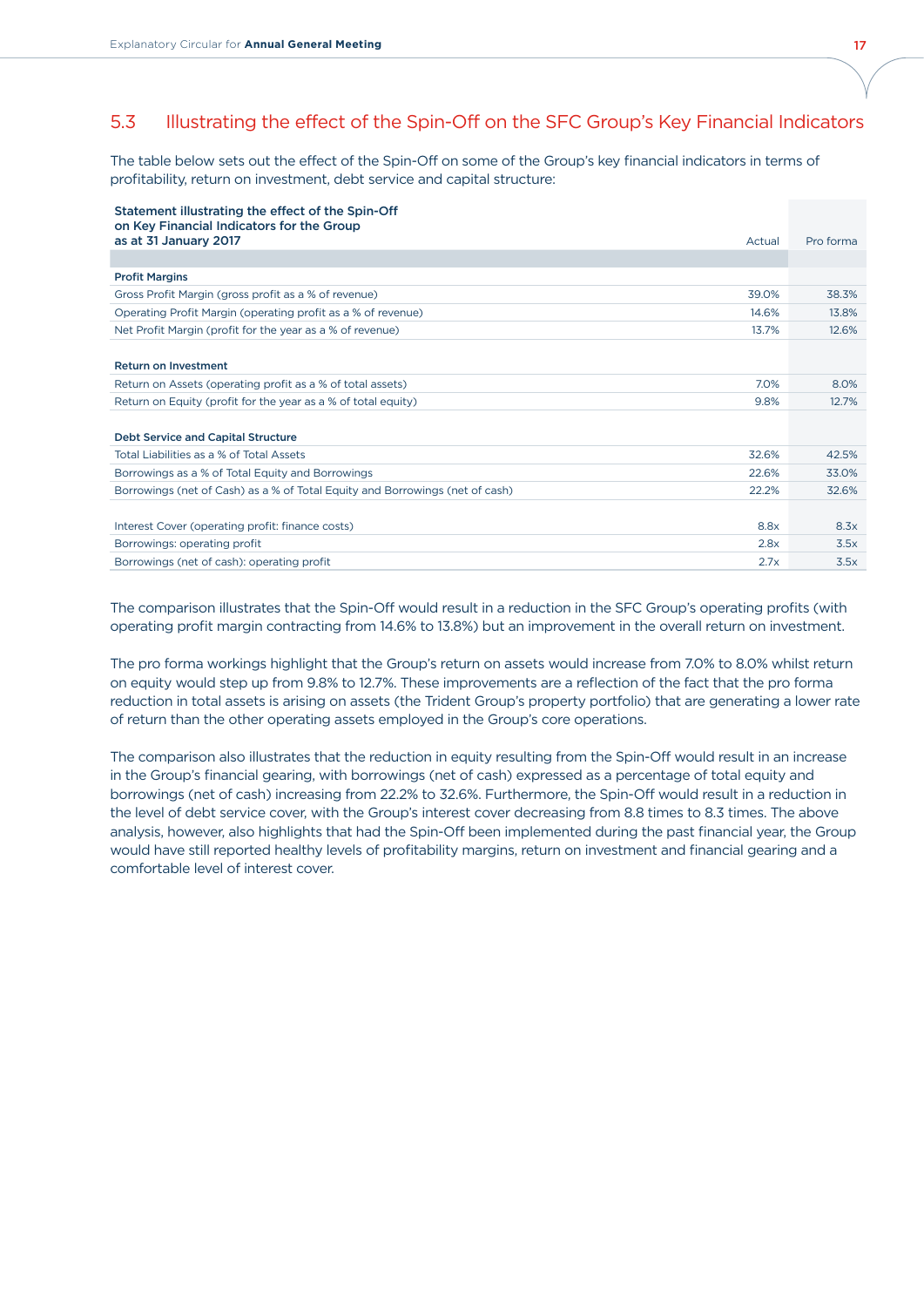# **6. REASONS FOR, BENEFITS OF, AND RISKS ASSOCIATED WITH THE Spin-Off**

The Directors believe that the Spin-Off will be beneficial to the Company's Shareholders as it is expected to:

- i. improve the ability of both groups (the SFC Group and the Trident Group) to assess the financial and operational aspects of each of the food and beverage business and the property business by allowing appraisal of the Company and the Trident Group as separate entities rather than as one;
- ii. allow professional teams charged with executing the strategy of SFC Group and Trident Group to focus upon, and enhance the key drivers of the food and beverage business and the immovable property business respectively as separate undertakings;
- iii. allow the Trident Group to access both debt and equity markets as appropriate, allowing it to achieve financial flexibility and independence as the company pursues its own commercial strategies;
- iv. raise the profile of Trident Group and increase the company's ability to recruit, motivate and retain key personnel;
- v. lead to a more direct alignment of the responsibilities and accountability of the management teams responsible for each company with their respective operating and financial performance resulting in enhanced management focus and overall performance; and
- vi. that in view of the clear strategic and operational differences between SFC and Trident, the proposed Spin-Off and Listing is expected to enable, if thought desirable, new investors, possibly with specific property expertise, to be brought into the property business whilst unlocking shareholder value for the Shareholders by better identifying and establishing the stand-alone corporate value of the property business.

The Spin-Off will give rise to the following risks to the Company's Shareholders:

- The Spin-Off will result in the addition of a fixed operating cost to the SFC Group's cost structure, in the form of the annual rent payable to the Trident Group. This will increase the level of operational leverage underlying the SFC Group's cost structure, which means that a downturn in performance could have a greater impact on its operating results and cash generation.
- Further to the Spin-Off, the SFC Group will no longer hold title to some of the properties utilised for its operating activities. The Directors will, however, be ensuring that the lease agreements in place with the Trident Group will provide for appropriate safeguards to secure its interests in relation to the said properties. Nevertheless, the properties retained within the SFC Group will give rise to counter-party risks should the Trident Group not perform in line with the SFC Group's expectations and in accordance with the contractual obligations. In assessing this risk, it is important to note that those properties (e.g. the Brewery) that are considered to be critical to the Group's core beverage and food operation are not included as part of the scope of the Spin-Off.
- The Spin-Off will result in a reduction in the SFC Group's total assets. The reduction in assets will initially impact the financial strength of the SFC Group as well as the level of asset cover available to its Shareholders.
- The analysis in Section 5.3 illustrates that the Spin-Off will result in an increase in the level of financial leverage underlying the SFC Group's funding structure and a reduction in interest cover. This gives rise to the risks that are typically associated with an increased level of financial gearing, including in particular the increased possibility that adverse changes in the Group's operating performance may affect its ability to meet debt service obligations. Having said this, the analysis in Section 5.3 also highlights that the Group's debt-related parameters after the Spin-Off is implemented are still expected to allow for a significant level of cover on the Group's debt service obligations.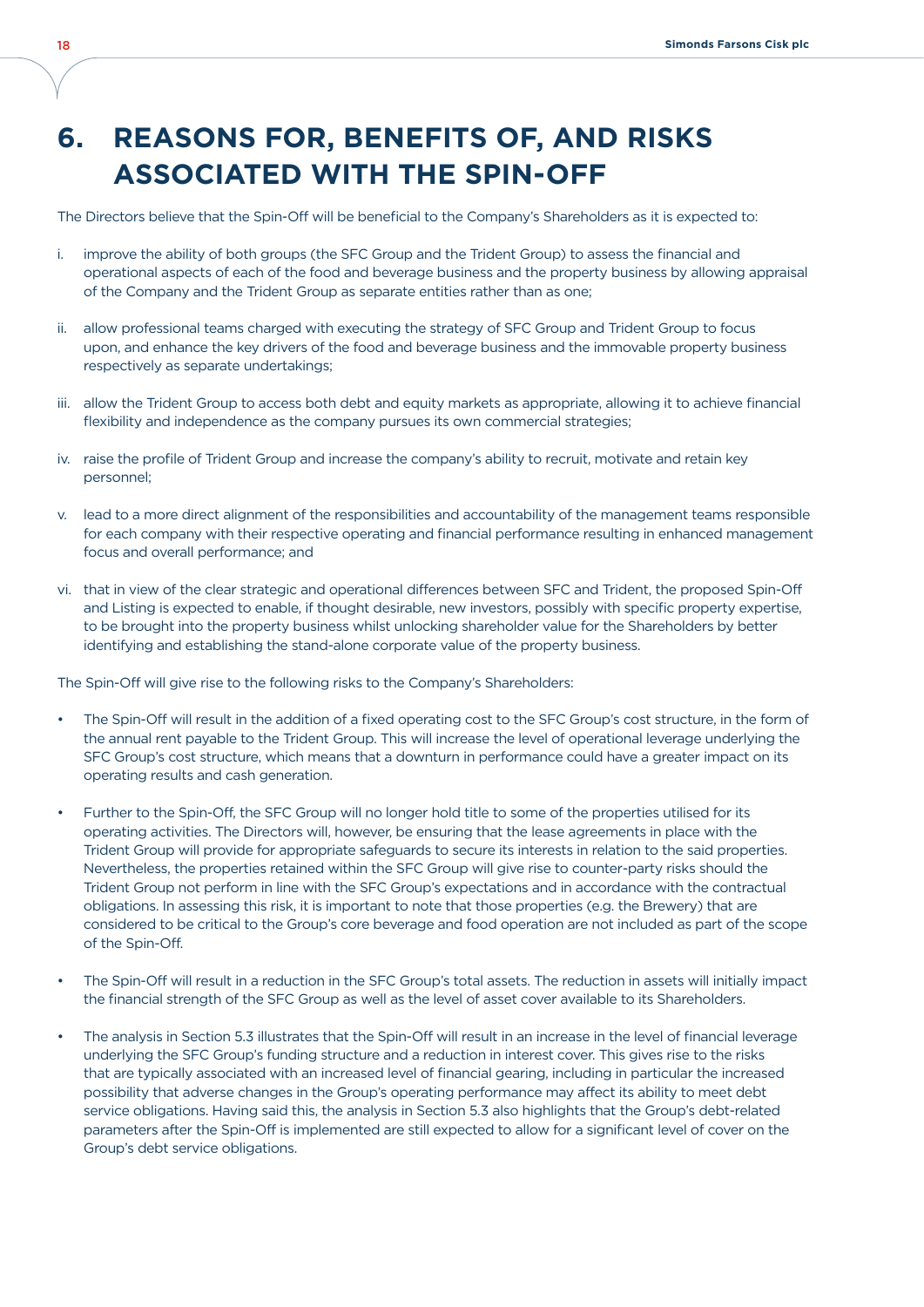## **7. DECLARATIONS**

The Spin-Off will not impact the ownership structure of the Company's capital.

The total emoluments receivable by the Directors of the Company will not be varied as a result of the Spin-Off.

As at the date of this Circular, there are the following legal proceedings involving Trident Group:

- 1. Ports Limited v Trident Developments Limited and Food Chain (Holdings) Limited (1008/2006AF). In these proceedings, plaintiff company is asking the court to declare that the ownership of part of the building presently housing a catering establishment known as Burger King in Wilga Street in Paceville is the property of plaintiff company. This case is still pending.
- 2. Trident Developments Limited v Cordina Joseph (16/2006LSO). In these proceedings, plaintiff company (Trident) is asking the court to declare that a piece of land (situated adjacent to Trident House in Qormi Road, Marsa) is owned by Trident. The case was decided at first instance in favour of Trident and is now pending appeal, for which no date has been set. Pending appeal, Trident has reclaimed possession (not ownership) of the same land in question after different proceedings between the same parties were decided in favour of Trident on appeal.

The Board is confident that it is unlikely that the outcome of these proceedings will have a significant effect on the Trident Group's financial position.

## **8. PROPERTY VALUATION REPORT**

The Company commissioned the Valuers to issue a Valuation Report on Trident Group's Properties.

The aggregate valuation of the Properties is of  $E$ 31.2 million, split as follows:

|                                                                                                                                                           | $\epsilon$ million |
|-----------------------------------------------------------------------------------------------------------------------------------------------------------|--------------------|
| Complex known as "Trident House", situated in Qormi Road, Marsa                                                                                           | €10.2              |
| Brewery façade - situated in Mdina Road, Mriehel                                                                                                          | €9.1               |
| Catering establishment known as "Burger King" and formerly known as "Coconut Grove", situated in Wilga Street,<br>corner with St George's Road, Paceville | E3.1               |
| Catering establishment known as "Pizza Hut", situated in Bisazza Street, Sliema                                                                           | €2.2               |
| Catering establishments known as "Pizza Hut" and "Sardinella" situated in St George's Road, St Julian's                                                   | €1.7               |
| Catering establishment known as "KFC" and formerly known as "Wimpy", situated in Msida Road, Gzira                                                        | €1.5               |
| Catering establishment known as "Pizza Hut", situated in South Street, Valletta                                                                           | €1.3               |
| Catering establishment known as "Fortizza" and formerly known as "Sliema Point Battery",<br>situated in Tower Road, Sliema                                | €1.1               |
| Catering establishment known as "Scotsman Pub", situated in St. George's Road, St Julian's                                                                | €0.5               |
| Catering establishment known as "Fresco's" and formerly known as "Mariners Pub",<br>situated in Tower Road, Sliema                                        | €0.5               |
|                                                                                                                                                           | €31.2              |

The Valuation Report is attached to this Circular as Appendix E.

The Valuation Report is dated 25 May 2017.

The Valuers have given, and have not withdrawn, their written consent to the inclusion of the reference to the Valuers' names in the form and context in which they are included in this Circular. The Valuers have also given, and have not withdrawn, their written consent for the publication of the Valuation Report in the form and context in which it is included within this Circular.

 $\overline{\phantom{a}}$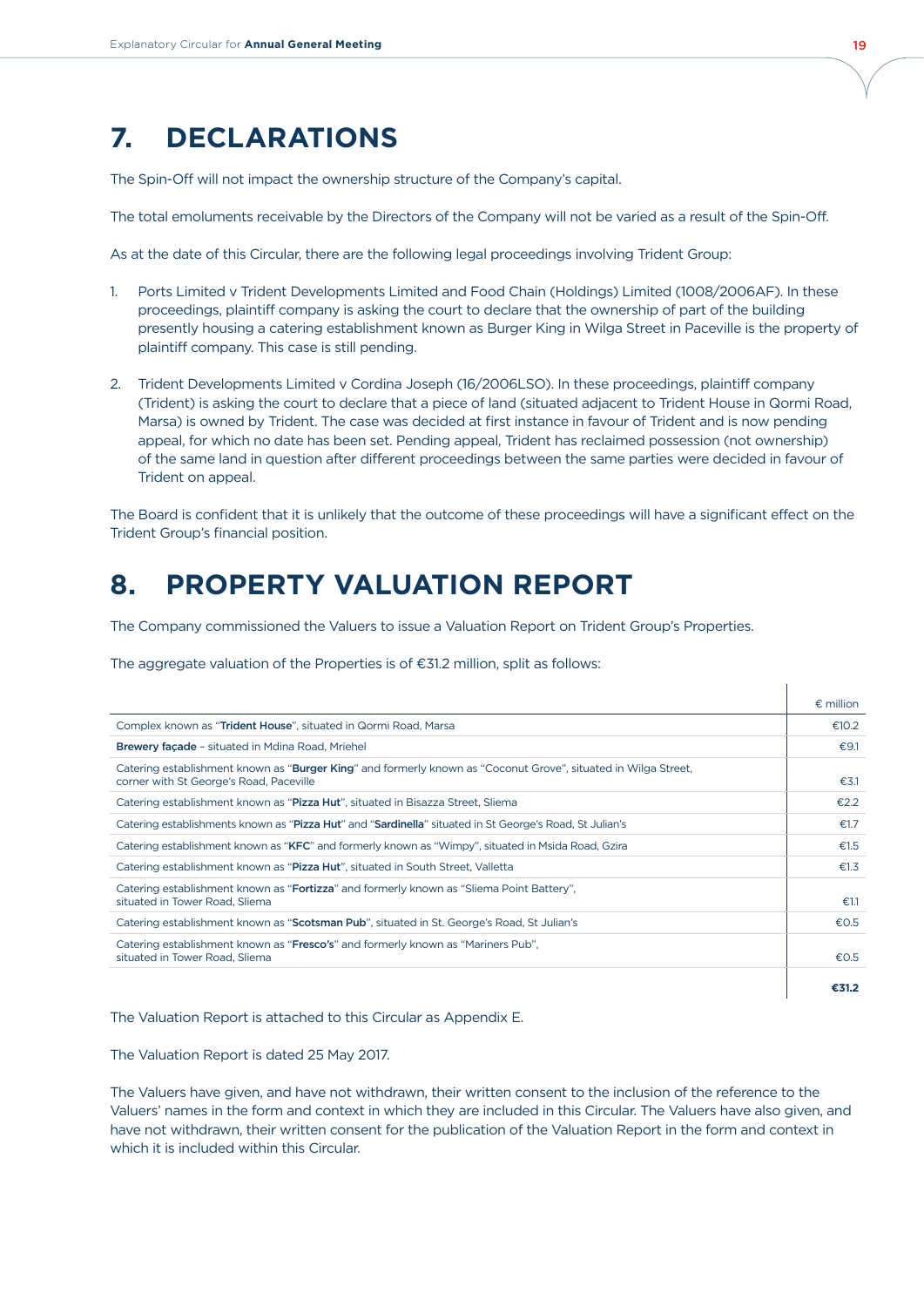# **9. ACCOUNTANTS' REPORT ON PRO FORMA FINANCIAL INFORMATION**

The Company engaged PricewaterhouseCoopers (PwC), a firm of Certified Public Accountants, to issue Accountants' Reports on the pro forma financial information included in this Circular. The Accountants' Reports are appended to this Circular as Appendix C and Appendix D.

PricewaterhouseCoopers has given, and has not withdrawn, its written consent to the inclusion of the reference to PwC's name in the form and context in which it is included in this Circular. PricewaterhouseCoopers has also given and has not withdrawn its written consent for the publication of the Accountants' Reports in the form and context in which they are included in this Circular.

# **10. CONDITIONS PRECEDENT TO THE Spin-Off**

The Spin-Off and Listing will, among other things, be conditional upon:

- i. the Resolution taken at the AGM approving the Spin-Off;
- ii. the payment, by the Company to its Shareholders, of a dividend in kind consisting of the Company's shareholding in Trident;
- iii. approval obtained from the Listing Authority for the admissibility to listing of the shares of Trident on the Official List of the MSE;
- iv. the attainment by the Company of the release of all special and general hypothecs that the bankers of the Company enjoy over properties currently owned by, or are in the process of being transferred to, Trident;
- the attainment by the Company and Trident of the relevant fiscal clearances in connection with the Spin-Off; and
- vi. the attainment of any other necessary regulatory clearances.

If any of these and other applicable conditions are not obtained, fulfilled or waived, as applicable, prior to the dates and times to be specified, the Spin-Off will not proceed and an announcement will be published by the Company as soon as practicable thereafter.

## **11. THE RESOLUTION**

#### 11.1 Spin-Off

#### Text of the ordinary Resolution:

"To approve the Spin-Off of Simonds Farsons Cisk's (the "Company") shareholding in Trident Estates Limited ("Trident"), to be effected through the payment, by the Company to its shareholders ("Shareholders"), of a dividend in kind by way of a distribution of the Company's shareholding in Trident on a pro-rata basis to its shareholders and to authorise the board of directors of the Company to take all measures that may be necessary or expedient to implement the Spin-Off."

#### Purpose of the Resolution:

The purpose of the Resolution is to obtain Shareholder approval for the Spin-Off of Trident.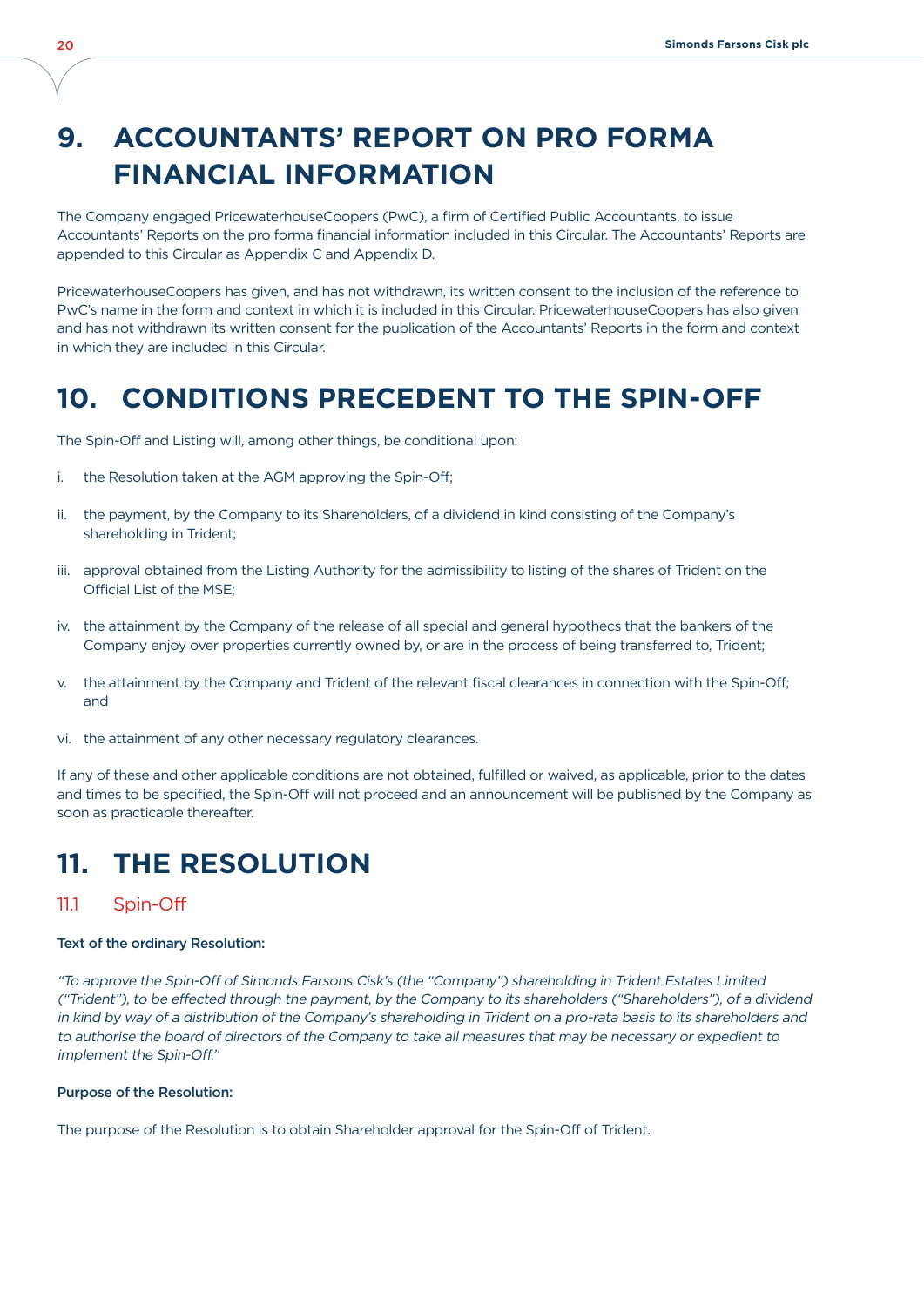#### The Resolution explained:

The resolution will permit the Board to take all measures that it may deem necessary or expedient to implement the Spin-Off of the Company's shareholding in Trident by way of a dividend, to be paid in kind by way of a distribution of Trident Shares to the Shareholders pro-rata to the shares held by them in the Company.

## **12. LIST OF CURRENT DIRECTORS**

The current board of directors of Trident Estates Limited is composed of the following:

| Non-Executive Chairman    |
|---------------------------|
| <b>Executive Director</b> |
| <b>Executive Director</b> |
| Non-Executive Director    |
| Non-Executive Director    |
| Non-Executive Director    |
| Non-Executive Director    |
| Non-Executive Director    |
|                           |

Prior to the Spin-Off, the composition of the board of directors of Trident may change to reflect the corporate governance structures required of Trident as a public limited liability company.

## **13. MAJORITY SHAREHOLDERS OF TRIDENT**

The Spin-Off of Trident will be effected through the distribution of one (1) Trident Share for every one (1) Share of the Company held as at the Distribution Record-Date. In this respect, it is envisaged that the majority shareholders of Trident will be the same as the majority shareholders of SFC, which, as at the date of this Circular, are the following:

| Farrugia Investments Limited | 26.50% |
|------------------------------|--------|
| M.S.M. Investments Limited   | 26.50% |
| Sciclunas Estates Limited    | 26.32% |

As far as the Company can ascertain, no other Shareholder holds more than 5% in the Company's Shares.

## **14. INTEREST OF DIRECTORS**

Following the proposed Spin-Off, should Trident retain the composition of its board of directors as that outlined in section 12, the following directors will hold Trident Shares, directly, as follows\*:

| Louis A Farrugia               | 30.223 |
|--------------------------------|--------|
| Marcus John Scicluna Marshall  | 5.857  |
| Marcantonio Stagno D'Alcontres | 2.858  |
| Vincent Curmi                  | 7.854  |
| Alberto Miceli Farrugia        | 16.996 |
| Robert Farrugia                | 5.544  |

\*The shareholding disclosed above is based on the shareholding of the current directors of Trident known to the Company as at the date of this Circular. The extent of this shareholding may change as a result of trading in the Shares of the Company by any of the directors mentioned above which would affect their entitlement to Trident Shares.

As far as the Company can ascertain, none of the other directors of Trident have i) any interest in the shares of the Company that may result in a future interest in the shares of Trident or the Trident's subsidiaries or investees; or ii) any interest in any contracts or arrangements as on the date hereof that ought to be disclosed.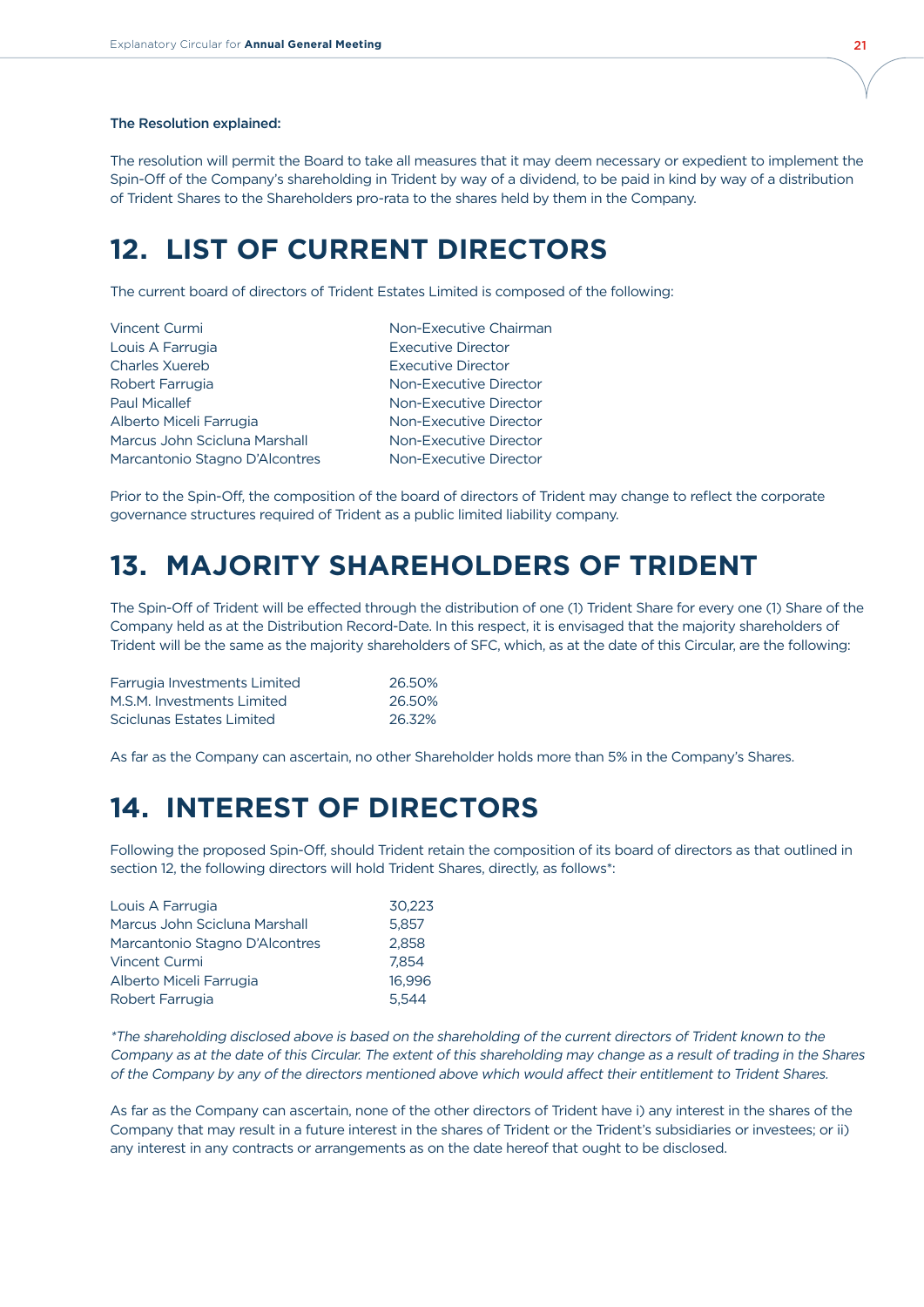## **15. DOCUMENTS AVAILABLE FOR INSPECTION**

The following documents, or certified copies thereof, will be available for inspection at the Registered Address until 27June 2017:

- the Memorandum and Articles of Association of the Company;
- the Independent Accountants' Reports on the pro forma financial information;
- letters of consent received from the Valuers and PwC; and
- the last Annual Financial Report of the Company.

## **16. RECOMMENDATION**

The Directors believe that the Resolution, as explained in this Circular, is in the best interests of the Company and the Shareholders as a whole and recommend that Shareholders vote in favour of the Resolution.

This Circular includes the principal purpose and effect of the Resolution.

The Spin-Off and Listing are subject to, among others, the final decisions of the Board and approval for Listing being obtained from the Listing Authority. Accordingly, Shareholders and potential investors in the Company should be aware that there is no assurance that the Spin-Off and Listing will take place or, if they do, when they will take place. Shareholders and potential investors in the Company should therefore exercise caution when dealing in or investing in the securities of the Company.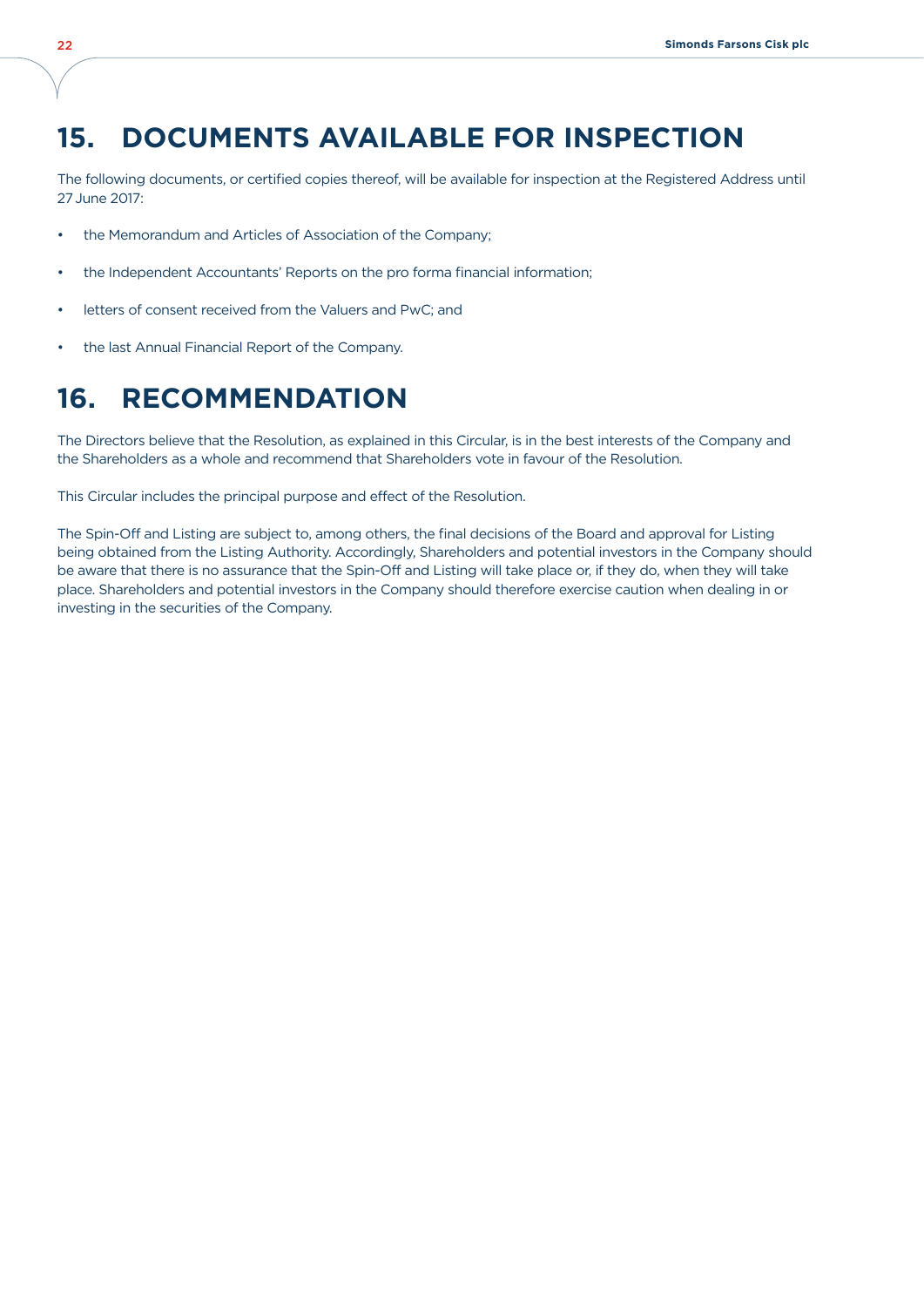# **Appendices**

- Appendix A: Pro forma Financial Information for the Trident Group
- • Appendix B: Pro forma Financial Information for the SFC Group
- Appendix C: Accountants' Report on Pro forma Financial Information for the Trident Group
- Appendix D: Accountants' Report on Pro forma Financial Information for the SFC Group
- • Appendix E: Valuation Report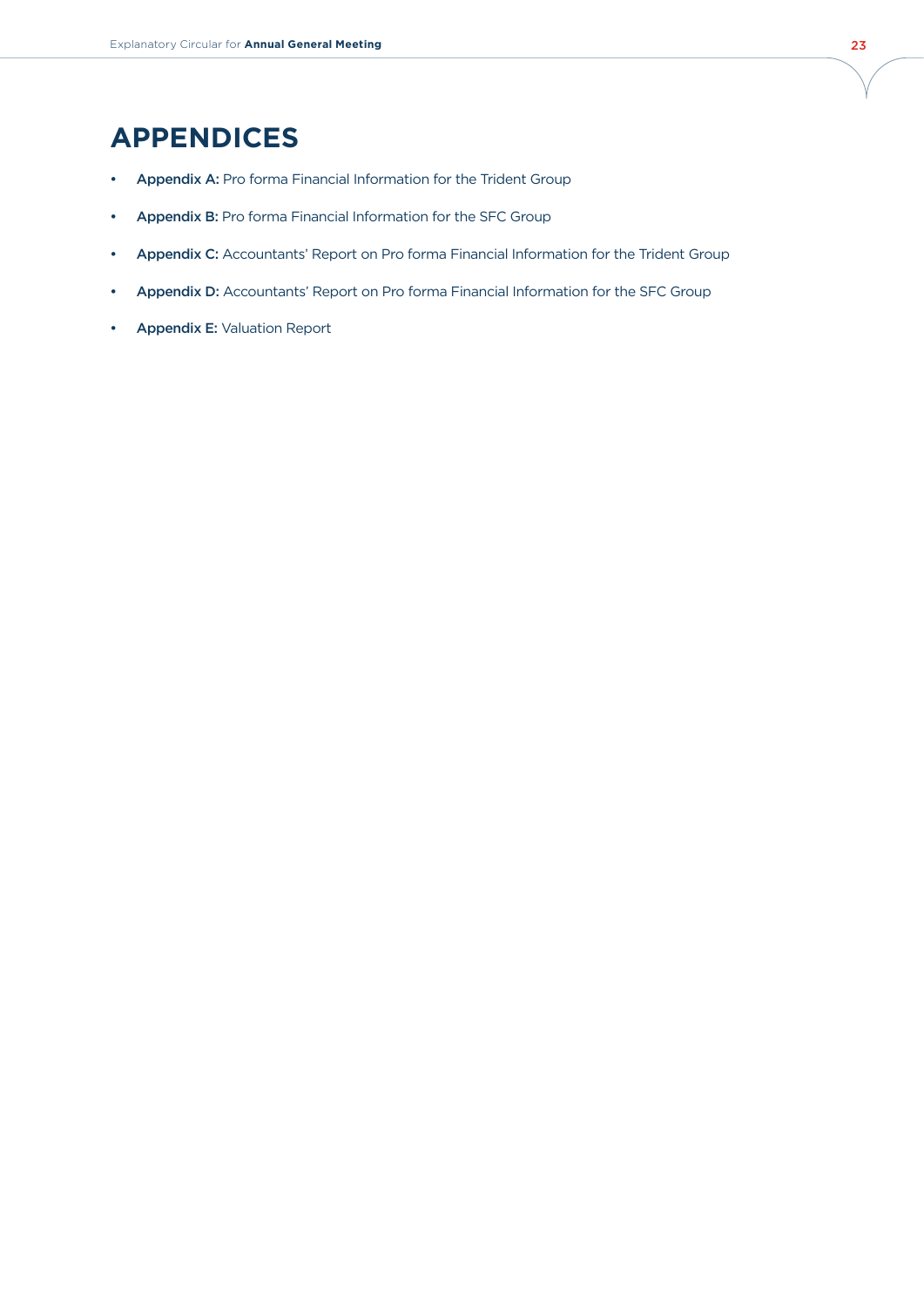## **Appendix A**

### Pro forma Financial Information for the Trident Group

#### 1. Basis of preparation

The Directors are proposing the payment of a dividend in kind to its Shareholders by way of a distribution of the Company's shares in Trident Estates Limited (the "Spin-Off"). In connection with the Spin-Off, the Group has commenced a restructuring process through which individual properties and shareholdings in subsidiaries are being transferred to/from Trident Estates Limited (the "Restructuring") in order to reflect the proposed allocation of properties as outlined in Section 3.3 of this Circular.

The pro forma financial information has been prepared for illustrative purposes only, to provide information about the effect of the Restructuring on the financial results and position of the Trident Group.

The pro forma financial information for the Trident Group comprises:

- 1 A pro forma lncome Statement for the financial year ended 31 January 2017. which is prepared on the assumption that the Restructuring would have been completed as of 1 February 2016 (i.e. the beginning of the financial year). This information is intended to illustrate the effect of the Restructuring on the profitability of Trident Group: and
- 2 A pro forma Statement of Financial Position as at 31 January 2017, which is prepared on the assumption that the Restructuring would have been completed as at this date. This information is intended to indicate the expected Net Asset Value of Trident prior to the Spin-Off. For this reason, the pro forma Statement of Financial Position does not reflect the pro forma effect of the Restructuring on the profitability of Trident Group in the financial year ended 31 January 2017.

The pro forma financial information has been prepared using the actual results for the Trident Group for the financial year ended 31 January 2017 and superimposing the transactions outlined in section 2 below 'Pro forma adjustments'.

Because of its nature, the pro forma financial information addresses a hypothetical situation and, therefore, does not represent the Trident Group's actual financial position or results. The pro forma financial information is not intended to, and does not, provide all the information and disclosures necessary to give a true and fair view of the results of the operations and the financial position of Trident Group in accordance with International Financial Reporting Standards as adopted by the EU (IFRSs). The pro forma financial information has been compiled on the basis of the accounting policies adopted by the Trident Group taking into account the requirements of building block 20.2 of Annex I and Annex II of EC Regulation 809/2004.

#### 2. Pro forma adjustments

The following is a description of the pro forma adjustments made to the actual results and financial position of the Trident Group for the financial year ended 31 January 2017:

- 1. Being consolidation of assets and liabilities of Sliema Fort Company Limited further to the transfer of the 50% shareholding from Food Chain Limited to Trident Estates Limited. Further to this transaction, Trident Estates Limited will own 100% of the share capital of Sliema Fort Company Limited;
- 2. Being the transfer of the Brewery Façade from SFC to Trident Park Limited for an assumed consideration of ¤9.1 million. This pro forma adjustment also reflects the release of the related deferred taxation balance;
- 3. Being transfer of property situated in the district known as tal-Ħandaq, in the limits of Qormi, from Sliema Fort Company Limited to Quintano Foods Limited for a consideration of €3.2 million. This pro forma adjustment also reflects the release of the related deferred taxation balance;
- 4. Being transfer of property situated in Commerce Street, Qormi from Trident Estates Limited to SFC for a consideration of €2.55 million. This pro forma adjustment also reflects the release of the related deferred taxation balance;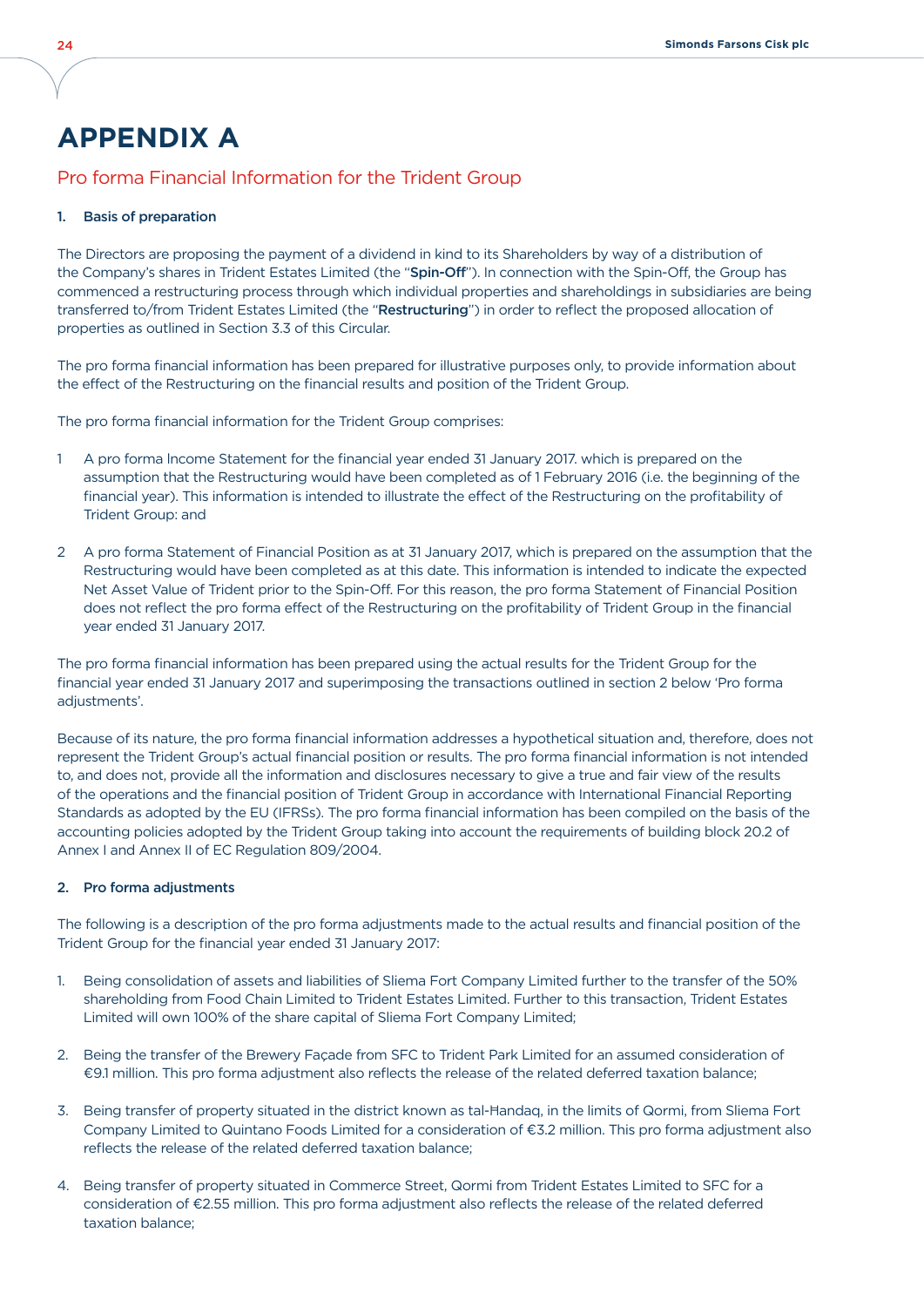- 5. Being the transfer of utile dominium on Fresco's situated in Tower Road, Sliema from Food Chain Limited to Trident Estates Limited which is assumed to give rise to a payment of a laudemium of  $€40,000;$
- 6. Being capitalisation of amounts due by the Trident Group to the SFC Group, which capitalisation will be carried out prior to the Spin-Off;
- 7. Being issue of additional equity capital of €6.5 million in Trident Estates Limited, which will be carried out prior to the Spin-Off;
- 8. Being reversal of loss recognised on disposal of Trident Group's investment in Portanier Warehouses Limited, which transfers have been carried out as at 31 January 2017; and
- 9. Being adjustment to reflect the effect of the revision of rental contracts for properties leased by the Trident Group to the SFC Group, which agreements are effective as from 1 February 2017. The adjustment also provides for the related effect on the income tax charge, assumed at the rate of 15%, of the additional income receivable by Trident Group further to the revision of the rental contracts.

#### 3. Pro forma financial information

#### Trident Estates Limited

#### Consolidated Statement of Financial Position as at 31 January 2017

|                                                    | Pro forma adjustments |                          |                          |                          |                          |                          |                          |                          |                          |                              |           |  |
|----------------------------------------------------|-----------------------|--------------------------|--------------------------|--------------------------|--------------------------|--------------------------|--------------------------|--------------------------|--------------------------|------------------------------|-----------|--|
|                                                    | <b>Audited</b>        | $[1]$                    | [2]                      | $[3]$                    | [4]                      | [5]                      | [6]                      | $[7]$                    | [8]                      | [9]                          | Pro forma |  |
|                                                    | €'000                 | €'000                    | €'000                    | €'000                    | €'000                    | €'000                    | €'000                    | €'000                    | €'000                    | €'000                        | €'000     |  |
| <b>ASSETS</b>                                      |                       |                          |                          |                          |                          |                          |                          |                          |                          |                              |           |  |
| Property, plant & equipment                        | 13                    |                          |                          |                          |                          |                          |                          |                          |                          | $\overline{\phantom{0}}$     | 13        |  |
| <b>Investment Property</b>                         | 23,559                | 4,300                    | 9,054                    | (3,200)                  | (2,544)                  | ۰                        | -                        | -                        | $\overline{\phantom{m}}$ | $\qquad \qquad -$            | 31,169    |  |
| Investment in jointly-<br>controlled entity        | 942                   | (942)                    |                          |                          | $\overline{\phantom{0}}$ |                          |                          |                          |                          | $\overline{\phantom{0}}$     |           |  |
| Net amounts due from<br><b>SFC Group Companies</b> | 364                   | (1,015)                  | (9,054)                  | 3,200                    | 2,544                    | (40)                     | 3,918                    |                          | 61                       | 22                           |           |  |
| Amounts due from<br>jointly-controlled entity      | 743                   | (743)                    | $\qquad \qquad -$        |                          | $\overline{a}$           |                          |                          |                          | $\overline{a}$           | $\overline{\phantom{0}}$     |           |  |
| Trade and other receivables                        | 10 <sup>10</sup>      | 31                       | $\overline{\phantom{a}}$ | $\overline{\phantom{a}}$ | $\overline{\phantom{0}}$ | $\overline{\phantom{0}}$ | $\overline{\phantom{0}}$ | $\overline{a}$           | $\overline{\phantom{0}}$ | $\overline{\phantom{0}}$     | 41        |  |
| Current tax assets                                 | 15                    | $\overline{\phantom{a}}$ | $\overline{\phantom{a}}$ | $\overline{\phantom{a}}$ | $\qquad \qquad -$        | $\qquad \qquad -$        | ÷                        | $\overline{\phantom{0}}$ | -                        | $\overline{\phantom{a}}$     | 15        |  |
| Cash balances                                      | 20                    | $\overline{\phantom{a}}$ | $\overline{\phantom{a}}$ | $\qquad \qquad -$        | $\qquad \qquad -$        | ÷,                       | -                        | 6,500                    | $\qquad \qquad -$        | $\overline{\phantom{a}}$     | 6,520     |  |
| <b>Total assets</b>                                | 25,666                | 1,631                    | $\overline{\phantom{0}}$ | $\overline{a}$           | $\overline{\phantom{0}}$ | (40)                     | 3,918                    | 6,500                    | 61                       | 22                           | 37,758    |  |
| <b>EQUITY</b>                                      |                       |                          |                          |                          |                          |                          |                          |                          |                          |                              |           |  |
| Share capital                                      | 4,805                 | 942                      |                          |                          |                          | ÷,                       | 3,918                    | 6,500                    |                          | $\overline{a}$               | 16,165    |  |
| Reserves                                           | 18,733                | $\overline{\phantom{a}}$ | 33                       | 320                      | 331                      | (40)                     | $\qquad \qquad -$        | $\overline{\phantom{0}}$ | 61                       | 22                           | 19,460    |  |
| <b>Total equity</b>                                | 23,538                | 942                      | 33                       | 320                      | 331                      | (40)                     | 3,918                    | 6,500                    | 61                       | 22                           | 35,625    |  |
| <b>LIABILITIES</b>                                 |                       |                          |                          |                          |                          |                          |                          |                          |                          |                              |           |  |
| Deferred tax liability                             | 2,073                 | 430                      | (33)                     | (320)                    | (331)                    | ÷,                       |                          | $\overline{\phantom{0}}$ | -                        | $\qquad \qquad \blacksquare$ | 1,819     |  |
| Trade and other payables                           | 55                    | 231                      | $\overline{\phantom{a}}$ | $\overline{\phantom{0}}$ | $\overline{\phantom{0}}$ | $\overline{\phantom{0}}$ | $\overline{\phantom{0}}$ | $\overline{\phantom{0}}$ | ÷,                       | $\overline{\phantom{a}}$     | 286       |  |
| <b>Current tax liabilities</b>                     | ۰                     | 28                       | $\qquad \qquad -$        | $\overline{\phantom{0}}$ | $\overline{\phantom{0}}$ | $\overline{a}$           |                          | $\overline{a}$           | $\overline{\phantom{0}}$ | $\overline{\phantom{0}}$     | 28        |  |
| <b>Total liabilities</b>                           | 2,128                 | 689                      | (33)                     | (320)                    | (331)                    | -                        | -                        | $\overline{\phantom{0}}$ | $\overline{\phantom{a}}$ | $\overline{\phantom{a}}$     | 2,133     |  |
| <b>Total equity and liabilities</b>                | 25,666                | 1.631                    |                          |                          |                          | (40)                     | 3,918                    | 6,500                    | 61                       | 22                           | 37,758    |  |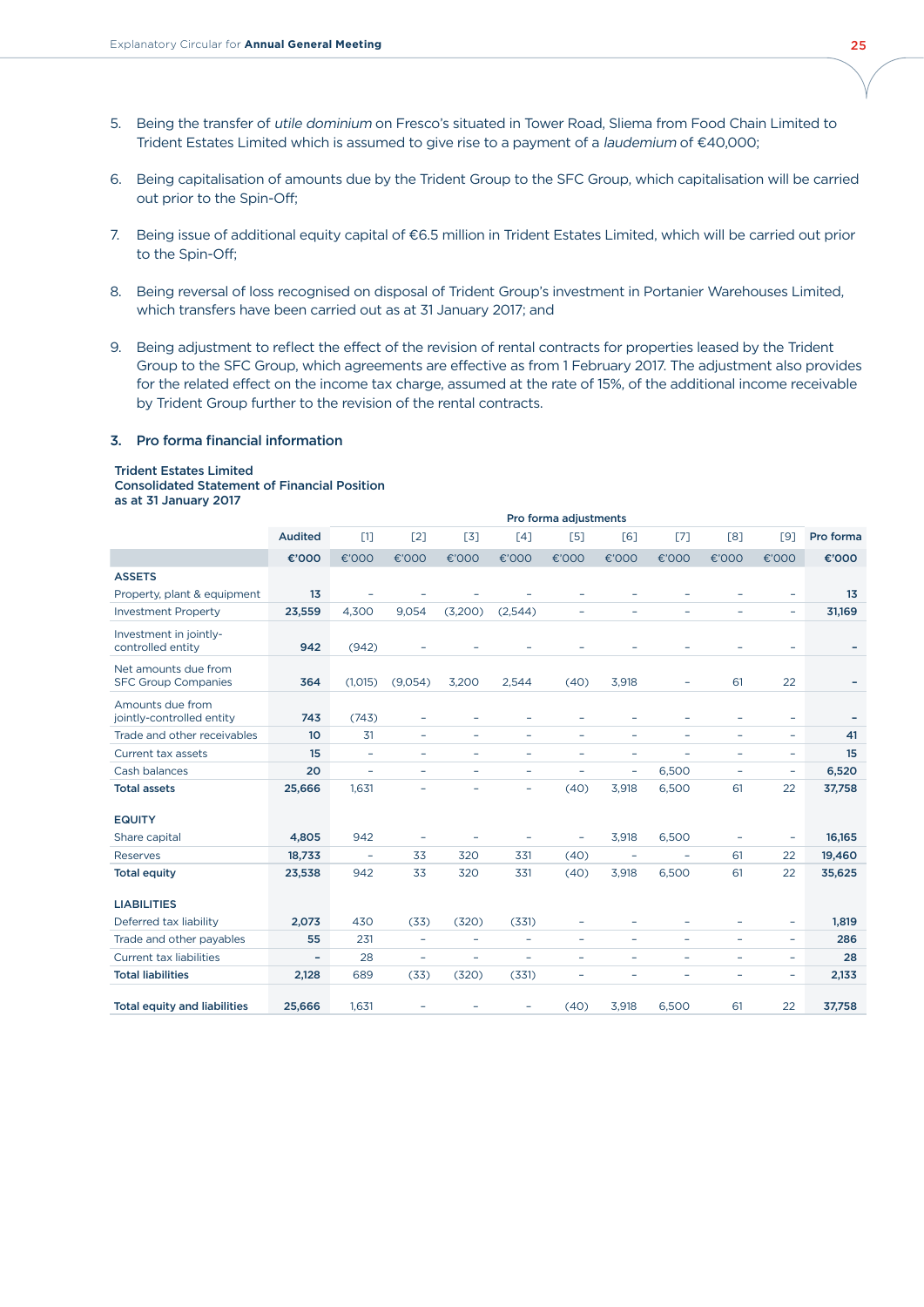# **Appendix A (continued)**

## Pro forma Financial Information for the Trident Group (continued)

#### Trident Estates Limited Consolidated Income Statement

for the financial year ended 31 January 2017

|                                                               |                |       |                          |                          |                          | Pro forma adjustments    |                          |                          |                          |                          |           |
|---------------------------------------------------------------|----------------|-------|--------------------------|--------------------------|--------------------------|--------------------------|--------------------------|--------------------------|--------------------------|--------------------------|-----------|
|                                                               | <b>Audited</b> | [1]   | [2]                      | $[3]$                    | $\lceil 4 \rceil$        | [5]                      | [6]                      | [7]                      | [8]                      | $[9]$                    | Pro forma |
|                                                               | €'000          | €'000 | €'000                    | €'000                    | €'000                    | €'000                    | €'000                    | €'000                    | €'000                    | €'000                    | €'000     |
| Revenue                                                       | 727            | 210   | $\overline{\phantom{a}}$ | $\overline{\phantom{a}}$ | $\overline{\phantom{0}}$ | $\overline{\phantom{0}}$ | $\overline{\phantom{0}}$ | $\overline{\phantom{0}}$ | $\overline{\phantom{a}}$ | 25                       | 962       |
| Ground rents payable                                          | (82)           | (121) | $\overline{\phantom{a}}$ | $\overline{\phantom{a}}$ | $\overline{a}$           | $\overline{\phantom{0}}$ | $\overline{\phantom{0}}$ | $\overline{a}$           | -                        | $\overline{\phantom{a}}$ | (203)     |
| Operating expenses                                            | (75)           | (6)   |                          |                          |                          |                          |                          |                          |                          | $\overline{\phantom{0}}$ | (81)      |
| Operating profit before fair<br>value movements               | 570            | 83    |                          |                          |                          |                          |                          |                          |                          | 25                       | 678       |
| Change in fair value of<br>investment property                | 4,667          | 333   |                          | (91)                     | (63)                     |                          |                          |                          |                          | ۰                        | 4,846     |
| Share of results of associate                                 | (23)           | 23    | $\overline{\phantom{0}}$ | $\overline{\phantom{0}}$ | $\overline{\phantom{a}}$ |                          |                          |                          |                          | $\overline{\phantom{0}}$ |           |
| Loss on disposal of<br>subsidiary                             | (61)           |       |                          |                          |                          | Ξ                        |                          | -                        | 61                       | $\overline{\phantom{a}}$ |           |
| <b>Operating profit</b>                                       | 5,153          | 439   | $\overline{\phantom{a}}$ | (91)                     | (63)                     | $\overline{\phantom{0}}$ |                          | $\overline{\phantom{0}}$ | 61                       | 25                       | 5,524     |
| Net interest paid on<br>amounts due to SFC Group<br>Companies | (72)           | (10)  |                          |                          |                          |                          |                          |                          |                          |                          | (82)      |
| Profit before tax                                             | 5,081          | 429   |                          | (91)                     | (63)                     |                          |                          |                          | 61                       | 25                       | 5,442     |
| Tax income/(expense)                                          | (724)          | (451) | $\overline{\phantom{0}}$ | 320                      | 6                        |                          |                          |                          | $\overline{\phantom{0}}$ | (4)                      | (853)     |
| Profit for the year                                           | 4,357          | (22)  |                          | 229                      | (57)                     |                          |                          |                          | 61                       | 21                       | 4,589     |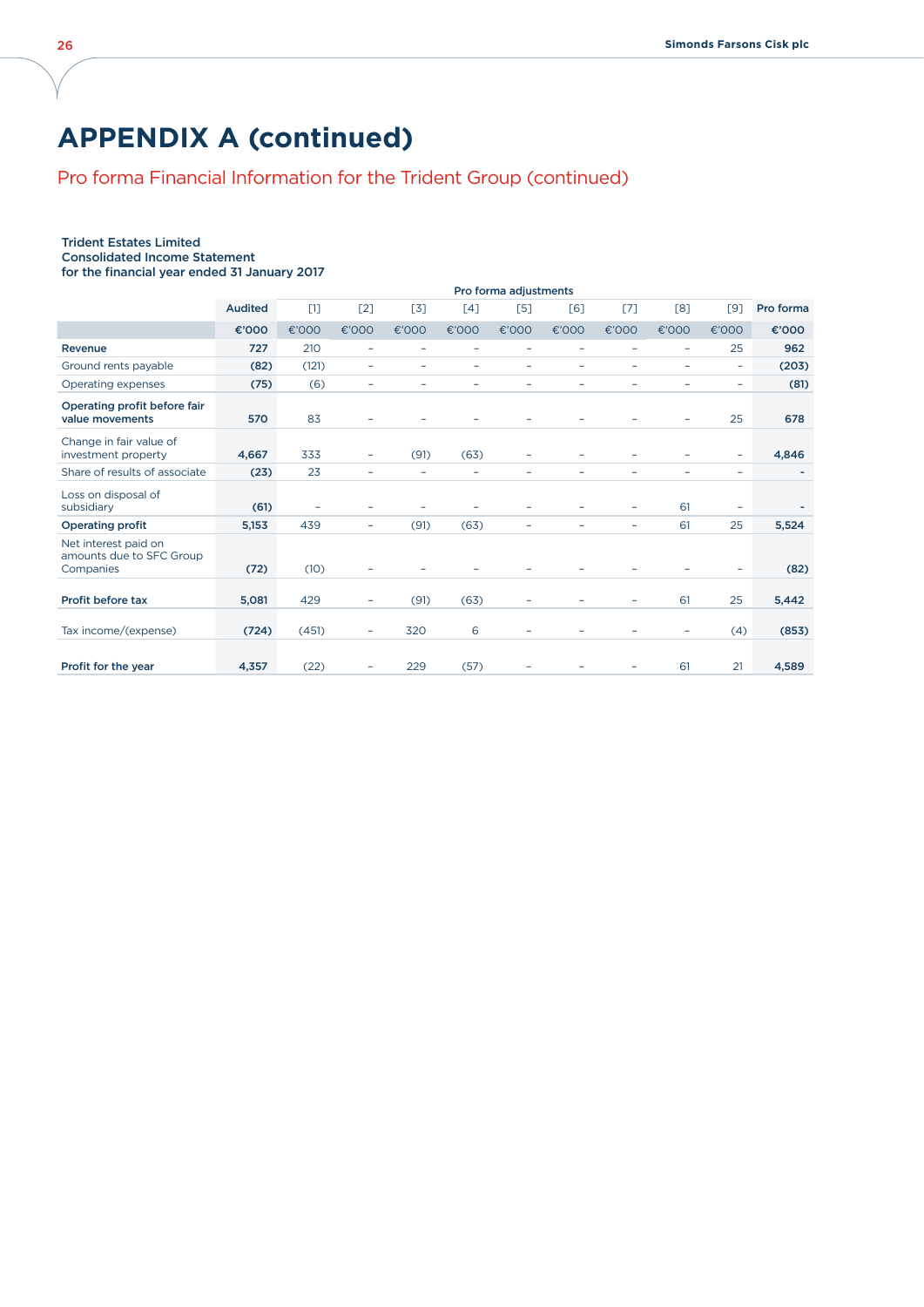# **Appendix B**

## Pro forma Financial Information for the SFC Group

#### 1. Basis of preparation

The Directors are proposing the payment of a dividend in kind to its Shareholders by way of a distribution of the Company's shares in Trident Estates Limited (the "Spin-Off"). In connection with the Spin-Off, the Group has commenced a restructuring process through which individual properties and shareholdings in subsidiaries are being transferred to/from Trident Estates Limited (the "Restructuring") in order to reflect the proposed allocation of properties as outlined in Section 3.3 of this Circular.

This pro forma financial information has been prepared for illustrative purposes only, to provide information about the effect of the Spin-Off and the Restructuring transactions on the financial results and position of the SFC Group.

The pro forma financial information for the SFC Group comprises a pro forma Income Statement for the year ended 31 January 2017 and a pro forma Statement of Financial Position as at 31 January 2017. The pro forma financial information is prepared on the assumption that the Spin-Off and the Restructuring would have been completed as of 1 February 2016 (i.e. the beginning of the financial year).

The pro forma financial information has been prepared using the actual results for the SFC Group for the financial year ended 31 January 2017 and superimposing the transactions outlined in section 2 below 'Pro forma adjustments'.

Because of its nature, the pro forma financial information addresses a hypothetical situation and, therefore, does not represent the SFC Group's actual financial position or results. The pro forma financial information is not intended to, and does not, provide all the information and disclosures necessary to give a true and fair view of the results of the operations and the financial position of the Company in accordance with International Financial Reporting Standards as adopted by the EU (IFRSs). The pro forma financial information has been compiled on the basis of the accounting policies adopted by the SFC Group taking into account the requirements of building block 20.2 of Annex I and Annex II of EC Regulation 809/2004.

#### 2. Pro forma adjustments

The following is a description of the pro forma adjustments made to the actual results and financial position of the SFC Group for the financial year ended 31 January 2017:

- 1. Being reversal of assets and liabilities that, further to the Spin-Off, will be transferred to Trident Group and therefore no longer reflected in the consolidated financial position of the SFC Group;
- 2. Being cash injection of €6.5 million in Trident Estates Limited, which will be carried out through a share issue prior to the Spin-Off;
- 3. Being reversal of revenue received from third parties in relation to properties that are included within the scope of the Spin-Off;
- 4. Being reversal of annual ground rent paid in relation to properties that are included within the scope of the Spin-Off;
- 5. Being reversal of annual operating expenses relating to subsidiaries that are included within the scope of the Spin-Off;
- 6. Being rental expenses that will be incurred by the SFC Group in relation to properties, which are used in its operations and that are included within the scope of the Spin-Off;
- 7. Being reversal of movement in fair value recognised on properties that are included as part of scope of the Spin-Off; and
- 8. Being tax impact of adjustments (3) to (6) at the standard corporate tax rate of 35%.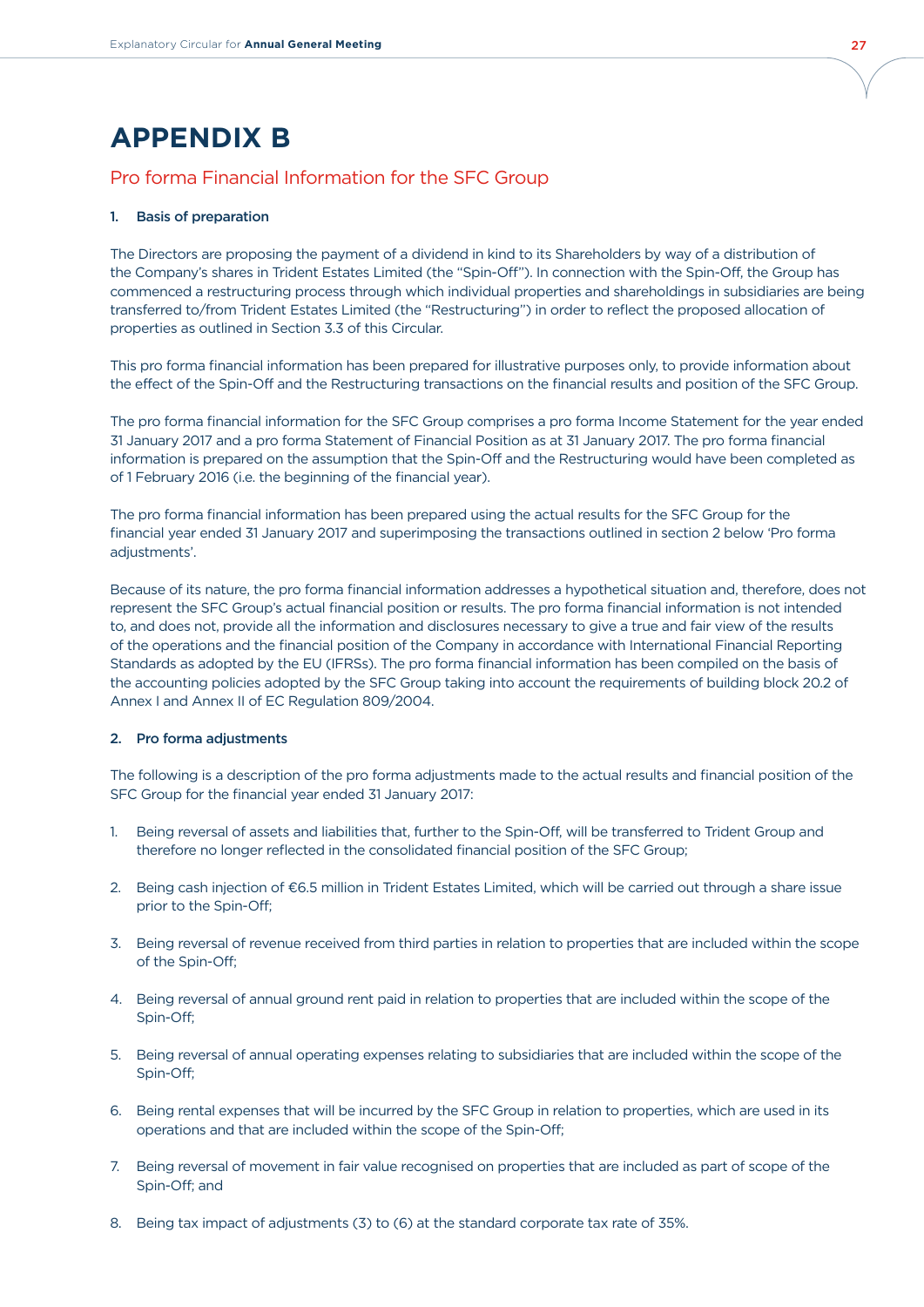# **Appendix B (continued)**

## Pro forma Financial Information for the SFC Group (continued)

#### 3. Pro forma financial information

#### Simonds Farsons Cisk plc

#### Consolidated Statement of Financial Position as at 31 January 2017

|                                                               | <b>Audited Consolidated Financial Position</b> |                            |                  |                                  |                                   | Pro forma adjustments           |                                   |                                  |                          |                          |                              |                                              |
|---------------------------------------------------------------|------------------------------------------------|----------------------------|------------------|----------------------------------|-----------------------------------|---------------------------------|-----------------------------------|----------------------------------|--------------------------|--------------------------|------------------------------|----------------------------------------------|
|                                                               | Continuing<br>Operations                       | Discontinued<br>Operations | Overall          | $[1]$                            | $[2]$                             | $[3]$                           | $[4]$                             | $[5]$                            | [6]                      | $[7]$                    | [8]                          | Consolidated<br><b>Financial</b><br>Position |
|                                                               | €'000                                          | €'000                      | €'000            | €'000                            | €'000                             | €'000                           | €'000                             | €'000                            | €'000                    | €'000                    | €'000                        | €'000                                        |
| <b>ASSETS</b>                                                 |                                                |                            |                  |                                  |                                   |                                 |                                   |                                  |                          |                          |                              |                                              |
| Non current assets                                            |                                                |                            |                  |                                  |                                   |                                 |                                   |                                  |                          |                          |                              |                                              |
| Property, plant &<br>equipment                                | 110,889                                        | 13                         | 110,902          | (13)                             | $\overline{\phantom{a}}$          | -                               |                                   |                                  |                          |                          | $\overline{\phantom{a}}$     | 110,889                                      |
| Intangible assets                                             | 616                                            | $\overline{\phantom{a}}$   | 616              | $\overline{a}$                   | ٠                                 | $\overline{a}$                  | $\overline{a}$                    | ÷,                               | $\overline{a}$           | L,                       | $\overline{a}$               | 616                                          |
| Investment property                                           | $\overline{\phantom{a}}$                       | 31,169                     | 31,169           | (26, 323)                        | $\overline{\phantom{a}}$          | ٠                               | $\overline{\phantom{a}}$          | $\overline{\phantom{a}}$         | ۰                        | (4,846)                  | $\overline{\phantom{0}}$     | $\overline{\phantom{a}}$                     |
| Investment in jointly<br>controlled entity                    | ÷                                              | 12                         | 12               | $\overline{a}$                   | $\overline{a}$                    | $\overline{a}$                  | ٠                                 | -                                |                          | -                        | $\overline{\phantom{a}}$     | 12                                           |
| Deferred tax assets                                           | 3,486                                          | ۰                          | 3,486            | ٠                                | ۰                                 | $\overline{a}$                  | ۰                                 | L.                               |                          | ÷                        | $\overline{a}$               | 3,486                                        |
| Trade and other                                               |                                                |                            |                  |                                  |                                   |                                 |                                   |                                  |                          |                          |                              |                                              |
| receivables                                                   | 3,002                                          | ۰                          | 3,002            | ٠<br>149,187 (26,336)            | ۰                                 | -<br>٠                          | ٠<br>۰                            | $\overline{a}$                   | ۰                        | (4,846)                  | -<br>÷.                      | 3,002                                        |
| <b>Total non-current assets</b>                               | 117,993                                        | 31,194                     |                  |                                  |                                   |                                 |                                   |                                  |                          |                          |                              | 118,005                                      |
| <b>Current assets</b>                                         |                                                |                            |                  |                                  |                                   |                                 |                                   |                                  |                          |                          |                              |                                              |
| Inventories                                                   | 14,569                                         | $\overline{\phantom{a}}$   | 14,569           | $\overline{a}$                   | ÷,                                | ÷,                              | ٠                                 | ٠                                | ÷,                       | $\overline{\phantom{a}}$ | $\overline{\phantom{a}}$     | 14,569                                       |
| Trade and other<br>receivables                                | 18,316                                         | 37                         | 18,353           | (45)                             | ٠                                 | $\overline{a}$                  | ÷.                                | L.                               | ۰                        | ٠                        | $\overline{a}$               | 18,308                                       |
| Current tax assets                                            | 29                                             | 15                         | 44               | (15)                             | $\overline{a}$                    | $\bar{ }$                       | $\bar{ }$                         | $\overline{\phantom{a}}$         | L,                       | $\overline{\phantom{a}}$ | $\bar{ }$                    | 29                                           |
| Cash and cash<br>equivalents                                  | 768                                            | 20                         | 788              | (20)                             | $\overline{a}$                    | ۰                               | ۰                                 |                                  |                          | ٠                        | $\qquad \qquad$              | 768                                          |
| <b>Total current assets</b>                                   | 33,682                                         | 72                         | 33,754           | (80)                             | ÷                                 | ۰                               | ٠                                 | ٠                                | ٠                        | ۰                        | ۰                            | 33,674                                       |
| Non-current assets<br>classified as held                      |                                                |                            |                  |                                  |                                   |                                 |                                   |                                  |                          |                          |                              |                                              |
| for sale                                                      | 31,266                                         | (31, 266)                  |                  |                                  |                                   |                                 |                                   |                                  |                          |                          |                              |                                              |
|                                                               | 64,948                                         | (31, 194)                  | 33,754           | (80)                             | $\overline{\phantom{a}}$          | ۰                               | ۰                                 | $\overline{\phantom{a}}$         | ÷                        | $\overline{\phantom{a}}$ | ۰                            | 33,674                                       |
| <b>Total Assets</b>                                           | 182,941                                        | ۰                          | 182,941          | (26, 416)                        |                                   |                                 |                                   |                                  | ۰                        | (4,846)                  | ۰                            | 151,679                                      |
| <b>EQUITY &amp; LIABILITIES</b>                               |                                                |                            |                  |                                  |                                   |                                 |                                   |                                  |                          |                          |                              |                                              |
| Share capital                                                 | 9,000                                          | ۰                          | 9,000            | $\overline{\phantom{a}}$         | $\overline{\phantom{a}}$          | ÷                               | ÷                                 | ٠                                | ÷                        | $\overline{\phantom{a}}$ | $\overline{a}$               | 9,000                                        |
| Reserves                                                      | 114,271                                        | $\overline{\phantom{a}}$   |                  | 114,271 (24,990)                 | (6,500)                           | (306)                           | 207                               | 65                               | (667)                    | (4, 135)                 | 245                          | 78,190                                       |
| <b>Total equity</b>                                           | 123,271                                        | ۰                          |                  | 123,271 (24,990)                 | (6,500)                           | (306)                           | 207                               | 65                               | (667)                    | (4, 135)                 | 245                          | 87,190                                       |
|                                                               |                                                |                            |                  |                                  |                                   |                                 |                                   |                                  |                          |                          |                              |                                              |
| Deferred tax liability                                        | ٠                                              | 1,825                      | 1,825            | (1, 114)                         | ٠                                 | $\qquad \qquad \blacksquare$    | $\overline{\phantom{a}}$<br>٠     | ÷<br>L,                          | ۰<br>÷,                  | (711)<br>L.              | $\qquad \qquad \blacksquare$ |                                              |
| Trade & other payables<br>Derivative financial                | 905                                            | 284                        | 1,189            | (284)                            | $\overline{\phantom{a}}$          | $\bar{ }$                       |                                   |                                  |                          |                          | ÷,                           | 905                                          |
| instruments                                                   | 750                                            | $\overline{\phantom{0}}$   | 750              | $\overline{a}$                   | ÷                                 | ÷                               | ÷                                 | $\overline{a}$                   | $\overline{a}$           | ÷                        | $\overline{a}$               | 750                                          |
| <b>Borrowings</b><br><b>Total non-current</b>                 | 31,581                                         | $\overline{\phantom{a}}$   | 31,581           | $\overline{a}$                   | $\overline{\phantom{a}}$          | $\bar{a}$                       | $\overline{\phantom{a}}$          | $\overline{a}$                   | $\overline{\phantom{a}}$ | ÷                        | ٠                            | 31,581                                       |
| liabilities                                                   | 33,236                                         | 2,109                      | 35,345           | (1,398)                          | ٠                                 | ۰                               | ٠                                 | ۰                                | ۰                        | (711)                    | ۰                            | 33,236                                       |
| Provisions for other<br>liabilities & charges                 | 36                                             | ۰                          | 36               |                                  |                                   |                                 |                                   |                                  |                          |                          |                              | 36                                           |
| Trade & other payables                                        | 18,974                                         | ۰                          | 18,974           | $\overline{\phantom{a}}$         | $\overline{a}$                    | ۰                               | ٠                                 | ٠                                |                          | $\overline{a}$           | ۰                            | 18,974                                       |
| Current tax liabilities                                       | 570                                            | 28                         | 598              | (28)                             | $\overline{\phantom{a}}$          | ۰                               | ٠                                 | $\overline{\phantom{a}}$         | ۰                        | $\overline{\phantom{a}}$ | ۰                            | 570                                          |
| Derivative financial<br>instruments                           | 335                                            | $\overline{\phantom{a}}$   | 335              | $\overline{\phantom{a}}$         | $\overline{\phantom{a}}$          | $\overline{\phantom{a}}$        | $\overline{\phantom{a}}$          | $\overline{\phantom{a}}$         | ٠                        | $\overline{\phantom{a}}$ | $\overline{\phantom{a}}$     | 335                                          |
| <b>Borrowings</b>                                             | 4,382                                          | ۰                          | 4,382            | ÷                                | 6,500                             | 306                             | (207)                             | (65)                             | 667                      | $\overline{\phantom{a}}$ | (245)                        | 11,338                                       |
| <b>Total current liabilities</b>                              | 24,297                                         | 28                         | 24,325           | (28)                             | 6,500                             | 306                             | (207)                             | (65)                             | 667                      | $\overline{a}$           | (245)                        | 31,253                                       |
| Liabilities directly<br>attributable to<br>non-current assets |                                                |                            |                  |                                  |                                   |                                 |                                   |                                  |                          | ۰                        |                              |                                              |
| held for sale                                                 | 2,137<br>26,434                                | (2,137)                    | ٠<br>24,325      | $\overline{\phantom{a}}$<br>(28) | $\overline{\phantom{a}}$<br>6,500 | $\overline{\phantom{a}}$<br>306 | $\overline{\phantom{a}}$<br>(207) | $\overline{\phantom{a}}$<br>(65) | $\qquad \qquad -$<br>667 | $\overline{\phantom{a}}$ | $\sim$<br>(245)              | 31,253                                       |
| <b>Total liabilities</b>                                      | 59,670                                         | (2,109)<br>÷               | 59,670           | (1, 426)                         | 6,500                             | 306                             | (207)                             | (65)                             | 667                      | (711)                    | (245)                        | 64,489                                       |
|                                                               |                                                |                            |                  |                                  |                                   |                                 |                                   |                                  |                          |                          |                              |                                              |
| <b>Total equity &amp; liabilities</b>                         | 182,941                                        | $\overline{\phantom{a}}$   | 182,941 (26,416) |                                  |                                   |                                 |                                   | ٠                                | ۰                        | (4,846)                  | ۰                            | 151,679                                      |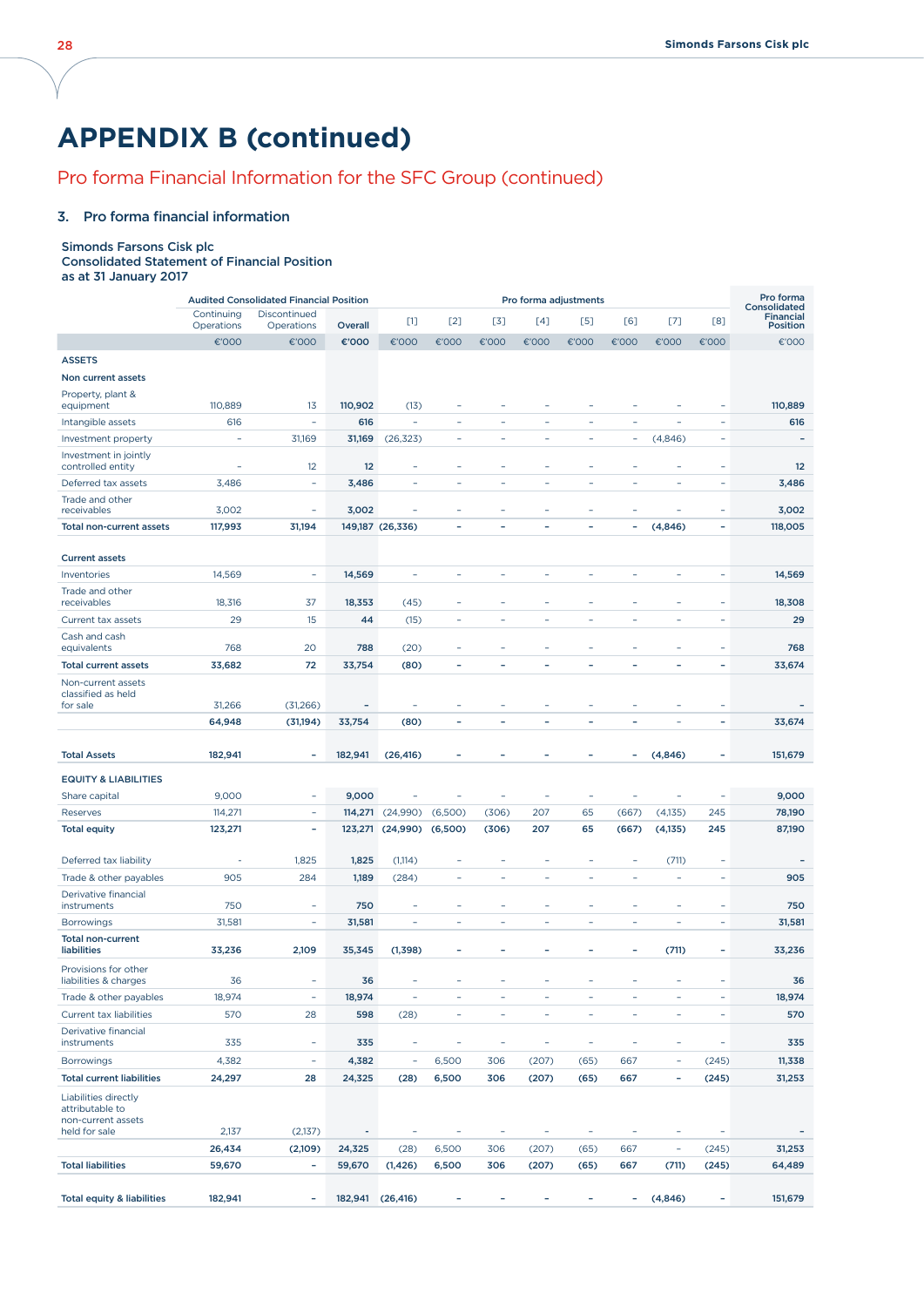#### Simonds Farsons Cisk plc Consolidated Income Statement for the year ended 31 January 2017

|                                                   | <b>Audited Consolidated Results</b> |                            |           | Pro forma adjustments |       |       |       |        |       | Pro forma |       |                                |
|---------------------------------------------------|-------------------------------------|----------------------------|-----------|-----------------------|-------|-------|-------|--------|-------|-----------|-------|--------------------------------|
|                                                   | Continuing<br>Operations            | Discontinued<br>Operations | Overall   | [1]                   | [2]   | $51$  | $[4]$ | [5]    | F67   | [7]       | [8]   | Consolidated<br><b>Results</b> |
|                                                   | €'000                               | €'000                      | €'000     | €'000                 | €'000 | €'000 | €'000 | €'000  | €'000 | €'000     | €'000 | €'000                          |
| Revenue                                           | 88,119                              | 295                        | 88,414    | ۰                     | ۰     | (295) | ٠     | ۰      | ۰     | ٠         | ۰     | 88,119                         |
| Cost of sales                                     | (53,683)                            | (207)                      | (53,890)  | ۰                     | ٠     | ٠     | 207   | $\sim$ | (667) | ۰         | ۰     | (54, 350)                      |
| <b>Gross Profit</b>                               | 34,436                              | 88                         | 34,524    | ۰                     |       | (295) | 207   | ۰      | (667) | ٠         | -     | 33,769                         |
| Selling & distribution<br>costs                   | (10,712)                            | ۰                          | (10,712)  |                       |       |       |       |        |       |           |       | (10,712)                       |
| Administrative expenses                           | (10, 851)                           | (65)                       | (10, 916) | ۰                     |       |       | ۰     | 65     | ۰     |           |       | (10, 851)                      |
| Other operating<br>expenses                       | (21)                                | ۰                          | (21)      | ۰                     |       |       |       |        |       |           | -     | (21)                           |
| <b>Operating Profit</b>                           | 12,852                              | 23                         | 12,875    | ۰.                    | ٠     | (295) | 207   | 65     | (667) | ۰         | ۰     | 12,185                         |
| Gain on re-measurement<br>of assets held for sale | ۰                                   | 928                        | 928       | ۰                     |       |       |       |        | ۰     | (774)     | ۰     | 154                            |
| Finance income                                    | 5                                   | 11                         | 16        | ۰                     | ۰     | (11)  | ۰     |        |       |           | ۰     | 5                              |
| Finance costs                                     | (1,470)                             | ۰                          | (1,470)   | ٠                     | -     | ۰     | ۰     |        | -     | ٠         | ۰     | (1,470)                        |
| Profit before tax                                 | 11,387                              | 962                        | 12,349    | ۰                     | ۰     | (306) | 207   | 65     | (667) | (774)     | ۰.    | 10,874                         |
| Tax                                               | 471                                 | (688)                      | (217)     | ۰                     | ۰     | ۰     | ۰     |        | ٠     | 212       | 245   | 240                            |
| Profit for the year                               | 11,858                              | 274                        | 12,132    | ۰                     | ۰     | (306) | 207   | 65     | (667) | (562)     | 245   | 11,114                         |
| Other comprehensive<br>income                     |                                     |                            | 4,880     |                       |       |       |       |        |       | (3, 572)  |       | 1,308                          |
| <b>Total comprehensive</b><br>income for the year |                                     | ۰                          | 17,012    |                       |       | (306) | 207   | 65     | (667) | (4, 134)  | 245   | 12,422                         |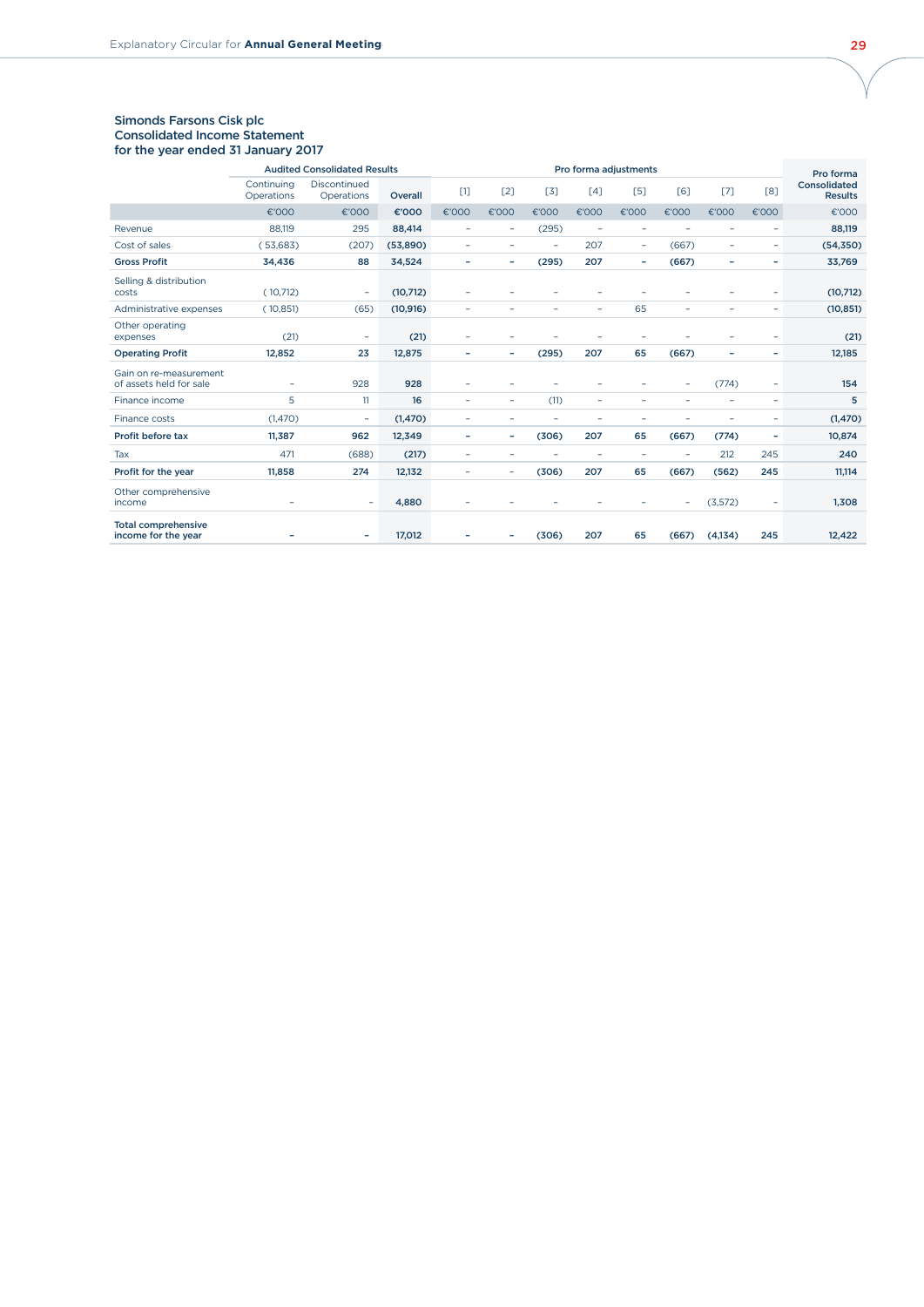## **APPENDIX C**

## Accountants' Report on Pro forma Financial Information for the Trident Group



The Directors Trident Estates Limited The Brewery Mdina Road Mriehel. BKR 3000. Malta

6 June 2017

#### Independent accountant's assurance report on the compilation of pro forma financial information

To the board of directors of Trident Estates Limited

#### Report on the compilation of pro forma financial information

We have completed our assurance engagement to report on the compilation of pro forma financial information of Trident Estates Ltd (the "Trident Group"), as prepared by the directors of Trident Group ("the Directors"). The pro forma financial information consists of the Trident Group's pro forma consolidated statement of financial position as at 31 January 2017 and the Trident Group's pro forma consolidated income statement for the period ended 31 January 2017, and the related notes, as set out in Appendix A of Simonds Farsons Cisk p.l.c.'s 'Explanatory Circular for Annual General Meeting' dated 6 June 2017. The applicable criteria on the basis of which the Directors have compiled the pro forma financial information are specified in Annex II to Commission Regulation (EC) 809/2004 ("the Regulation") and described in the 'Basis of preparation' included in Appendix A of Simonds Farsons Cisk p.l.c.'s 'Explanatory Circular for Annual General Meeting' dated 6 June 2017 ("the Applicable Criteria").

The pro forma financial information has been compiled by the Directors to illustrate the impact of the Spin-Off as set out in the notes to Appendix A of Simonds Farsons Cisk p.l.c.'s 'Explanatory Circular for Annual General Meeting' dated 6 June 2017, on Trident Group's financial position as at 31 January 2017 and its financial performance for the year then ended.

The pro forma financial information for the Trident Group comprises:

- 1. A pro forma Income Statement for the financial year ended 31 January 2017, which was prepared on the assumption that the Spin-Off would have been completed as of 1 February 2016 (i.e. the beginning of the financial year); and
- 2. A pro forma Statement of Financial Position as at 31 January 2017, which was prepared on the assumption that the Spin-Off would have been completed as at this date.

As part of this process, information about Trident Group's financial position and performance has been extracted by the Directors from Trident Group's financial statements, for the period ended 31 January 2017, on which an audit report has been published.

#### Directors' responsibility for the pro forma financial information

The Directors are responsible for compiling the pro forma financial information on the basis of the Applicable Criteria.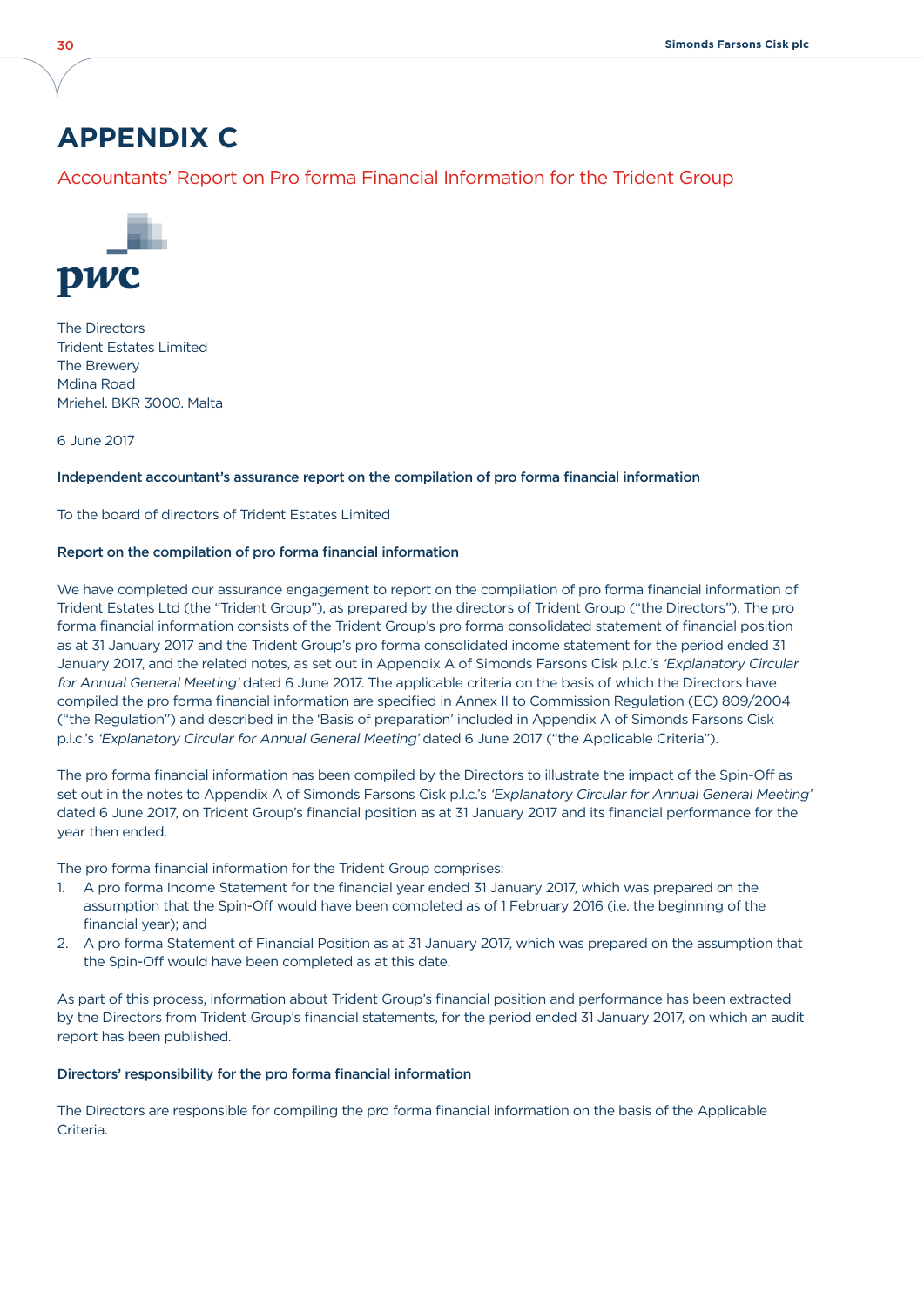#### Independent accountant's assurance report on the compilation of pro forma financial information

To the board of directors of Trident Estates Limited

#### Our responsibilities

Our responsibility is to express an opinion, as required by item 7 of Annex II to the Regulation, about whether the pro forma financial information has been compiled, in all material respects, by the Directors on the basis of Trident Group's accounting policies as described in the latest annual report and the basis of preparation set out in Appendix A of Simonds Farsons Cisk p.l.c.'s 'Explanatory Circular for Annual General Meeting' dated 6 June 2017, and accordingly on the basis of the Applicable Criteria.

#### Basis of opinion

We conducted our engagement in accordance with International Standard on Assurance Engagements (ISAE) 3420 – Assurance engagements to report on the compilation of pro forma financial information included in a prospectus, issued by the International Auditing and Assurance Standards Board. This standard requires that the practitioner complies with ethical requirements and plans and performs procedures to obtain reasonable assurance about whether the Directors have compiled, in all material respects, the pro forma financial information on the basis of the Applicable Criteria.

For purposes of this engagement, we are not responsible for updating or reissuing any reports or opinions on any historical financial information used in compiling the pro forma financial information, nor have we, in the course of this engagement, performed an audit or review of the financial information used in compiling the pro forma financial information.

The purpose of pro forma financial information is solely to illustrate the impact of a significant event or transaction on unadjusted financial information of the entity as if the event had occurred or the transaction had been undertaken at an earlier date selected for purposes of the illustration. Accordingly, we do not provide any assurance that the actual outcome of the event or transaction as at and for the period ended 31 January 2017 would have been as presented.

A reasonable assurance engagement to report on whether the pro forma financial information has been compiled, in all material respects, on the basis of the Applicable Criteria involves performing procedures to assess whether the Applicable Criteria used by the Directors in the compilation of the pro forma financial information provide a reasonable basis for presenting the significant effects directly attributable to the event or transaction, and obtain sufficient appropriate evidence about whether:

- the related pro forma adjustments give appropriate effect to those criteria; and
- the pro forma financial information reflects the proper application of those adjustments to the unadjusted financial information.

The procedures selected depend on the accountant's judgment, having regard to the accountant's understanding of the nature of the Trident Group, the event or transaction in respect of which the pro forma financial information has been compiled, and other relevant engagement circumstances.

The engagement also involves evaluating the overall presentation of the pro forma financial information.

We believe that the evidence we have obtained is sufficient and appropriate to provide a basis for our opinion.

#### Opinion

In our opinion:

- a. the pro forma financial information has been properly compiled on the basis stated; and
- b. such basis is consistent with the accounting policies of the Trident Group.

Simon Flynn Partner PricewaterhouseCoopers 78 Mill Street, Qormi Malta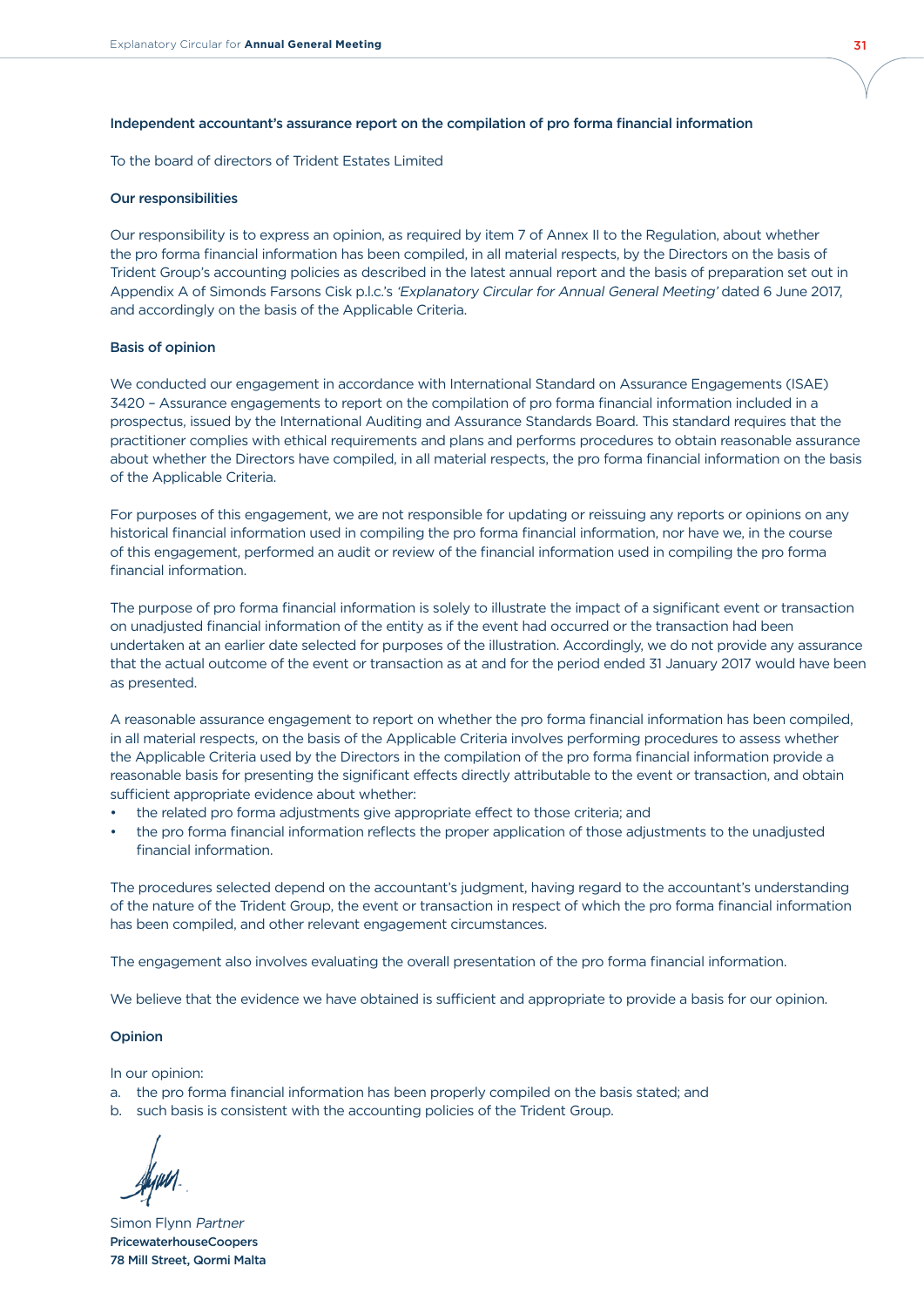# **APPENDIX D**

## Accountants' Report on Pro forma Financial Information for the SFC Group



The Directors Simonds Farsons Cisk p.l.c. The Brewery Mdina Road Mriehel. BKR 3000. Malta

6 June 2017

#### Independent accountant's assurance report on the compilation of pro forma financial information

To the board of directors of Simonds Farsons Cisk p.l.c.

#### Report on the compilation of pro forma financial information

We have completed our assurance engagement to report on the compilation of pro forma financial information of Simonds Farsons Cisk p.l.c. (the "SFC Group"), as prepared by the directors of the SFC Group ("the Directors"). The pro forma financial information consists of the SFC Group's pro forma consolidated statement of financial position as at 31 January 2017 and the SFC Group's pro forma consolidated income statement for the period ended 31 January 2017, and the related notes, as set out in Appendix B of SFC Group's 'Explanatory Circular for Annual General Meeting' dated 6 June 2017. The applicable criteria on the basis of which the Directors have compiled the pro forma financial information are specified in Annex II to Commission Regulation (EC) 809/2004 ("the Regulation") and described in the 'Basis of preparation' included in Appendix B of SFC Group's 'Explanatory Circular for Annual General Meeting' dated 6 June 2017 ("the Applicable Criteria").

The pro forma financial information has been compiled by the Directors to illustrate the impact of the Spin-Off as set out in the notes to Appendix B of SFC Group's 'Explanatory Circular for Annual General Meeting' dated 6 June 2017, on SFC Group's financial position as at 31 January 2017 and its financial performance for the year then ended.

The pro forma financial information for the SFC Group has been prepared on the assumption that the Spin-Off had taken place on 1 February 2016. As part of this process, information about SFC Group's financial position and performance has been extracted by the Directors from SFC Group's financial statements, for the period ended 31 January 2017, on which an audit report has been published.

#### Directors' responsibility for the pro forma financial information

The Directors are responsible for compiling the pro forma financial information on the basis of the Applicable **Criteria** 

#### Our responsibilities

Our responsibility is to express an opinion, as required by item 7 of Annex II to the Regulation, about whether the pro forma financial information has been compiled, in all material respects, by the Directors on the basis of SFC Group's accounting policies as described in the latest annual report and the basis of preparation set out in Appendix B of SFC Group's 'Explanatory Circular for Annual General Meeting' dated 6 June 2017, and accordingly on the basis of the Applicable Criteria.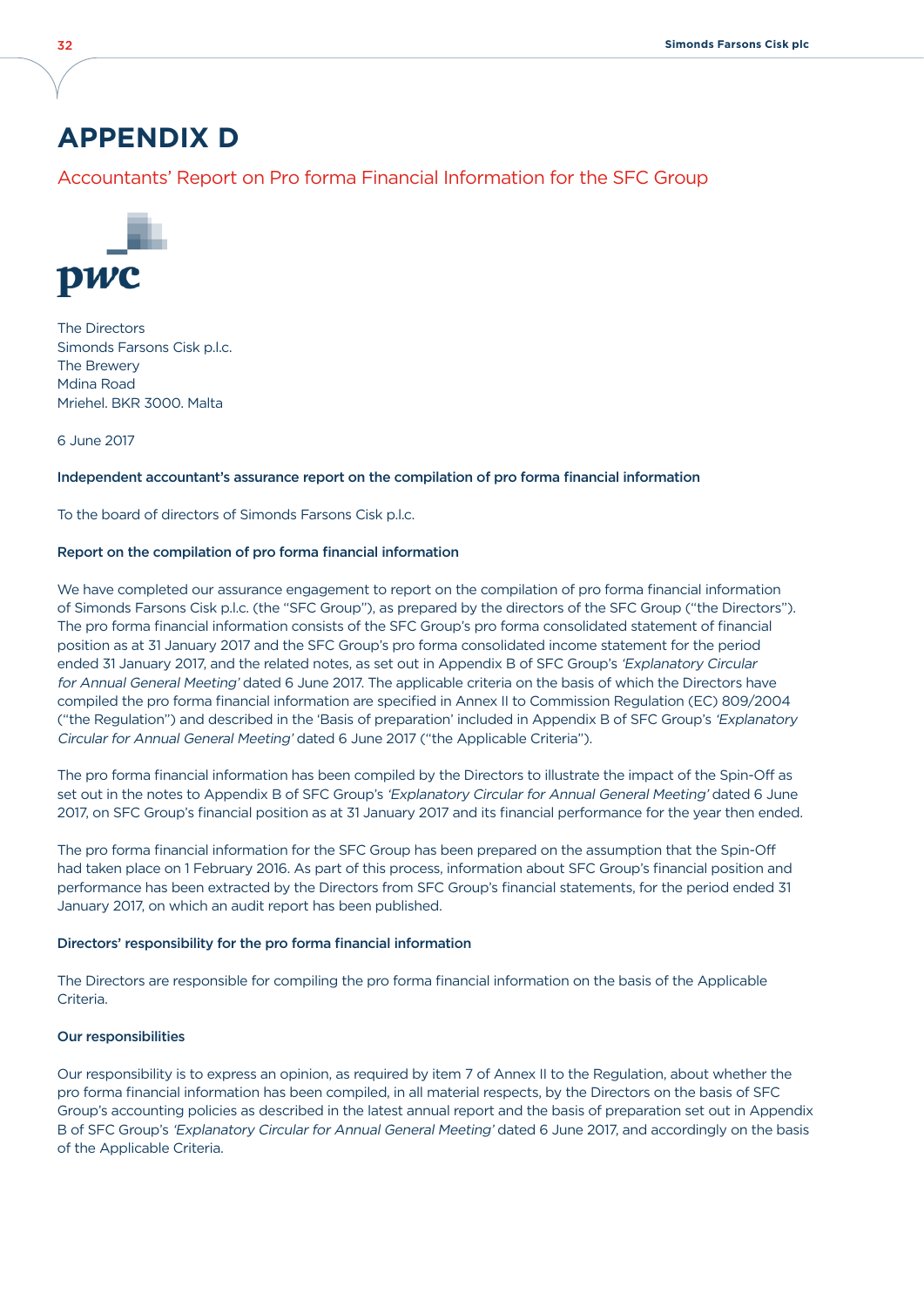#### Independent accountant's assurance report on the compilation of pro forma financial information

To the board of directors of Simonds Farsons Cisk p.l.c.

#### Basis of opinion

We conducted our engagement in accordance with International Standard on Assurance Engagements (ISAE) 3420 – Assurance engagements to report on the compilation of pro forma financial information included in a prospectus, issued by the International Auditing and Assurance Standards Board. This standard requires that the practitioner complies with ethical requirements and plans and performs procedures to obtain reasonable assurance about whether the Directors have compiled, in all material respects, the pro forma financial information on the basis of the Applicable Criteria.

For purposes of this engagement, we are not responsible for updating or reissuing any reports or opinions on any historical financial information used in compiling the pro forma financial information, nor have we, in the course of this engagement, performed an audit or review of the financial information used in compiling the pro forma financial information.

The purpose of pro forma financial information is solely to illustrate the impact of a significant event or transaction on unadjusted financial information of the entity as if the event had occurred or the transaction had been undertaken at an earlier date selected for purposes of the illustration. Accordingly, we do not provide any assurance that the actual outcome of the event or transaction as at and for the period ended 31 January 2017 would have been as presented.

A reasonable assurance engagement to report on whether the pro forma financial information has been compiled, in all material respects, on the basis of the Applicable Criteria involves performing procedures to assess whether the Applicable Criteria used by the Directors in the compilation of the pro forma financial information provide a reasonable basis for presenting the significant effects directly attributable to the event or transaction, and obtain sufficient appropriate evidence about whether:

- the related pro forma adjustments give appropriate effect to those criteria; and
- the pro forma financial information reflects the proper application of those adjustments to the unadjusted financial information.

The procedures selected depend on the accountant's judgment, having regard to the accountant's understanding of the nature of the SFC Group, the event or transaction in respect of which the pro forma financial information has been compiled, and other relevant engagement circumstances.

The engagement also involves evaluating the overall presentation of the pro forma financial information.

We believe that the evidence we have obtained is sufficient and appropriate to provide a basis for our opinion.

#### Opinion

In our opinion:

- a. the pro forma financial information has been properly compiled on the basis stated; and
- b. such basis is consistent with the accounting policies of the SFC Group.

Simon Flynn Partner PricewaterhouseCoopers 78 Mill Street, Qormi Malta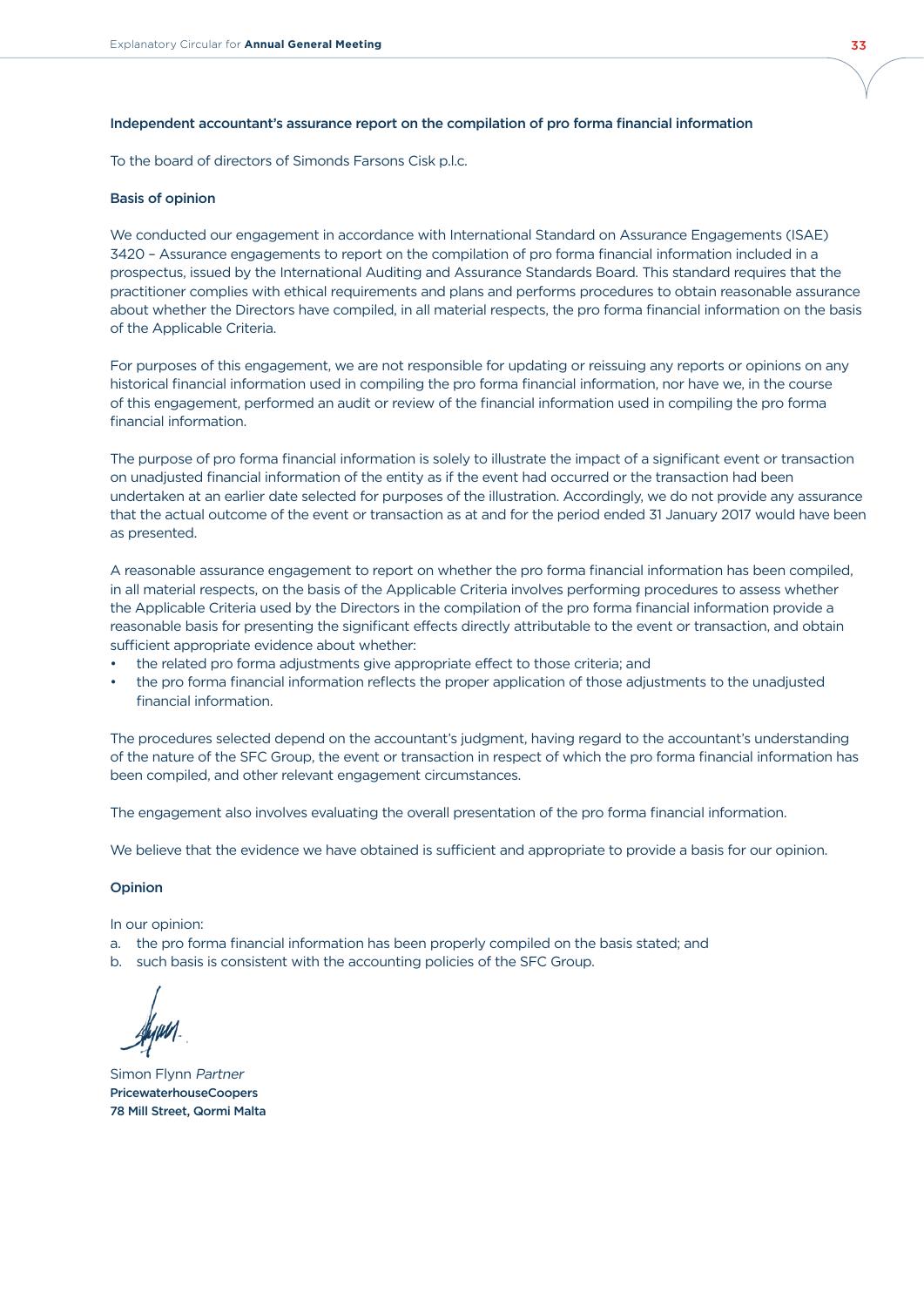## **APPENDIX E**

Valuation Report



25 May 2017

The Board of Directors Simonds Farsons Cisk plc. The Brewery, Mdina Road, Mriehel, Birkirkara BKR 3000, Malta.

Dear Sirs,

Architecture Project, a duly warranted partnership of Architects and Civil Engineers in terms of Chapter 390 of the Laws of Malta, was engaged as an independent valuer to carry out valuations of the ten (10) below listed properties (the Property or the Properties) on behalf of Farsons Group of Companies (the Client), including Simonds Farsons Cisk plc (the Company). The purpose of this report is for inclusion with the Circular, in accordance with Chapter 7 of the Listing Rules of the Listing Authority.

The valuations were carried out as at 31 January 2017 and are being re-confirmed as effective as at the date of this report. Unless otherwise defined in this valuation report, terms defined in the Circular shall have the meanings ascribed thereto when used in the valuation report.

MFSA Listing Rules 7.4.7 and 7.4.8 are not applicable to this report.

#### Basis of Valuation

The valuations have been prepared in accordance with the Kamra tal-Periti Valuation Standards for Accredited Valuers (2012), which are largely based on the TEGOVA (The European Group Of Valuers' Associations) Valuation Standards (2009). The undersigned has carried out the valuations as an independent valuer as defined therein.

The full valuation report provides an estimate of the "Market Value" of the Properties, as defined in the European Council Directive 2006/48/EC, that is, "the estimated amount for which the property should exchange on the date of valuation between a willing buyer and a willing seller in an arm's-length transaction after proper marketing wherein the parties had each acted knowledgeably, prudently and without compulsion." Such Market Value is considered to be equivalent to the present capital value in existing state and is based on the open market value for existing use and relative planning considerations.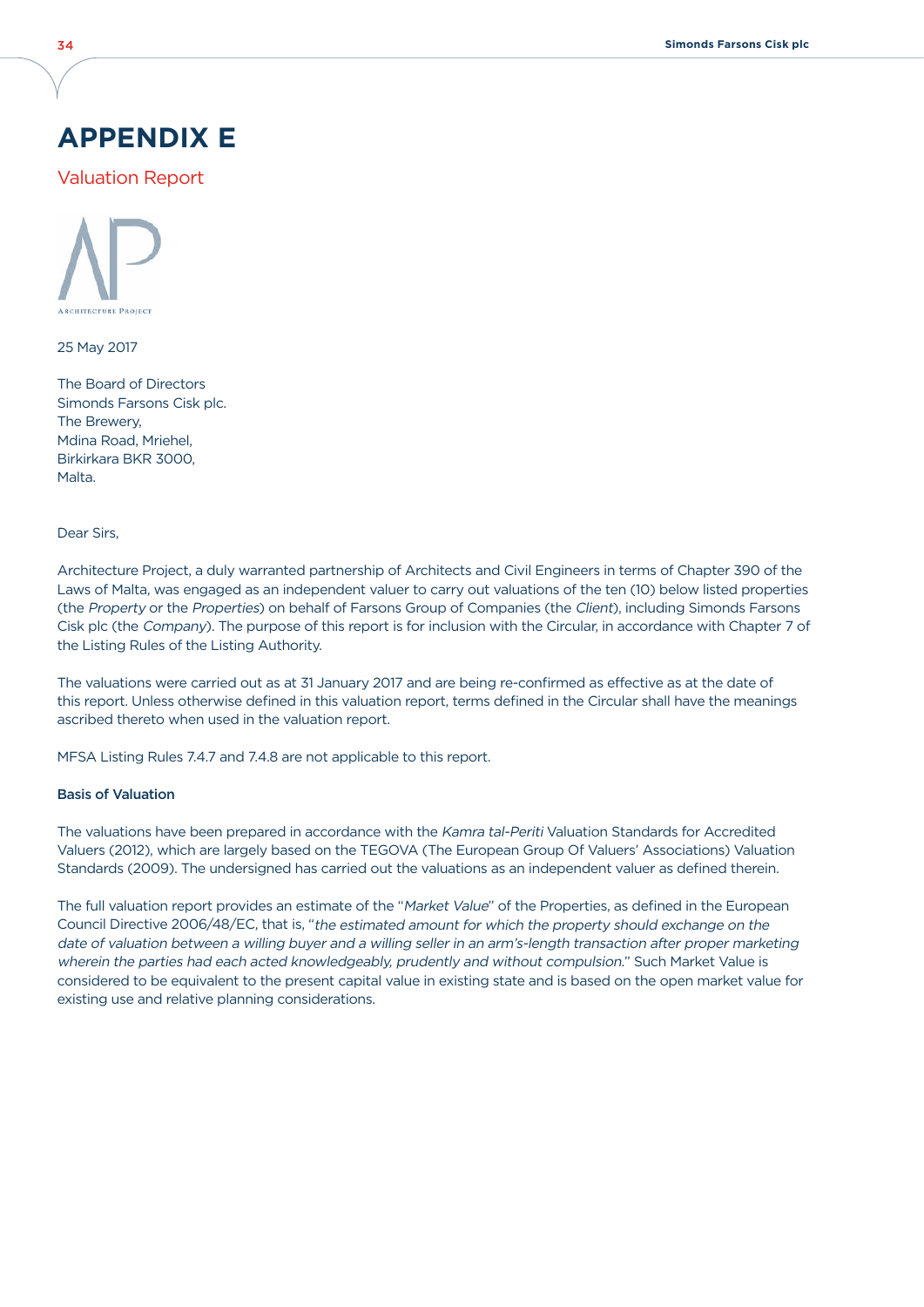Without prejudice to the foregoing, the values listed hereunder are deemed to be the best price at which the sale of an interest in the respective property might reasonably be expected to have been completed unconditionally for cash consideration on the date of valuation, on the basis of the following assumptions:

- a. a willing seller;
- b. prior to the date of valuation there had been a reasonable period for the proper marketing of the interest, for the negotiation and agreement of the price and the terms of sale, and for the completion of the sale;
- c. the state of the market, level of property values and other relevant circumstances were, on the date of exchange of contracts, the same as the date of valuation;
- d. the absence of any additional bid by a purchaser with a special interest in the acquisition of the interest;
- e. a good title can be shown and the property is not subject to any unusual or onerous restrictions, encumbrances or outgoings;
- f. the property is unaffected by any Statutory Notice (as detailed in the full valuation report) and neither the property nor its use, actual or intended, gives rises to a contravention of any Statutory Requirements (as detailed in the full valuation report);
- g. the property is free from latent defects and no deleterious materials have been used in its construction;
- h. only a visual inspection of the property was carried out to establish the condition of repair and, unless otherwise specifically stated in the full report, and in that event only to the extent so specified, no parts of the property which were covered, unexposed or otherwise inaccessible to visual inspection have been inspected, and no tests have been made as to whether or not such parts are free of defects, so that the valuation assumes that a structural survey would reveal no major defects involving substantial expenditure.

In all cases, the title of ownership was not investigated and such investigation was not within the scope of the valuation. Any references in the reports to title of ownership are as communicated by the Client.

All valuations were carried out following a visual inspection of the Properties, and took into account various sources of information and verification, including information provided by the Client (such as land surveys, deeds of title, planning permits in hand), available planning legislation and policy pertaining to the relevant Properties and their surroundings, comparable sales information and available market statistics.

The undersigned confirms that, in carrying out these valuations, cognisance was taken of the title report prepared by Notary Dr Pierre Attard, in particular details on any registered mortgages, privileges and other charges, and any real rights including details of emphyteutical concessions, easements and other burdens, to the extent that these have an impact on the value of the property.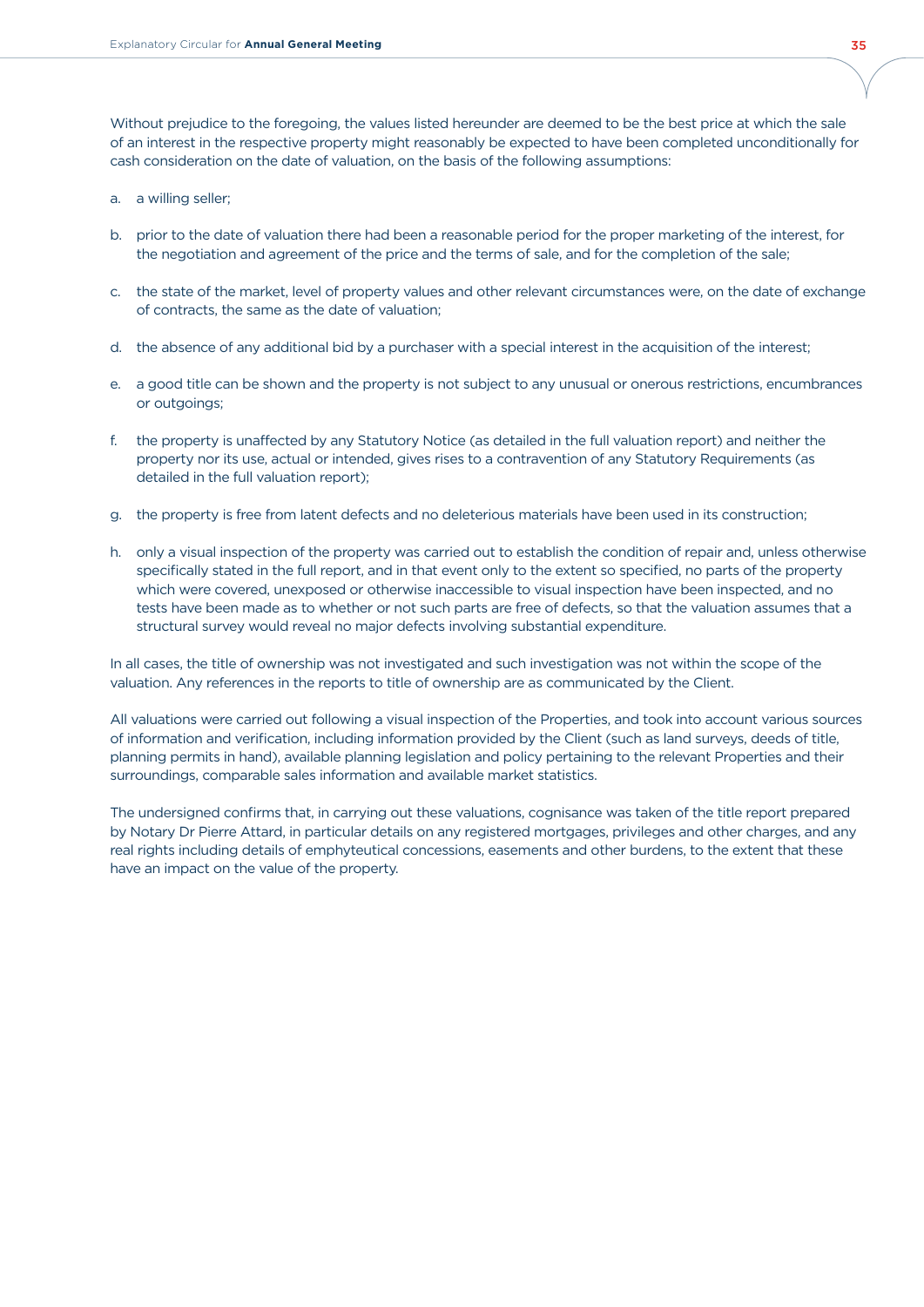# **Appendix E (continued)**

## Valuation Report (continued)

#### Property Valuations as at 31 January 2017

(reconfirmed and effective as at the date of this report)

The following is a summary of the valuations of the Properties:

| <b>Property Address:</b> | Pizza Hut, South Street, Valletta, Malta                                                                                                                                 |                                                                                                                                                                                                                                                                                                                                                                                                                                                                         |  |
|--------------------------|--------------------------------------------------------------------------------------------------------------------------------------------------------------------------|-------------------------------------------------------------------------------------------------------------------------------------------------------------------------------------------------------------------------------------------------------------------------------------------------------------------------------------------------------------------------------------------------------------------------------------------------------------------------|--|
| Proprietor:              | Trident Estates Ltd (formerly Trident Developments Ltd)                                                                                                                  |                                                                                                                                                                                                                                                                                                                                                                                                                                                                         |  |
| <b>Description:</b>      | Typology:<br>Gross Floor Area: ca 304m <sup>2</sup><br>Site Area:                                                                                                        | Operating restaurant (100 covers) at ground floor<br>ca 318m <sup>2</sup>                                                                                                                                                                                                                                                                                                                                                                                               |  |
| Tenure:                  | Freehold                                                                                                                                                                 |                                                                                                                                                                                                                                                                                                                                                                                                                                                                         |  |
| <b>Occupation:</b>       |                                                                                                                                                                          | Occupied by Food Chain Ltd, a member of the SFC Group. A lease agreement is currently<br>being negotiated wherein the rent due will be fixed at €57,600 per annum for the first five<br>years, with market rents applicable thereafter. These stated terms of agreement have been<br>assumed as being in place for the purposes of valuation.                                                                                                                           |  |
| Maintenance/Repair:      | The lease agreement will place the obligation of all ordinary internal and external repairs<br>(including replacements) other than structural on the prospective tenant. |                                                                                                                                                                                                                                                                                                                                                                                                                                                                         |  |
| Age:                     | Over 120 years                                                                                                                                                           |                                                                                                                                                                                                                                                                                                                                                                                                                                                                         |  |
| <b>Planning history:</b> | PA/05352/93:<br>PA/01340/95:                                                                                                                                             | Change of use from wines and spirits shop to restaurant (Approved)<br>To carry out alterations to façade including signage (Approved)                                                                                                                                                                                                                                                                                                                                   |  |
| <b>Compliance:</b>       |                                                                                                                                                                          | Minor internal changes from approved permits; no infringements of statutory requirements.                                                                                                                                                                                                                                                                                                                                                                               |  |
| <b>Restrictions:</b>     | Easements:<br>Hypothecs:                                                                                                                                                 | Right of access through adjacent property (No. 18 & No. 21 South Street);<br>active rights and passive servitudes resulting naturally from its position at<br>ground floor level; right to keep and to maintain certain equipment at roof<br>level.<br>Note H.1103/2002 (HSBC Bank Malta p.l.c.); Note H.2757/2006 (HSBC<br>Bank Malta p.l.c.); Note H.17553/2009 (Bank of Valletta plc); Note<br>H.18607/2013 (APS Bank Ltd); Note H.823/2015 (HSBC Bank Malta p.l.c.) |  |
| Value:                   | €1,300,000                                                                                                                                                               |                                                                                                                                                                                                                                                                                                                                                                                                                                                                         |  |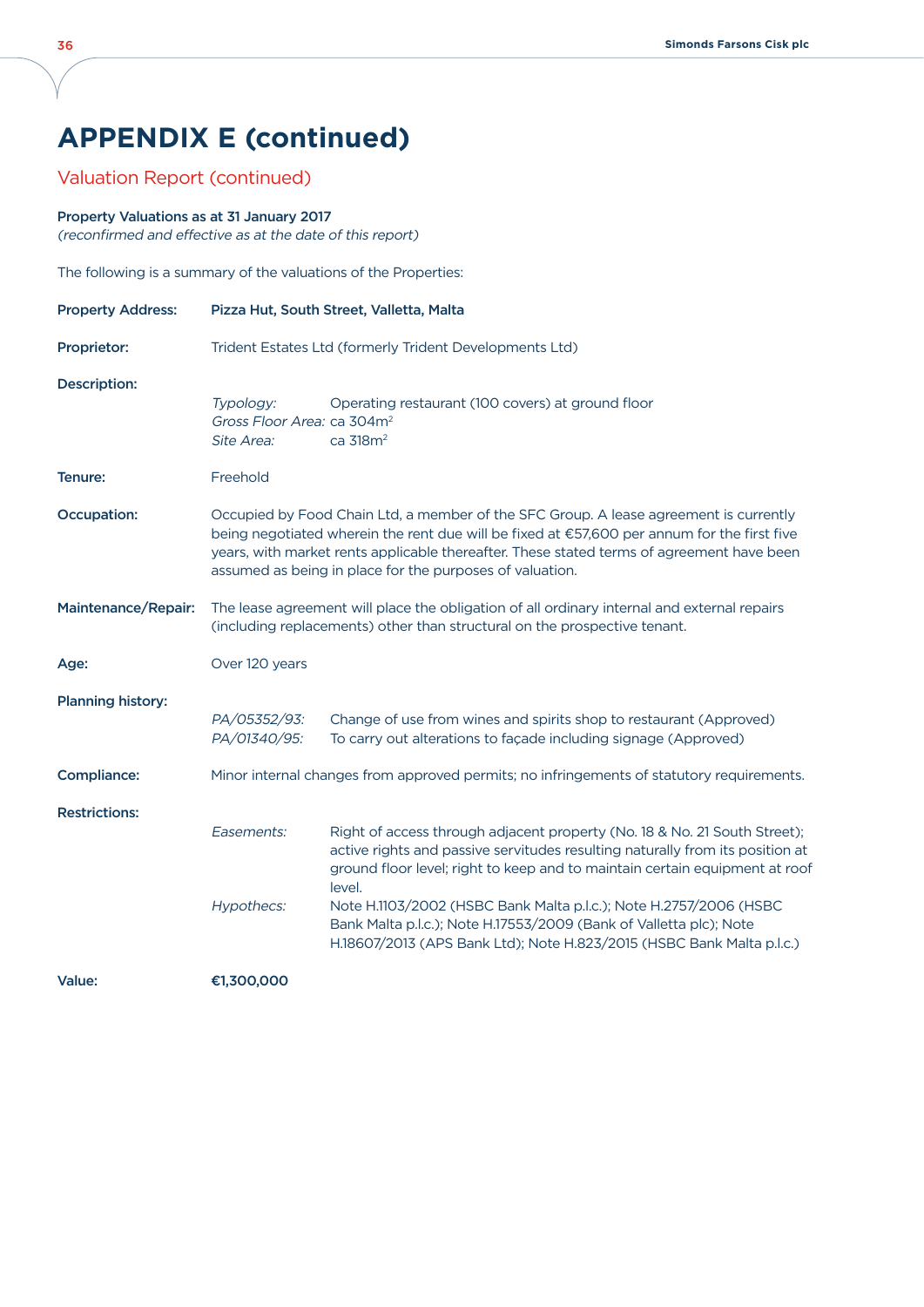| <b>Property Address:</b> | Pizza Hut, Bisazza Street, Sliema, Malta                                                                                                                                                                                                                                                                                                                             |                                                                                                                                                                                                                                                                                                                   |  |
|--------------------------|----------------------------------------------------------------------------------------------------------------------------------------------------------------------------------------------------------------------------------------------------------------------------------------------------------------------------------------------------------------------|-------------------------------------------------------------------------------------------------------------------------------------------------------------------------------------------------------------------------------------------------------------------------------------------------------------------|--|
| Proprietor:              | Trident Estates Ltd (formerly Trident Developments Ltd)                                                                                                                                                                                                                                                                                                              |                                                                                                                                                                                                                                                                                                                   |  |
| <b>Description:</b>      | Typology:<br>Gross Floor Area: ca 495m <sup>2</sup><br>Site Area:                                                                                                                                                                                                                                                                                                    | Operating restaurant (110 covers) at ground floor, plus a vacant residence.<br>ca 410m <sup>2</sup>                                                                                                                                                                                                               |  |
| Tenure:                  |                                                                                                                                                                                                                                                                                                                                                                      | Restaurant is held on perpetual utile dominium and is subject to a ground rent of Lm1,800<br>(equivalent to approximately €4,193) per annum; residence is freehold.                                                                                                                                               |  |
| <b>Occupation:</b>       | Occupied by Food Chain Ltd, a member of the SFC Group. A lease agreement is currently<br>being negotiated wherein the rent due will increase from €70,000 per annum to €90,000<br>per annum over the first five years, with market rent applicable thereafter. These stated<br>terms of agreement have been assumed as being in place for the purposes of valuation. |                                                                                                                                                                                                                                                                                                                   |  |
| Maintenance/Repair:      | The lease agreement will place the obligation of all ordinary internal and external repairs<br>(including replacements) other than structural on the prospective tenant.                                                                                                                                                                                             |                                                                                                                                                                                                                                                                                                                   |  |
| Age:                     | Over 40 years                                                                                                                                                                                                                                                                                                                                                        |                                                                                                                                                                                                                                                                                                                   |  |
| Planning history:        | PA/03333/93:<br>PA/05306/02:<br>PA/01439/03:<br>PA/05144/04:                                                                                                                                                                                                                                                                                                         | Alteration to shopfront (Approved)<br>Construction of additional second and third floors (Outline permit -<br>Approved)<br>Construction of two apartments in additional second and third floors<br>(Refused)<br>Construction of two apartments in additional second and third floors and<br>alterations (Refused) |  |
| <b>Compliance:</b>       |                                                                                                                                                                                                                                                                                                                                                                      | Complies with planning policy; no infringements of statutory requirements.                                                                                                                                                                                                                                        |  |
| <b>Restrictions:</b>     | Easements:<br>Hypothecs:                                                                                                                                                                                                                                                                                                                                             | Active and passive servitudes and burdens arising out of the position of<br>the property beneath third party property.<br>Note H.1107/2002 (HSBC Bank Malta p.l.c.); Note H.2757/2006 (HSBC<br>Bank Malta p.l.c.); Note H.17553/2009 (Bank of Valletta plc); Note<br>H.18607/2013 (APS Bank Ltd).                 |  |
| Value:                   | €2,200,000                                                                                                                                                                                                                                                                                                                                                           |                                                                                                                                                                                                                                                                                                                   |  |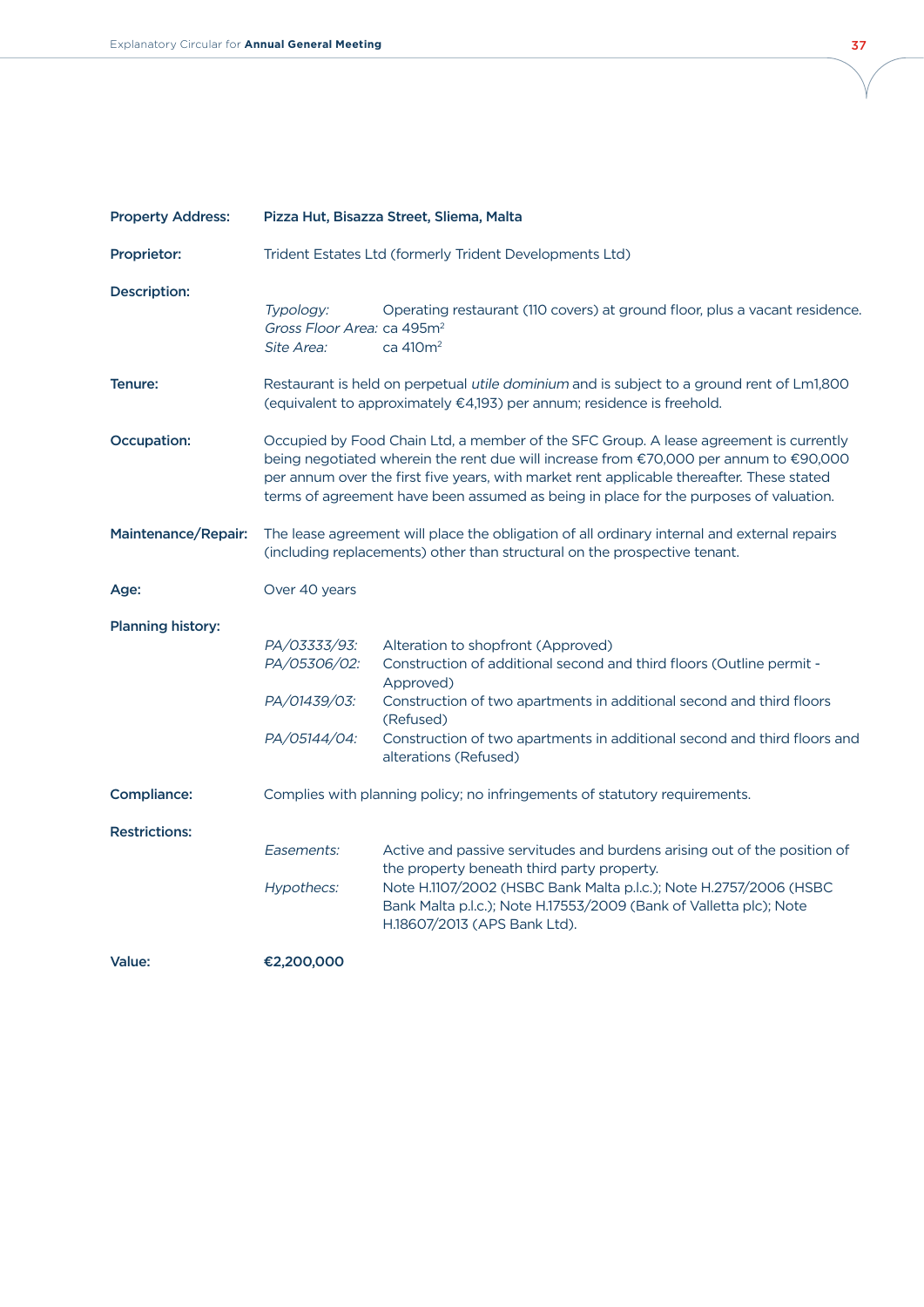# **Appendix E (continued)**

## Valuation Report (continued)

| <b>Property Address:</b> | Burger King, Wilga Street, Paceville, Malta                                                                                                                              |                                                                                                                                                                                                                                                                                                                                                                         |  |
|--------------------------|--------------------------------------------------------------------------------------------------------------------------------------------------------------------------|-------------------------------------------------------------------------------------------------------------------------------------------------------------------------------------------------------------------------------------------------------------------------------------------------------------------------------------------------------------------------|--|
| Proprietor:              |                                                                                                                                                                          | Trident Estates Ltd (formerly Trident Developments Ltd)                                                                                                                                                                                                                                                                                                                 |  |
| <b>Description:</b>      | Typology:<br>Gross Floor Area: ca 490m <sup>2</sup><br>Site Area:                                                                                                        | Operating restaurant (150 covers) at raised ground floor<br>ca 490m <sup>2</sup>                                                                                                                                                                                                                                                                                        |  |
| Tenure:                  |                                                                                                                                                                          | Subject to an annual perpetual ground rent of Lm10 (approximately equivalent to €23.29)                                                                                                                                                                                                                                                                                 |  |
| Occupation:              |                                                                                                                                                                          | Occupied by Food Chain Ltd, a member of the SFC Group. A lease agreement is currently<br>being negotiated wherein the rent due will decrease from €165,000 per annum to €145,000<br>per annum over the first five years, with market rents applicable thereafter. These stated<br>terms of agreement have been assumed as being in place for the purposes of valuation. |  |
| Maintenance/Repair:      | The lease agreement will place the obligation of all ordinary internal and external repairs<br>(including replacements) other than structural on the prospective tenant. |                                                                                                                                                                                                                                                                                                                                                                         |  |
| Age:                     | Over 40 years                                                                                                                                                            |                                                                                                                                                                                                                                                                                                                                                                         |  |
| <b>Planning history:</b> | PA/07447/95:                                                                                                                                                             | To carry out alterations to façade and sign (Approved)                                                                                                                                                                                                                                                                                                                  |  |
| <b>Compliance:</b>       | Complies with planning policy; no infringements of statutory requirements.                                                                                               |                                                                                                                                                                                                                                                                                                                                                                         |  |
| <b>Restrictions:</b>     | Easements:<br>Hypothecs:                                                                                                                                                 | Two rooms at back enjoy right of overlook onto third party property;<br>property is subject to and enjoys the passive burdens and active<br>servitudes arising out of its position beneath third party property.<br>Note H.1107/2002 (HSBC Bank Malta p.l.c.); Note H.2757/2006 (HSBC                                                                                   |  |
|                          | Others:                                                                                                                                                                  | Bank Malta p.l.c.); Note H.17553/2009 (Bank of Valletta plc); Note<br>H.18607/2013 (APS Bank Ltd); Note H.823/2015 (HSBC Bank Malta p.l.c.).<br>Litigation with Capital M Limited as successor of Ports Limited in respect<br>of the outside stairs leading to the property.                                                                                            |  |
| Value:                   | €3,100,000                                                                                                                                                               |                                                                                                                                                                                                                                                                                                                                                                         |  |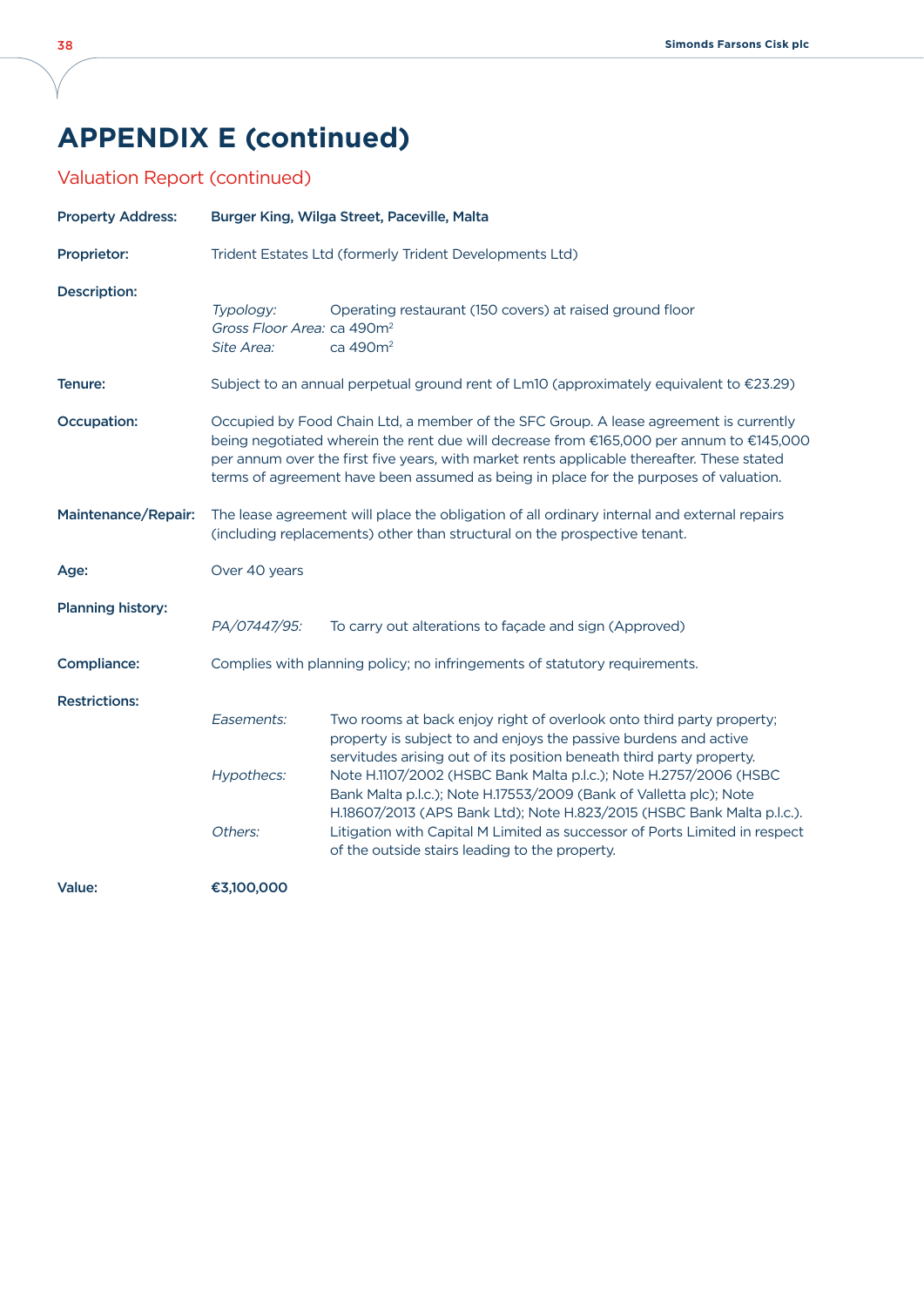| <b>Property Address:</b> | Scotsman Pub, St George's Road, St Julian's, Malta                                                                                                                         |                                                                                                                                                                                                                                                                                                                                                                                                                                                                                                                                               |  |
|--------------------------|----------------------------------------------------------------------------------------------------------------------------------------------------------------------------|-----------------------------------------------------------------------------------------------------------------------------------------------------------------------------------------------------------------------------------------------------------------------------------------------------------------------------------------------------------------------------------------------------------------------------------------------------------------------------------------------------------------------------------------------|--|
| Proprietor:              | Trident Estates Ltd (formerly Trident Developments Ltd)                                                                                                                    |                                                                                                                                                                                                                                                                                                                                                                                                                                                                                                                                               |  |
| <b>Description:</b>      | Typology:<br>Site Area:                                                                                                                                                    | Pub at ground floor with underlying basement<br>Gross Floor Area: ca 155m <sup>2</sup> (excl basement)<br>ca 155m <sup>2</sup>                                                                                                                                                                                                                                                                                                                                                                                                                |  |
| <b>Tenure:</b>           | Freehold                                                                                                                                                                   |                                                                                                                                                                                                                                                                                                                                                                                                                                                                                                                                               |  |
| <b>Occupation:</b>       |                                                                                                                                                                            | Occupied by a tenant (David Alan Clifford and Julie Ann Clifford) under a lease agreement<br>which commenced on the 23rd April 2008 for a period of 10 years terminating on the 22nd<br>April 2018. Current rent payable by the tenant is of Lm32 per day (equivalent to $\epsilon$ 74.54 per<br>day) or €27,207 per annum until the expiration date of the lease.                                                                                                                                                                            |  |
| Maintenance/Repair:      | All internal and external maintenance and ordinary and extraordinary repairs are to be borne<br>by the tenant. No structural alterations may be carried out by the tenant. |                                                                                                                                                                                                                                                                                                                                                                                                                                                                                                                                               |  |
| Age:                     | Over 30 years                                                                                                                                                              |                                                                                                                                                                                                                                                                                                                                                                                                                                                                                                                                               |  |
| <b>Planning history:</b> | No applications / permits traced                                                                                                                                           |                                                                                                                                                                                                                                                                                                                                                                                                                                                                                                                                               |  |
| <b>Compliance:</b>       |                                                                                                                                                                            | Complies with planning policy; no infringements of statutory requirements.                                                                                                                                                                                                                                                                                                                                                                                                                                                                    |  |
| <b>Restrictions:</b>     | Easements:<br>Hypothecs:                                                                                                                                                   | Enjoys perpetual servitude to install and retain a 0.3m diameter flue<br>through the back yard of the block within which it is situated; enjoys<br>perpetual servitude to install a 1.8m satellite dish and two water tanks on<br>the roof of the block, together with the right of access at all times to the<br>roof for the purpose of installing, re-installing, maintaining or repairing<br>these services.<br>Note H.2757/2006 (HSBC Bank Malta p.l.c.); Note H.17553/2009 (Bank of<br>Valletta plc); Note H.18607/2013 (APS Bank Ltd). |  |
| Value:                   | €520,000                                                                                                                                                                   |                                                                                                                                                                                                                                                                                                                                                                                                                                                                                                                                               |  |

γ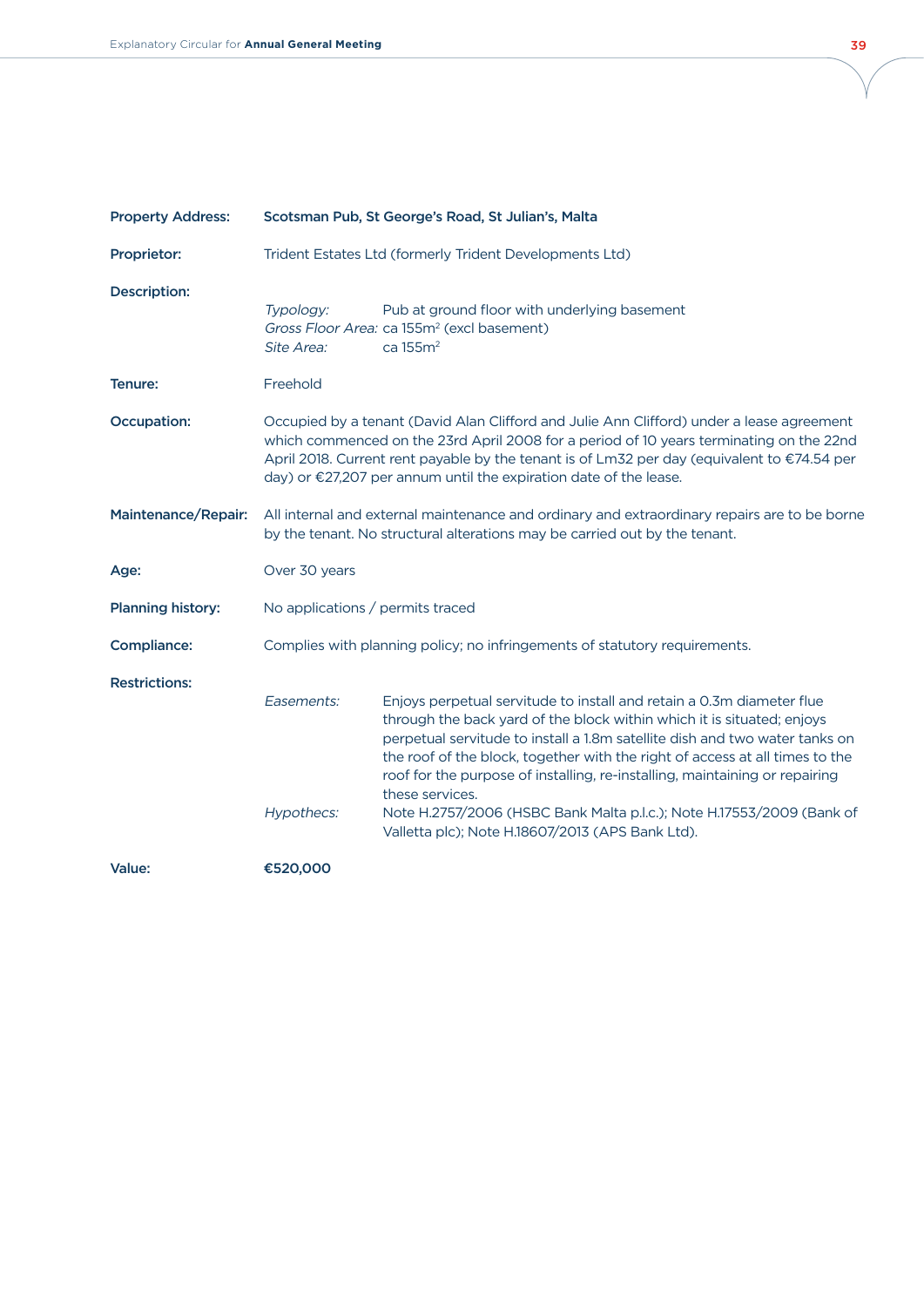# **Appendix E (continued)**

## Valuation Report (continued)

| <b>Property Address:</b> | KFC, No. 56 & 57, Msida Road, Gzira, Malta                                                                                                                                                                                                                                                                                          |                                                                                                                                                                                                                                                                   |  |
|--------------------------|-------------------------------------------------------------------------------------------------------------------------------------------------------------------------------------------------------------------------------------------------------------------------------------------------------------------------------------|-------------------------------------------------------------------------------------------------------------------------------------------------------------------------------------------------------------------------------------------------------------------|--|
| Proprietor:              | Trident Estates Ltd (formerly Trident Developments Ltd)                                                                                                                                                                                                                                                                             |                                                                                                                                                                                                                                                                   |  |
| <b>Description:</b>      | Typology:<br>Gross Floor Area: ca 534m <sup>2</sup><br>Site Area:                                                                                                                                                                                                                                                                   | Restaurant on two levels<br>ca 267m <sup>2</sup>                                                                                                                                                                                                                  |  |
| Tenure:                  | equivalent to €7) per annum.                                                                                                                                                                                                                                                                                                        | Partly freehold and partly subject to a perpetual ground rent of Lm3 (approximately                                                                                                                                                                               |  |
| <b>Occupation:</b>       | Occupied by Food Chain Ltd, a member of the SFC Group. A lease agreement is currently<br>being negotiated wherein the rent due will be fixed at €57,750 for the first five years, with<br>market rents applicable thereafter. These stated terms of agreement have been assumed as<br>being in place for the purposes of valuation. |                                                                                                                                                                                                                                                                   |  |
| Maintenance/Repair:      | The lease agreement will place the obligation of all ordinary internal and external repairs<br>(including replacements) other than structural on the prospective tenant.                                                                                                                                                            |                                                                                                                                                                                                                                                                   |  |
| Age:                     | Over 50 years                                                                                                                                                                                                                                                                                                                       |                                                                                                                                                                                                                                                                   |  |
| Planning history:        |                                                                                                                                                                                                                                                                                                                                     |                                                                                                                                                                                                                                                                   |  |
|                          | PA/03694/96:<br>PA/03026/99:<br>PA/05090/02:<br>PA/02339/03:                                                                                                                                                                                                                                                                        | To carry out alterations to façade and existing sign (Approved)<br>Alterations to sign (Approved)<br>Outline application for the construction of two additional floors for offices<br>(Approved)<br>Construction of two additional floors for offices (Approved). |  |
|                          | PA/05676/08:<br>PA/04666/15:                                                                                                                                                                                                                                                                                                        | Construction of two additional floors for offices (Renewal of development<br>permission PA/02339/03); (Approved).<br>Construction of two additional floors for offices (renewal of<br>PA/05676/08); (Approved)                                                    |  |
| <b>Compliance:</b>       | Complies with planning policy; no infringements of statutory requirements.                                                                                                                                                                                                                                                          |                                                                                                                                                                                                                                                                   |  |
| <b>Restrictions:</b>     |                                                                                                                                                                                                                                                                                                                                     |                                                                                                                                                                                                                                                                   |  |
|                          | Easements:<br>Hypothecs:                                                                                                                                                                                                                                                                                                            | N/A<br>Note H.2757/2006 (HSBC Bank Malta p.l.c.); Note H.17553/2009 (Bank of<br>Valletta plc); Note H.18607/2013 (APS Bank Ltd).                                                                                                                                  |  |
| Value:                   | €1,500,000                                                                                                                                                                                                                                                                                                                          |                                                                                                                                                                                                                                                                   |  |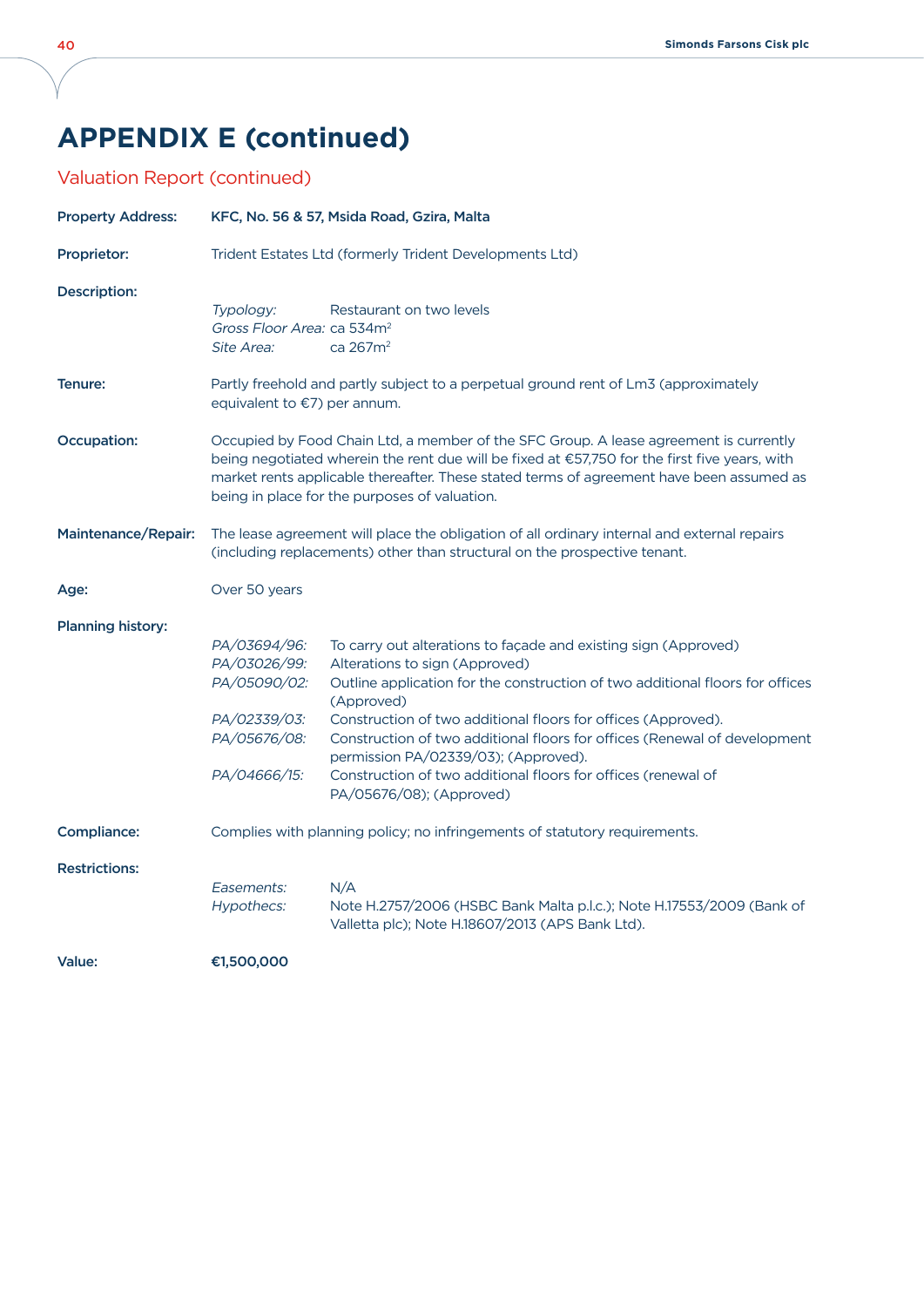| <b>Property Address:</b> | Trident House, Qormi Road, Marsa, Malta                                                                                                                                                                                                                                          |                                                                                                                                                                                                                                                                                                                                                                                                                                                                                                                                                                                                                                                                                                      |  |
|--------------------------|----------------------------------------------------------------------------------------------------------------------------------------------------------------------------------------------------------------------------------------------------------------------------------|------------------------------------------------------------------------------------------------------------------------------------------------------------------------------------------------------------------------------------------------------------------------------------------------------------------------------------------------------------------------------------------------------------------------------------------------------------------------------------------------------------------------------------------------------------------------------------------------------------------------------------------------------------------------------------------------------|--|
| Proprietor:              | Trident Estates Ltd (formerly Trident Developments Ltd)                                                                                                                                                                                                                          |                                                                                                                                                                                                                                                                                                                                                                                                                                                                                                                                                                                                                                                                                                      |  |
| <b>Description:</b>      | Typology:<br><b>Built footprint:</b><br>Site Area:                                                                                                                                                                                                                               | Partly warehousing / offices; partly vacant<br>ca 3,210m <sup>2</sup><br>ca 13,215m <sup>2</sup>                                                                                                                                                                                                                                                                                                                                                                                                                                                                                                                                                                                                     |  |
| Tenure:                  |                                                                                                                                                                                                                                                                                  | Partly freehold and partly held on perpetual emphyteusis subject to an annual ground rent<br>of Lm2,500 (approximately equivalent to €5,823.43)                                                                                                                                                                                                                                                                                                                                                                                                                                                                                                                                                      |  |
| <b>Occupation:</b>       | Partly occupied by Quintano Foods Ltd, a member of the SFC Group; partly occupied by<br>third parties on tolerance; partly leased to MaltaPost (current lease period expires on the 30<br>June 2018, and is subject to the annual rent of €3,190 payable six months in advance). |                                                                                                                                                                                                                                                                                                                                                                                                                                                                                                                                                                                                                                                                                                      |  |
| Maintenance/Repair:      | N/A                                                                                                                                                                                                                                                                              |                                                                                                                                                                                                                                                                                                                                                                                                                                                                                                                                                                                                                                                                                                      |  |
| Age:                     | Over 50 years                                                                                                                                                                                                                                                                    |                                                                                                                                                                                                                                                                                                                                                                                                                                                                                                                                                                                                                                                                                                      |  |
| <b>Planning history:</b> | PA/02445/94:<br>PA/03075/94:<br>PA/01824/95:<br>PA/06238/95:<br>PA/00524/04:<br>PA/01114/10:                                                                                                                                                                                     | Floodlit revolving 3 sided signwritten board (Approved)<br>To carry out alterations and additions (Approved)<br>Advertisement (Approved)<br>Demolition of existing hut and construction of storage at ground floor and<br>offices at first floor (Approved)<br>Construction of boundary wall with opening (Approved)<br>Placing of an LED animated sign (Refused)                                                                                                                                                                                                                                                                                                                                    |  |
| <b>Compliance:</b>       | without permit.                                                                                                                                                                                                                                                                  | Complies with planning policy; no infringements of statutory requirements; active<br>enforcement order (EC/00222/16) regarding the placing of billboards / advertisements                                                                                                                                                                                                                                                                                                                                                                                                                                                                                                                            |  |
| <b>Restrictions:</b>     | Easements:<br>Hypothecs:<br>Others:                                                                                                                                                                                                                                              | N/A<br>Note H.2757/2006 (HSBC Bank Malta p.l.c.); Note H.17553/2009 (Bank of<br>Valletta plc); Note H.7517/2011 (Bank of Valletta plc); Note H.18607/2013<br>(APS Bank Ltd).<br>Part of the property is subject to judicial proceedings against Joseph<br>Cordina - Trident Developments Limited v Cordina Joseph (16/2006LSO).<br>In these proceedings, plaintiff company (Trident) is asking the court<br>to declare that a piece of this land is owned by Trident. The case was<br>decided at first instance in favour of Trident and is now pending appeal,<br>for which no date has been set. Pending appeal, Trident has reclaimed<br>possession (not ownership) of the same land in question. |  |
| Value:                   | €10,200,000                                                                                                                                                                                                                                                                      |                                                                                                                                                                                                                                                                                                                                                                                                                                                                                                                                                                                                                                                                                                      |  |

ν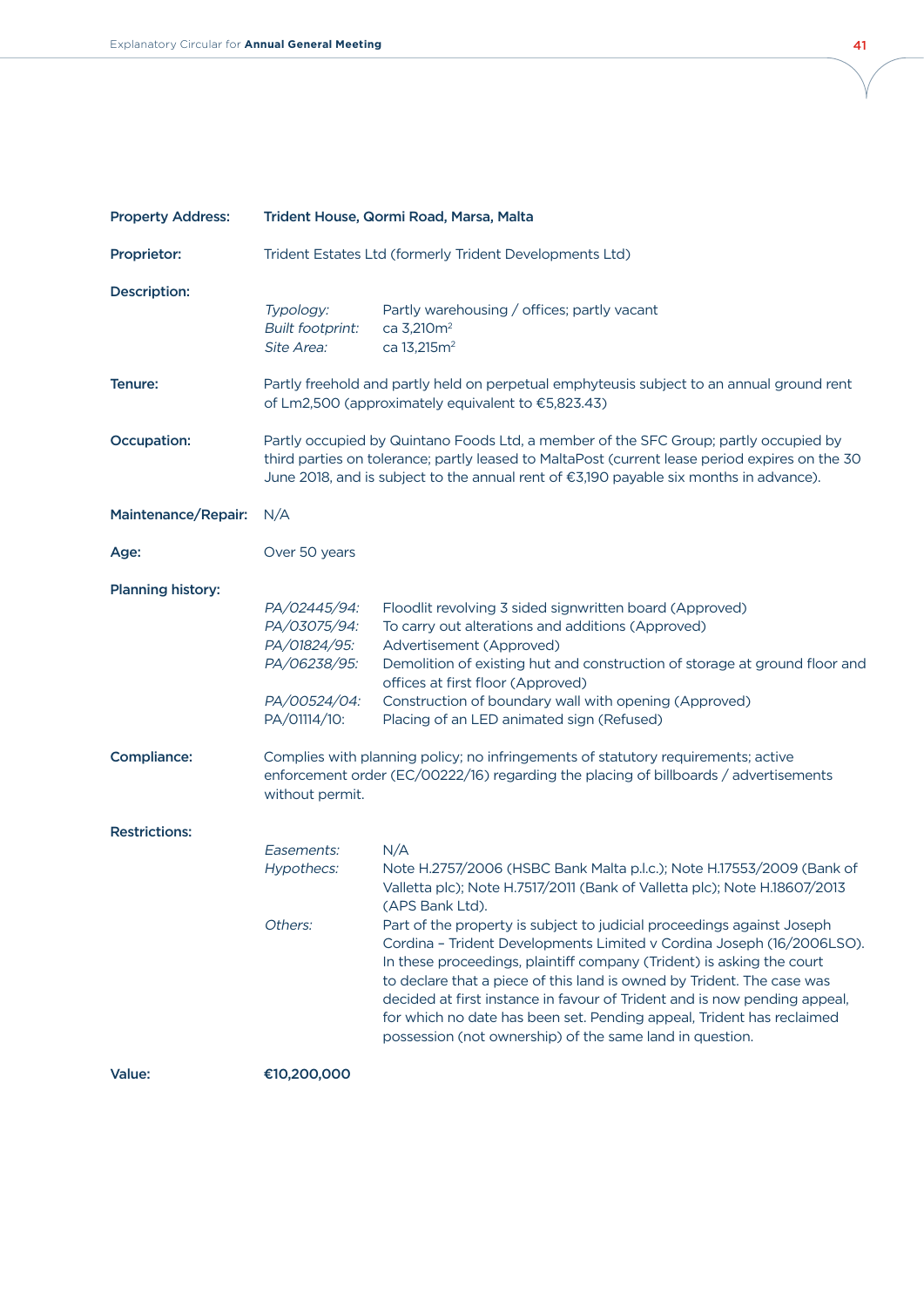# **Appendix E (continued)**

## Valuation Report (continued)

| <b>Property Address:</b> | Il-Fortizza, Tower Road, Sliema, Malta                                                                                                                                                                                                                                                                                                                                                                                                                                                                                                                                                                                                                                  |                                                                                                                                                                                                                                                                                                                |  |
|--------------------------|-------------------------------------------------------------------------------------------------------------------------------------------------------------------------------------------------------------------------------------------------------------------------------------------------------------------------------------------------------------------------------------------------------------------------------------------------------------------------------------------------------------------------------------------------------------------------------------------------------------------------------------------------------------------------|----------------------------------------------------------------------------------------------------------------------------------------------------------------------------------------------------------------------------------------------------------------------------------------------------------------|--|
| Proprietor:              | <b>Government of Malta</b>                                                                                                                                                                                                                                                                                                                                                                                                                                                                                                                                                                                                                                              |                                                                                                                                                                                                                                                                                                                |  |
| Emphyteuta:              | Sliema Fort Company Ltd                                                                                                                                                                                                                                                                                                                                                                                                                                                                                                                                                                                                                                                 |                                                                                                                                                                                                                                                                                                                |  |
| <b>Description:</b>      | Typology:<br>Gross Floor Area: ca 2,692m <sup>2</sup><br>Site Area:                                                                                                                                                                                                                                                                                                                                                                                                                                                                                                                                                                                                     | 19th century coastal defence, originally known as the Sliema Point<br>Battery, with a restaurant at ground floor and a nightclub at basement<br>level.<br>ca 2,935m <sup>2</sup>                                                                                                                               |  |
| Tenure:                  | Held on title of temporary emphyteusis which commenced on the 7 May 1998 for the<br>duration of 65 years (47 years remaining) subject to an annual ground rent of Lm36,500<br>(approximately equivalent to €85,000) which is revisable every five years in accordance<br>with the rate of inflation. Use is restricted to a catering establishment only. Title of<br>emphyteusis gives the right to grant to third parties the operation, management or<br>concession of the premises in whole or in part, as well as to transfer the title, subject<br>to approval by the Proprietor. The ground rent being currently paid to the Proprietor is<br>€120,178 per annum. |                                                                                                                                                                                                                                                                                                                |  |
| <b>Occupation:</b>       | Ground floor premises are leased for a period of 15 years which commenced on 1st October<br>2009, and rent currently due is of €165,000 per annum, revisable every five years according<br>to the index of inflation or 10% whichever is the higher (next increase is due on the 1st October<br>2021); Basement level is leased for a period of 15 years which commenced on 1st October<br>2009, and rent currently due is of €55,000 per annum, revisable every five years according to<br>the index of inflation or 10% whichever is the higher (next increase is due on 1st October 2017).                                                                           |                                                                                                                                                                                                                                                                                                                |  |
| Maintenance/Repair:      |                                                                                                                                                                                                                                                                                                                                                                                                                                                                                                                                                                                                                                                                         | Lessees are responsible for the ordinary maintenance and repair of the property.                                                                                                                                                                                                                               |  |
| Age:                     | over 140 years                                                                                                                                                                                                                                                                                                                                                                                                                                                                                                                                                                                                                                                          |                                                                                                                                                                                                                                                                                                                |  |
| <b>Planning history:</b> | PA/02643/96:<br>PA/02939/98:                                                                                                                                                                                                                                                                                                                                                                                                                                                                                                                                                                                                                                            | To demolish and re-construct part of the internal structure, excavation of<br>ditch, construction of toilets, landscaping and signs (Approved)<br>To roof over excavation which will take place to take down column to<br>foundations to a firm footing - amended application to approved permit<br>(Approved) |  |
|                          | PA/04565/98:                                                                                                                                                                                                                                                                                                                                                                                                                                                                                                                                                                                                                                                            | Amendments to PA/02643/96 (Approved)                                                                                                                                                                                                                                                                           |  |
|                          | PA/05956/98:                                                                                                                                                                                                                                                                                                                                                                                                                                                                                                                                                                                                                                                            | Conversion of existing space in moat to a substation and switchgear room<br>and the construction of air vents/menu boards (Approved)                                                                                                                                                                           |  |
|                          | PA/00358/00:                                                                                                                                                                                                                                                                                                                                                                                                                                                                                                                                                                                                                                                            | To extend restaurant by change of use of basement into a dining area.<br>Application includes internal alterations and signage (Approved)                                                                                                                                                                      |  |
|                          | PA/03947/00:                                                                                                                                                                                                                                                                                                                                                                                                                                                                                                                                                                                                                                                            | Installation of telecommunications equipment and antennae over roof<br>level (Approved)                                                                                                                                                                                                                        |  |
|                          | PA/02227/01:                                                                                                                                                                                                                                                                                                                                                                                                                                                                                                                                                                                                                                                            | Roofing of existing dining terrace by demountable lightweight canvas/<br>wood structure to replace previous concrete structure (Approved)                                                                                                                                                                      |  |
| <b>Compliance:</b>       |                                                                                                                                                                                                                                                                                                                                                                                                                                                                                                                                                                                                                                                                         | Complies with planning policy; no infringements of statutory requirements.                                                                                                                                                                                                                                     |  |
| <b>Restrictions:</b>     | Easements:<br>Hypothecs:<br>Other:                                                                                                                                                                                                                                                                                                                                                                                                                                                                                                                                                                                                                                      | N/A<br>Note H.6405/1998 (Government of Malta); Note H.9451/1998 (HSBC<br>Bank Malta p.l.c.); Note H.5408/1999 (HSBC Bank Malta p.l.c.); Note<br>H.8838/2000 (HSBC Bank Malta p.l.c.)<br>As per title deed                                                                                                      |  |
|                          |                                                                                                                                                                                                                                                                                                                                                                                                                                                                                                                                                                                                                                                                         |                                                                                                                                                                                                                                                                                                                |  |
| Value:                   | €1,100,000                                                                                                                                                                                                                                                                                                                                                                                                                                                                                                                                                                                                                                                              |                                                                                                                                                                                                                                                                                                                |  |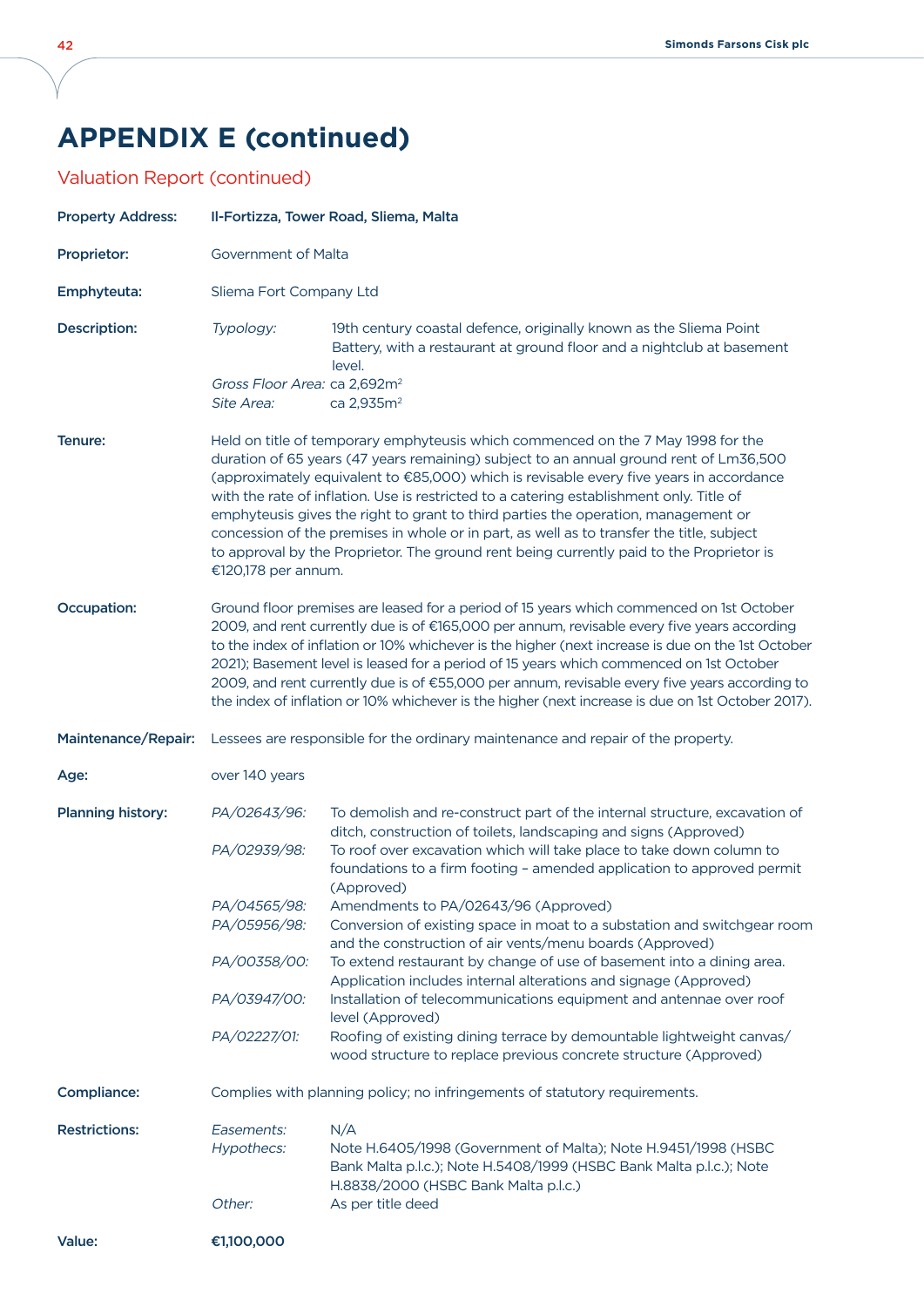| <b>Property Address:</b> | Pizza Hut, St George's Road, St Julian's, Malta                                                                                                                                                                                                                                                                                                                                                                                                                                                                                                                     |                                                                                                                                                                                                                                                                                                                                                                                                                                                                                                                                                                                                                                                                                                                                                                                                                                                                                                                                     |  |
|--------------------------|---------------------------------------------------------------------------------------------------------------------------------------------------------------------------------------------------------------------------------------------------------------------------------------------------------------------------------------------------------------------------------------------------------------------------------------------------------------------------------------------------------------------------------------------------------------------|-------------------------------------------------------------------------------------------------------------------------------------------------------------------------------------------------------------------------------------------------------------------------------------------------------------------------------------------------------------------------------------------------------------------------------------------------------------------------------------------------------------------------------------------------------------------------------------------------------------------------------------------------------------------------------------------------------------------------------------------------------------------------------------------------------------------------------------------------------------------------------------------------------------------------------------|--|
| Proprietor:              | Partly owned by the Abbazia Spinola and partly by APS Bank Ltd                                                                                                                                                                                                                                                                                                                                                                                                                                                                                                      |                                                                                                                                                                                                                                                                                                                                                                                                                                                                                                                                                                                                                                                                                                                                                                                                                                                                                                                                     |  |
| Emphyteuta:              | Mensija Catering Company Ltd                                                                                                                                                                                                                                                                                                                                                                                                                                                                                                                                        |                                                                                                                                                                                                                                                                                                                                                                                                                                                                                                                                                                                                                                                                                                                                                                                                                                                                                                                                     |  |
| Description:             | Typology:                                                                                                                                                                                                                                                                                                                                                                                                                                                                                                                                                           | Two restaurants at ground and first floor level                                                                                                                                                                                                                                                                                                                                                                                                                                                                                                                                                                                                                                                                                                                                                                                                                                                                                     |  |
|                          | Gross Floor Area: ca 775m <sup>2</sup><br>Site Area:                                                                                                                                                                                                                                                                                                                                                                                                                                                                                                                | ca 795m <sup>2</sup>                                                                                                                                                                                                                                                                                                                                                                                                                                                                                                                                                                                                                                                                                                                                                                                                                                                                                                                |  |
| Tenure:                  | annum.                                                                                                                                                                                                                                                                                                                                                                                                                                                                                                                                                              | The undersigned reviewed three deeds of emphyteutical grants on the property under<br>report, however the information provided therein is not sufficiently clear in order to allow<br>for a definite interpretation of which parts of the property are related to the different<br>deeds. It is however clear that part of the property under report is granted on a temporary<br>emphyteutical grant for a period of 150 years which commenced on the 5 February<br>1981 (115 years remaining); another part of the property is granted on a temporary<br>emphyteutical grant for a period of 149 years which commenced on the 5 February 1982<br>(115 years remaining); while the remaining part of the property was granted on a temporary<br>emphyteutical grant entered into on the 12 December 1994 and which expires on the same<br>day as the two afore-mentioned agreements. The current ground rent due is of €38,621 per |  |
| Occupation:              | Lower level is leased to Wine and Dine Ltd until 31/12/2021 - rent due is of €55,000 per<br>annum as adjusted in accordance with Article 3 of the lease agreement. Upper level is<br>occupied by one of the Company's subsidiaries - a lease agreement is currently being<br>negotiated wherein the upper level will be leased at €50,000 per annum increasing to<br>€95,500 per annum over the first five years, with market rents applicable thereafter. These<br>stated terms of agreement have been assumed as being in place for the purposes of<br>valuation. |                                                                                                                                                                                                                                                                                                                                                                                                                                                                                                                                                                                                                                                                                                                                                                                                                                                                                                                                     |  |
| Maintenance/Repair:      |                                                                                                                                                                                                                                                                                                                                                                                                                                                                                                                                                                     | Tenant at lower level is responsible for all extraordinary and ordinary internal and external<br>maintenance and repairs other than structural; lease agreement for the upper level will place<br>the obligation of all ordinary internal and external repairs (including replacements) other<br>than structural on the prospective tenant.                                                                                                                                                                                                                                                                                                                                                                                                                                                                                                                                                                                         |  |
| Age:                     | Over 300 years                                                                                                                                                                                                                                                                                                                                                                                                                                                                                                                                                      |                                                                                                                                                                                                                                                                                                                                                                                                                                                                                                                                                                                                                                                                                                                                                                                                                                                                                                                                     |  |
| Planning history:        | PA/00086/93:<br>PA/03348/96:<br>PA/06763/02:<br>PA/01506/04:<br>PA/00164/12:                                                                                                                                                                                                                                                                                                                                                                                                                                                                                        | Kiosk (Approved)<br>To install an electronic LED (illuminated) sign on roof of kiosk (Approved)<br>Division of existing restaurant into two and extension over existing terrace<br>and alterations (Approved)<br>Fixing of advertisement sign (Approved)<br>Placing of 1000 litre lpg tank on roof of existing restaurant and to<br>sanction minor changes to wall and closing of window (Approved)                                                                                                                                                                                                                                                                                                                                                                                                                                                                                                                                 |  |
| <b>Compliance:</b>       |                                                                                                                                                                                                                                                                                                                                                                                                                                                                                                                                                                     | Complies with planning policy; no infringements of statutory requirements.                                                                                                                                                                                                                                                                                                                                                                                                                                                                                                                                                                                                                                                                                                                                                                                                                                                          |  |
| <b>Restrictions:</b>     | Easements:                                                                                                                                                                                                                                                                                                                                                                                                                                                                                                                                                          | Front external area to be kept accessible to the public                                                                                                                                                                                                                                                                                                                                                                                                                                                                                                                                                                                                                                                                                                                                                                                                                                                                             |  |
|                          | Hypothecs:                                                                                                                                                                                                                                                                                                                                                                                                                                                                                                                                                          | Note H.49/1995 (APS Bank Ltd); Note H.7517/2011 (Bank of Valletta plc);<br>Note H.18607/2013 (APS Bank Ltd).                                                                                                                                                                                                                                                                                                                                                                                                                                                                                                                                                                                                                                                                                                                                                                                                                        |  |
|                          | Other:                                                                                                                                                                                                                                                                                                                                                                                                                                                                                                                                                              | Various, as stipulated in title deeds                                                                                                                                                                                                                                                                                                                                                                                                                                                                                                                                                                                                                                                                                                                                                                                                                                                                                               |  |
| Value:                   | €1,700,000                                                                                                                                                                                                                                                                                                                                                                                                                                                                                                                                                          |                                                                                                                                                                                                                                                                                                                                                                                                                                                                                                                                                                                                                                                                                                                                                                                                                                                                                                                                     |  |

ν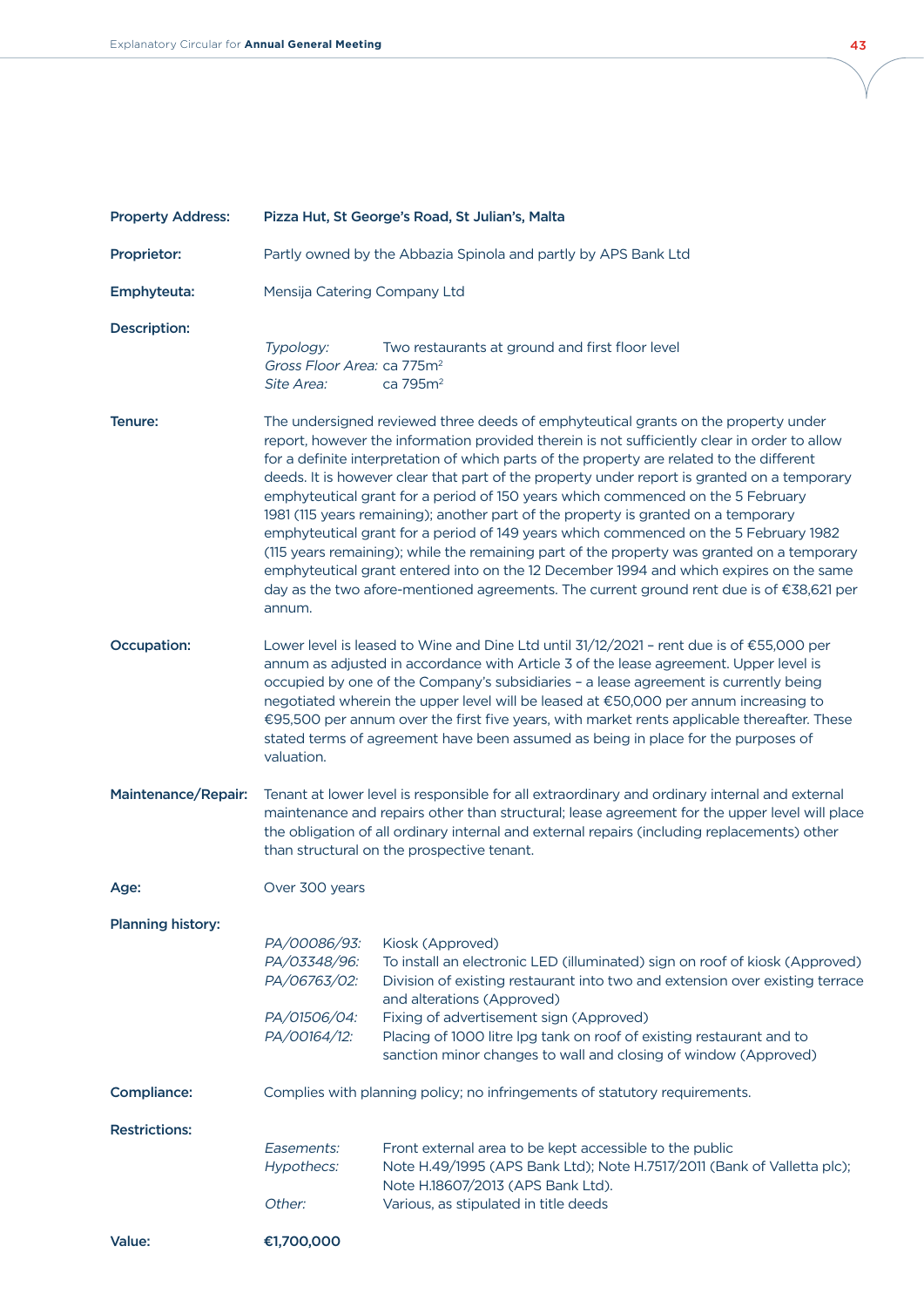# **Appendix E (continued)**

## Valuation Report (continued)

| <b>Property Address:</b> | Fresco's, Tower Road, Sliema, Malta                                                                                                                                                                                                                                                                                                                                                                                                                                                                                                                                                                                         |                                                                                                                                                                                                     |  |
|--------------------------|-----------------------------------------------------------------------------------------------------------------------------------------------------------------------------------------------------------------------------------------------------------------------------------------------------------------------------------------------------------------------------------------------------------------------------------------------------------------------------------------------------------------------------------------------------------------------------------------------------------------------------|-----------------------------------------------------------------------------------------------------------------------------------------------------------------------------------------------------|--|
| Proprietor:              | Government of Malta                                                                                                                                                                                                                                                                                                                                                                                                                                                                                                                                                                                                         |                                                                                                                                                                                                     |  |
| Emphyteuta:              | <b>Food Chain Ltd</b>                                                                                                                                                                                                                                                                                                                                                                                                                                                                                                                                                                                                       |                                                                                                                                                                                                     |  |
| <b>Description:</b>      | Typology:<br>Gross Floor Area: ca 180m <sup>2</sup><br>Site Area:                                                                                                                                                                                                                                                                                                                                                                                                                                                                                                                                                           | Kiosk / cafeteria / restaurant / external dining area<br>ca 226m <sup>2</sup>                                                                                                                       |  |
| Tenure:                  | Held on title of temporary emphyteusis which commenced on the 12th August 2005 for a<br>duration of 50 years (approximately 39 years remaining). Ground rent is payable half yearly<br>in advance and the pro-tempore ground rent is increased every 5 years in accordance with<br>the Index of Inflation or by 10%, whichever is the higher. The current rent paid to the landlord<br>is of €21,635.60 per annum Title of emphyteusis gives the lessee the right to grant the<br>premises on lease to a third party, subject to approval.                                                                                  |                                                                                                                                                                                                     |  |
| Occupation:              | Leased to Nomad Caterers Ltd on a contract of operation for a period of 5 years which<br>commenced on the 2nd January 2014 which period is automatically renewed for two further<br>periods of 5 years up to a maximum period of 15 years (i.e. up to 1 January 2029). The rent<br>payable by the tenant to the emphyteuta is currently of €155.01 per day and remains so until<br>it is revised to €170.51 per day from the 1 March 2018. Details of the further increases in the<br>rent are indicated in the lease agreement. Rates may be reduced by 20% if the tenant abides<br>by particular conditions of the lease. |                                                                                                                                                                                                     |  |
| Maintenance/Repair:      |                                                                                                                                                                                                                                                                                                                                                                                                                                                                                                                                                                                                                             | Lessee is responsible for all ordinary maintenance and repair.                                                                                                                                      |  |
| Age:                     | ca 15 years                                                                                                                                                                                                                                                                                                                                                                                                                                                                                                                                                                                                                 |                                                                                                                                                                                                     |  |
| <b>Planning history:</b> |                                                                                                                                                                                                                                                                                                                                                                                                                                                                                                                                                                                                                             |                                                                                                                                                                                                     |  |
|                          | PA/00941/10:                                                                                                                                                                                                                                                                                                                                                                                                                                                                                                                                                                                                                | To remove existing temporary canvas awning and galvanised poles and<br>replace with a timber reversible structure and glass curtain apertures<br>(Approved)                                         |  |
|                          | PA/05353/98:                                                                                                                                                                                                                                                                                                                                                                                                                                                                                                                                                                                                                | To place a mobile bar for seasonal use within the site of the pub<br>(Approved)                                                                                                                     |  |
|                          | PA/04718/95:                                                                                                                                                                                                                                                                                                                                                                                                                                                                                                                                                                                                                | To demolish existing kiosk and re-erect in a different design including<br>existing outdoor seating (Approved)                                                                                      |  |
| <b>Compliance:</b>       | Complies with planning policy; no infringements of statutory requirements.                                                                                                                                                                                                                                                                                                                                                                                                                                                                                                                                                  |                                                                                                                                                                                                     |  |
| <b>Restrictions:</b>     | Easements:<br>Hypothecs:<br>Other:                                                                                                                                                                                                                                                                                                                                                                                                                                                                                                                                                                                          | N/A<br>Note H.295/1995 (Government of Malta); Note H.15698/1997 (HSBC<br>Bank Malta p.l.c.); Note H.16963/2005 (Government of Malta); Note<br>H.18607/2013 (APS Bank Ltd).<br>As per deed of title. |  |
| Value:                   | €495,000                                                                                                                                                                                                                                                                                                                                                                                                                                                                                                                                                                                                                    |                                                                                                                                                                                                     |  |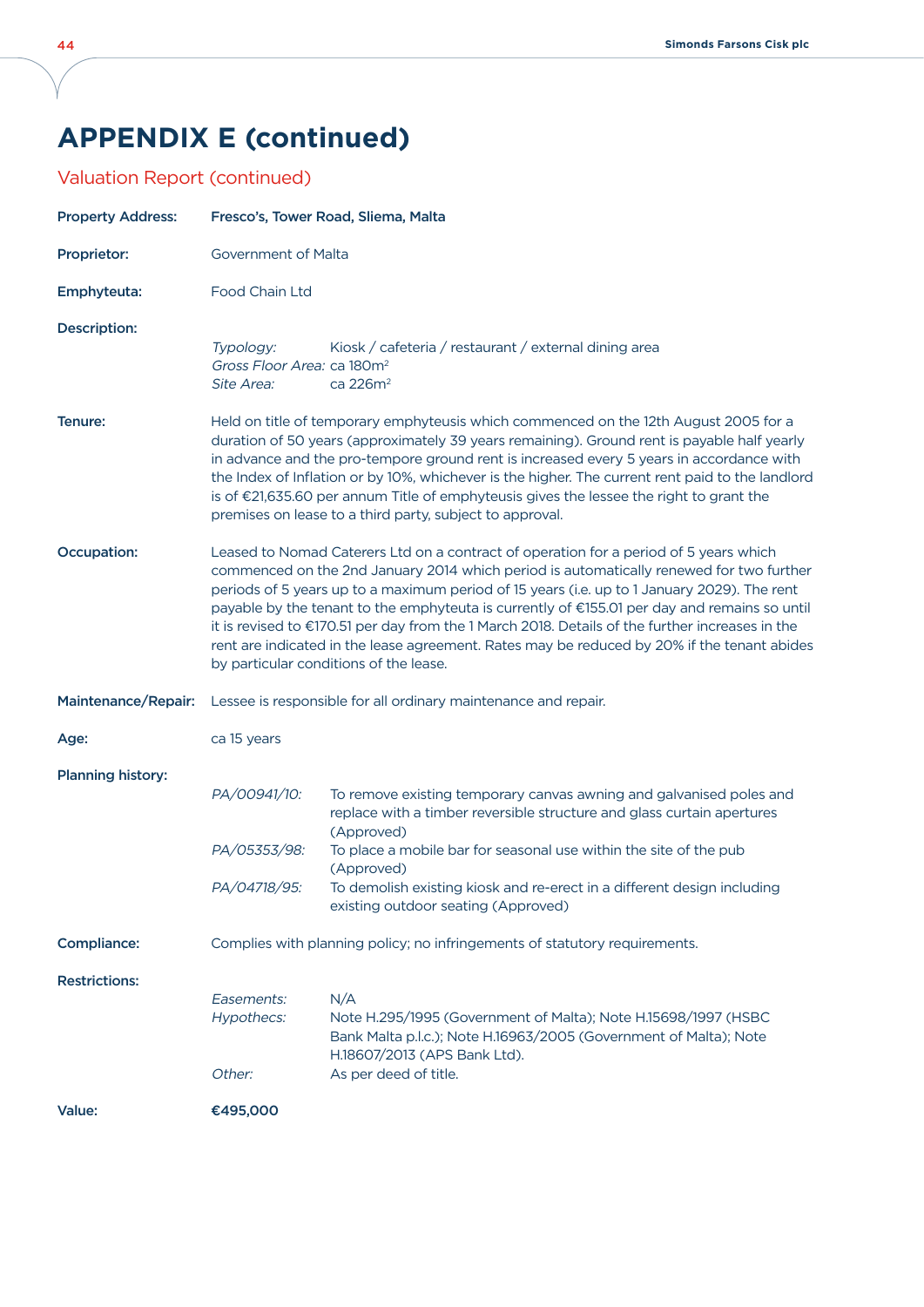| <b>Property Address:</b> | Farsons Brewery, Mdina Road, Mriehel, Malta                                                                                             |                                                                                                                                                                                                                                                                                                                                                                                                                                                                                                                                                                                                                           |  |
|--------------------------|-----------------------------------------------------------------------------------------------------------------------------------------|---------------------------------------------------------------------------------------------------------------------------------------------------------------------------------------------------------------------------------------------------------------------------------------------------------------------------------------------------------------------------------------------------------------------------------------------------------------------------------------------------------------------------------------------------------------------------------------------------------------------------|--|
| Proprietor:              | Simonds Farsons Cisk plc                                                                                                                |                                                                                                                                                                                                                                                                                                                                                                                                                                                                                                                                                                                                                           |  |
| Description:             | Typology:<br>Site Area:                                                                                                                 | Property forms part of an industrial site held by the Proprietor, and<br>houses a main building that serves primarily as an administration block,<br>with some industrial facilities, together with a number of other secondary<br>buildings connected to the operation of the main site as a brewery and<br>ancillary facilities.<br>ca 16,350m <sup>2</sup>                                                                                                                                                                                                                                                             |  |
| Development:             |                                                                                                                                         | Development plans for the property have been submitted to the Planning Authority<br>(PA/02764/16) and the related development permits are expected to be issued later this year.                                                                                                                                                                                                                                                                                                                                                                                                                                          |  |
|                          | car parking block.                                                                                                                      | The planned development involves the development of over 15,000 sqm of premium<br>functional office space located within a site offering gardens and landscaped areas. The<br>current design envisages that the office space will be split across a number of low-rise<br>blocks connected through walkways. The design also provides for a separate 'above-ground'                                                                                                                                                                                                                                                       |  |
|                          | Works are expected to commence after the spin-off is implemented and the development is<br>expected to be completed within three years. |                                                                                                                                                                                                                                                                                                                                                                                                                                                                                                                                                                                                                           |  |
|                          |                                                                                                                                         | The company is in the process of issuing tenders for works following which the estimated<br>costs for development would be ascertained.                                                                                                                                                                                                                                                                                                                                                                                                                                                                                   |  |
| Tenure:                  | Freehold                                                                                                                                |                                                                                                                                                                                                                                                                                                                                                                                                                                                                                                                                                                                                                           |  |
| <b>Occupation:</b>       | Occupied by Proprietor                                                                                                                  |                                                                                                                                                                                                                                                                                                                                                                                                                                                                                                                                                                                                                           |  |
| Maintenance/Repair:      | N/A                                                                                                                                     |                                                                                                                                                                                                                                                                                                                                                                                                                                                                                                                                                                                                                           |  |
| Age:                     | over 60 years                                                                                                                           |                                                                                                                                                                                                                                                                                                                                                                                                                                                                                                                                                                                                                           |  |
| Planning history:        | PA/04485/94:<br>PA/06950/95:<br>PA/04765/97:<br>PA/06390/97:                                                                            | Addition of existing store (Approved)<br>To construct new soft drinks factory (Approved)<br>To demolish the existing buildings (which formerly housed the D.O.E.).<br>Application includes: A). Shifting employees' car park from its present<br>position to another location (presently occupied by the ex-D.O.E. building).<br>B) Extension of a store into site currently used as a car park (Application<br>dismissed or withdrawn)<br>Extension of existing store within the boundary of the SFC brewery.                                                                                                            |  |
|                          | PA/04652/99:<br>PA/02898/00:<br>PA/05660/00:<br>PA/01357/01:<br>PA/06273/05:<br>PA/00606/08:<br>PA/00061/09:                            | Demolition of existing canopy (Approved)<br>Demolition of existing buildings (Approved)<br>New soft drinks factory (Outline Development Permit - Approved)<br>Trailer park in lieu of demolished industrial building (Approved)<br><b>Billboard (Approved)</b><br>Additions, alterations and change of use to child care centre (Approved)<br>Change of use from warehouse to beverage supermarket. Internal and<br>external alterations, changes to boundary walls and exits/entrances and<br>signage (within existing brewery) (Approved)<br>Demolition of part of boundary wall landscaping works and the extension of |  |
|                          | PA/02731/15:                                                                                                                            | a guard room (Approved)<br>Application for the demolition and excavation of the existing dispense<br>building and construction of a new underground warehouse adjacent to the<br>existing logistic centre to relocate storage facilities from the main building<br>(Approved)                                                                                                                                                                                                                                                                                                                                             |  |

γ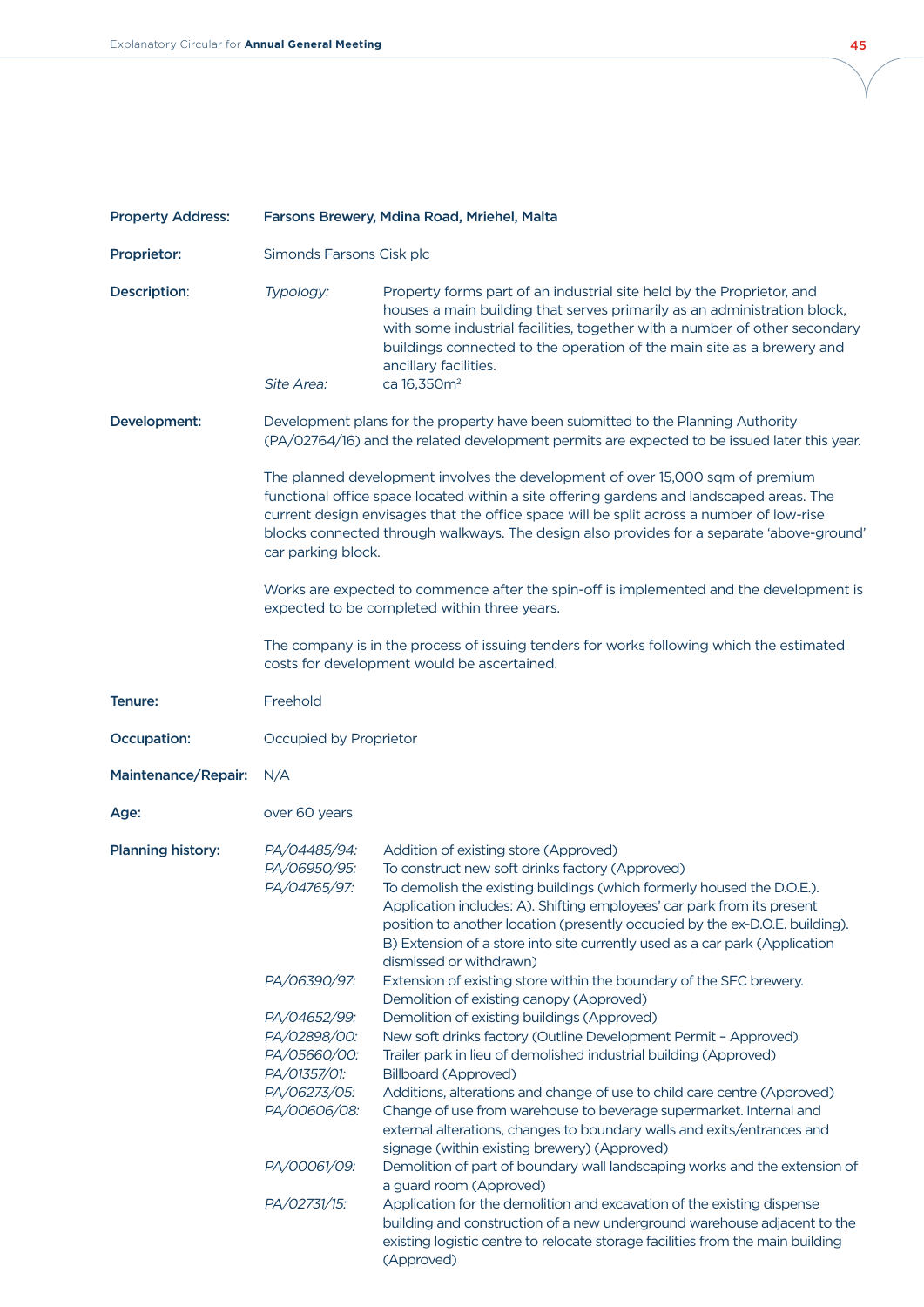# **Appendix E (continued)**

Valuation Report (continued)

|                      | PA/01430/16:<br>PA/02523/16: | Sign on facade of the new packaging hall & overlying warehouses instead of<br>that approved in PA 02436/13 and PA 01878/14 (Approved)<br>Creation of business park consisting of 7 blocks of class 4a offices, over 5<br>storeys with landscaped courtyards & a multi-level car park for 689 vehicles<br>underlying class 4a offices at top level, including demolition of existing<br>buildings but retaining screen facade (listed grade 2) (Application ongoing) |
|----------------------|------------------------------|---------------------------------------------------------------------------------------------------------------------------------------------------------------------------------------------------------------------------------------------------------------------------------------------------------------------------------------------------------------------------------------------------------------------------------------------------------------------|
|                      | PA/02764/16:                 | Restoration & rehabilitation of the old brewhouse for re-purposing as a<br>visitors' centre & museum (class 2b) with ancillary offices (class 4a) & various<br>snack bars (class 4c & 4d); including internal alterations and addition of new<br>recessed level (Approved)                                                                                                                                                                                          |
|                      | PA/02817/16:                 | Construction of a beverage packing facility as an extension to an existing<br>packaging hall (Approved)                                                                                                                                                                                                                                                                                                                                                             |
| Compliance:          |                              | Complies with planning policy; no infringements of statutory requirements.                                                                                                                                                                                                                                                                                                                                                                                          |
| <b>Restrictions:</b> | Easements:<br>Hypothecs:     | N/A<br>Note H.1173/1986 (MDC); Note H.14483/2003 (MDC); Note H.14391/2004<br>(MEC); Note H. 18640/2001 (MEC)                                                                                                                                                                                                                                                                                                                                                        |
| Value:               | €9,050,000                   |                                                                                                                                                                                                                                                                                                                                                                                                                                                                     |

The total cumulative value of the above listed properties amounts to  $\epsilon$ 31,165,000 (thirty one million one hundred and sixty five thousand Euro).

)e (in /

David Felice obo Architecture Project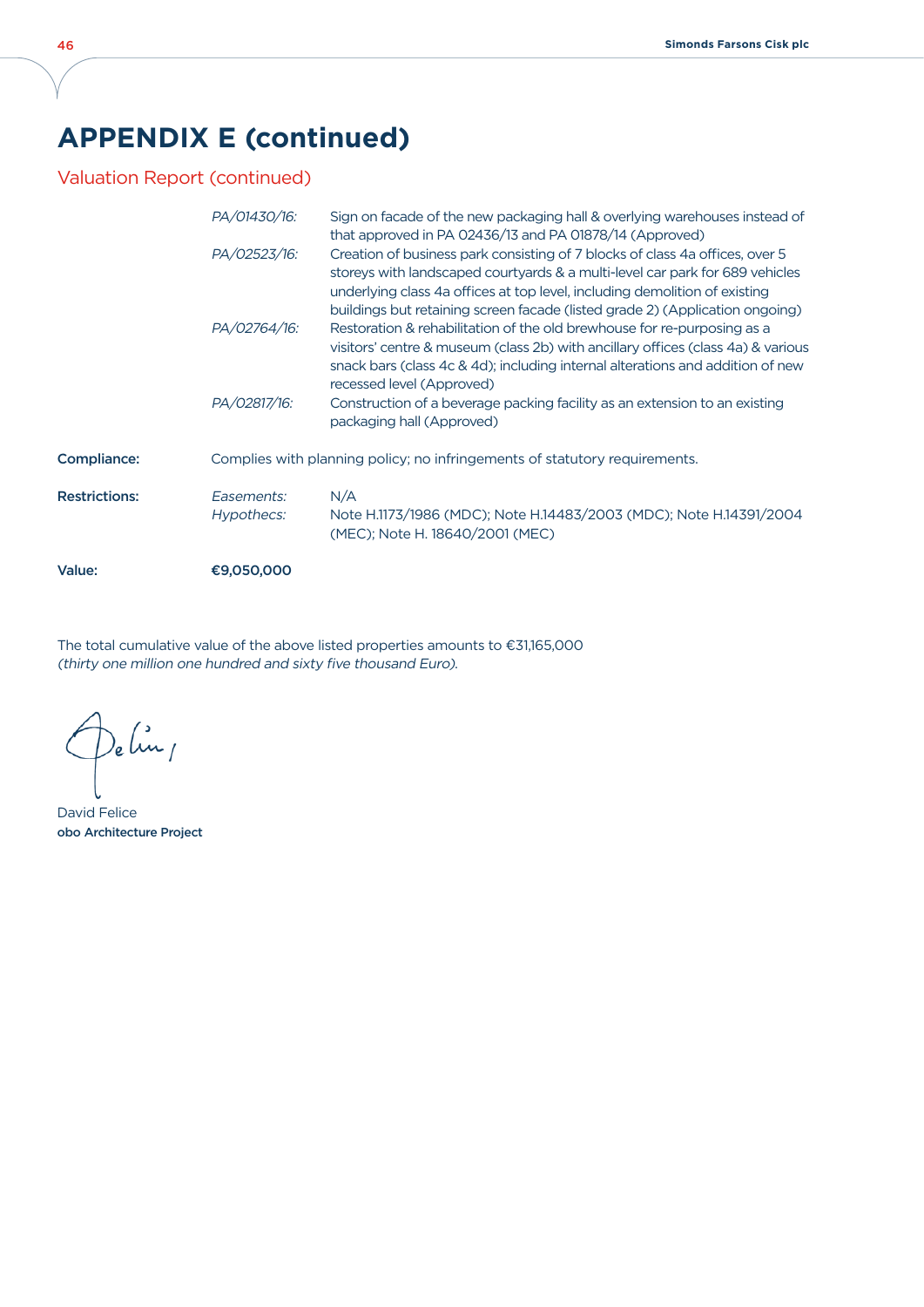| <b>Notes</b> |  |
|--------------|--|
|              |  |
|              |  |
|              |  |
|              |  |
|              |  |
|              |  |
|              |  |
|              |  |
|              |  |
|              |  |
|              |  |
|              |  |
|              |  |
|              |  |
|              |  |
|              |  |
|              |  |
|              |  |
|              |  |
|              |  |
|              |  |
|              |  |
|              |  |
|              |  |
|              |  |
|              |  |
|              |  |
|              |  |
|              |  |
|              |  |
|              |  |
|              |  |
|              |  |
|              |  |
|              |  |
|              |  |
|              |  |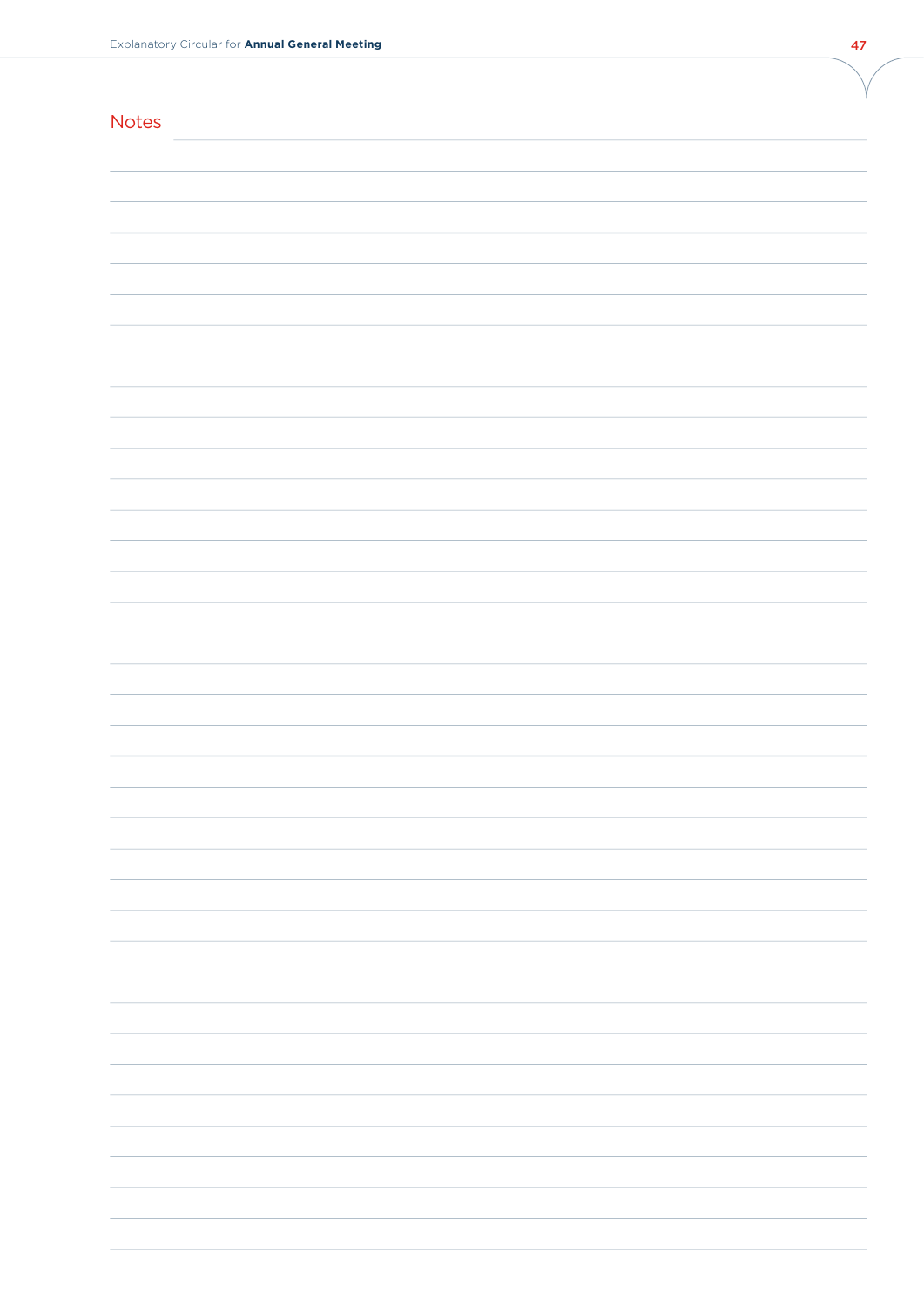| .<br>$\sim$<br>___ |  |  |
|--------------------|--|--|
|--------------------|--|--|

| <b>Notes</b> |
|--------------|
|              |
|              |
|              |
|              |
|              |
|              |
|              |
|              |
|              |
|              |
|              |
|              |
|              |
|              |
|              |
|              |
|              |
|              |
|              |
|              |
|              |
|              |
|              |
|              |
|              |
|              |
|              |
|              |
|              |
|              |
|              |
|              |
|              |
|              |
|              |
|              |
|              |
|              |
|              |
|              |

Ι